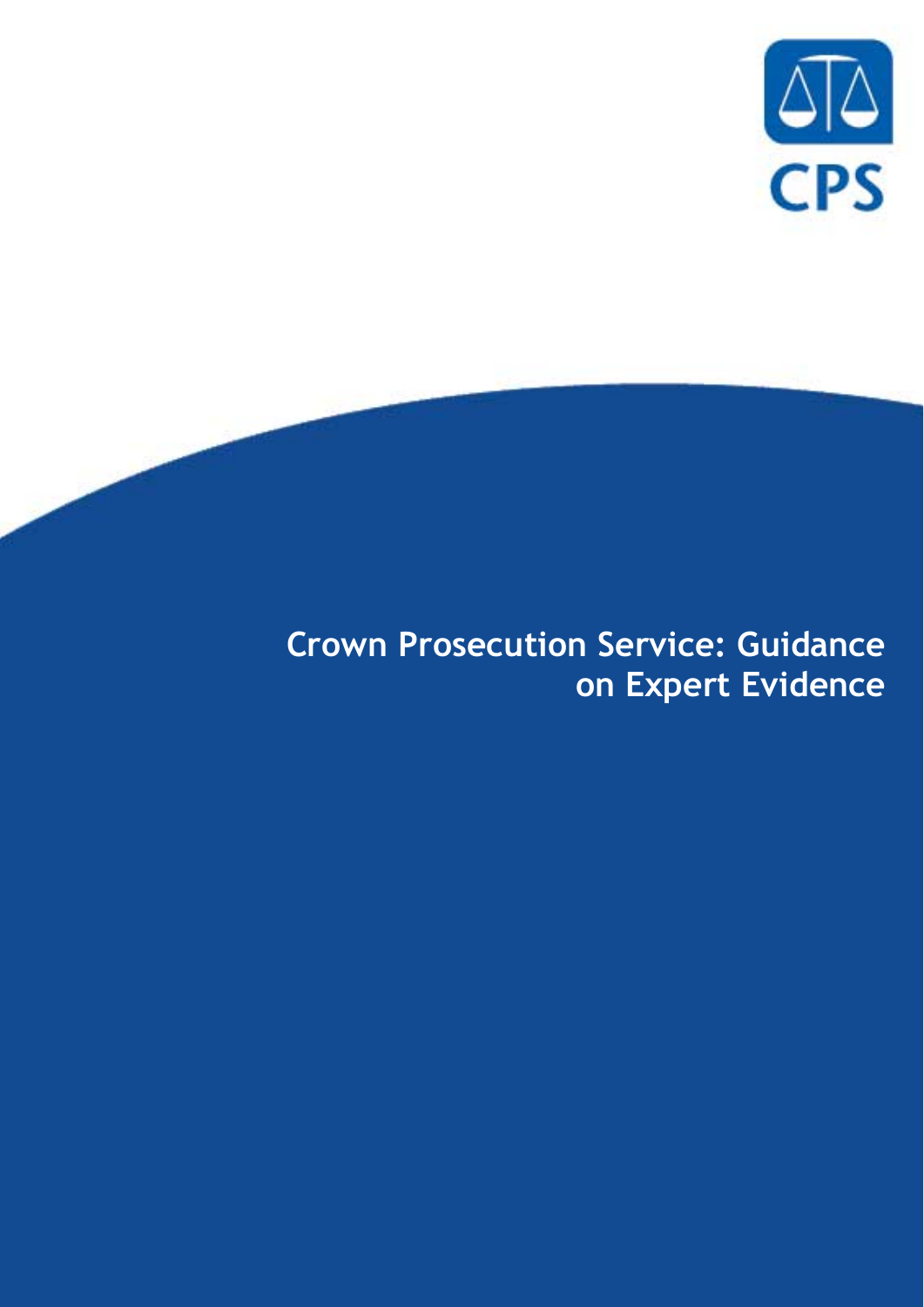# **Expert Evidence**

# **Executive Summary**

Expert evidence can be used to assist the court in determining the issues in a case where it is relevant and where the opinion of an expert is needed to give the court a greater understanding of those issues. This guidance is intended to give prosecutors practical guidance on issues relating to the prosecution and defence experts as they arise during the life of a case.

# **Headlines**

- The first question for prosecutors to consider is always going to be: **Is expert evidence needed in this case?** If a bench or jury is going to be able to decide upon the case by listening to or viewing the evidence and bringing to bear their own senses, knowledge and experience, then no expert is needed. In many cases, prosecutors can prove the point in issue by reference to other evidence where unnecessary use of experts may result in confusion.
- Expert witnesses are under a duty to the court to provide an objective and independent opinion on matters outside the experience or knowledge of a jury irrespective of any obligations owed to the party instructing them.
- Expert evidence will only be admissible where it will assist the court in reaching its conclusions and is given by an expert who is impartial and sufficiently qualified in a field of expertise, which itself is considered to be reliable.
- The circumstances in which expert evidence will be ruled inadmissible will be rare. This does not mean that expert evidence cannot be challenged by way of cross examination and rigorous application of the Criminal Procedure Rules (Crim. PR).
- Experts instructed by the Prosecution Team are expected to have regard to the ACPO/CPS Guidance for Experts, which sets out their obligations in relation to case management and disclosure. Forensic Science providers must also comply with Core Foundation Principles.
- Streamlined Forensic Reporting and summaries of evidence should be used where applicable, to ensure that expert evidence is presented as simply as possible, court time is saved and unnecessary forensic work is avoided.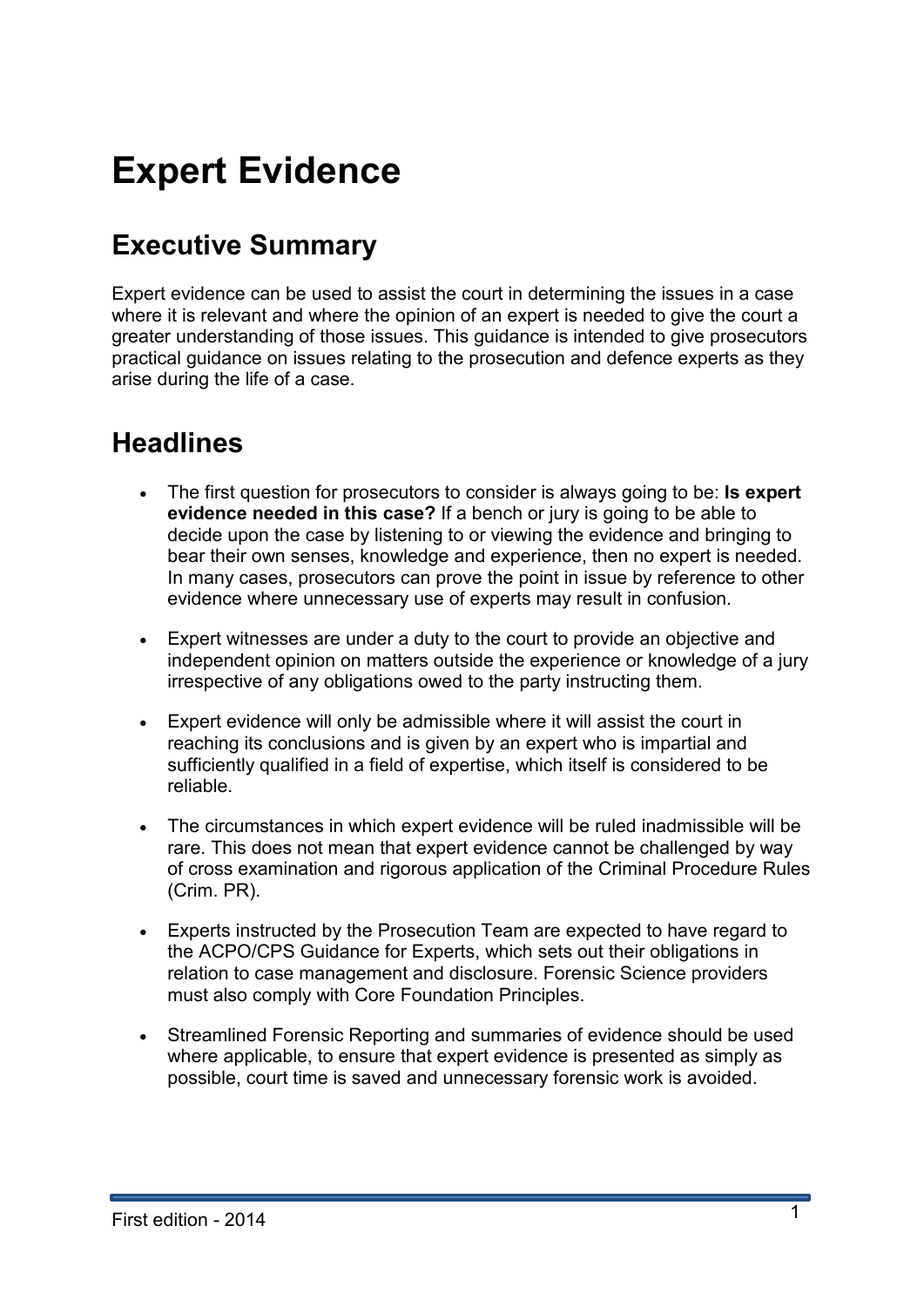- Where expert evidence is in issue, the Criminal Procedure Rules (particularly Crim. PR 33) must be complied with by the prosecution **and** the defence. Non-compliance with these rules could result in a court ruling that an expert cannot be relied upon.
- Expert evidence should be clearly presented and both experts and prosecutors should be prepared to meet in conference, if such a meeting will facilitate understanding of the issues.
- In common with other participants in criminal proceedings, experts have a duty to ensure that cases are dealt with justly. This requires that they: address the issues, including any alternative hypothesis; comply with court directions and case management, and meet with and prepare joint statements with Defence experts, when directed to do so by the court.
- Experts will assist with and facilitate proper disclosure by retaining all material that they generate; recording all of their involvement and revealing that material to the police.
- Every effort should be made to minimise the unnecessary appearance of expert witnesses at court, by ensuring that their attendance is managed and that the nature and length of examination and cross examination is planned in advance.
- The Crown Prosecution Service is only responsible for the costs of experts in presenting their evidence. All investigative costs, at whatever stage of the proceedings, must be met by the police.
- This Guidance concludes with reference to particular categories of expert evidence, most commonly relied upon within the criminal justice system. It is not an exhaustive list and where a type of expertise is not mentioned, other Legal Guidance should be referred to.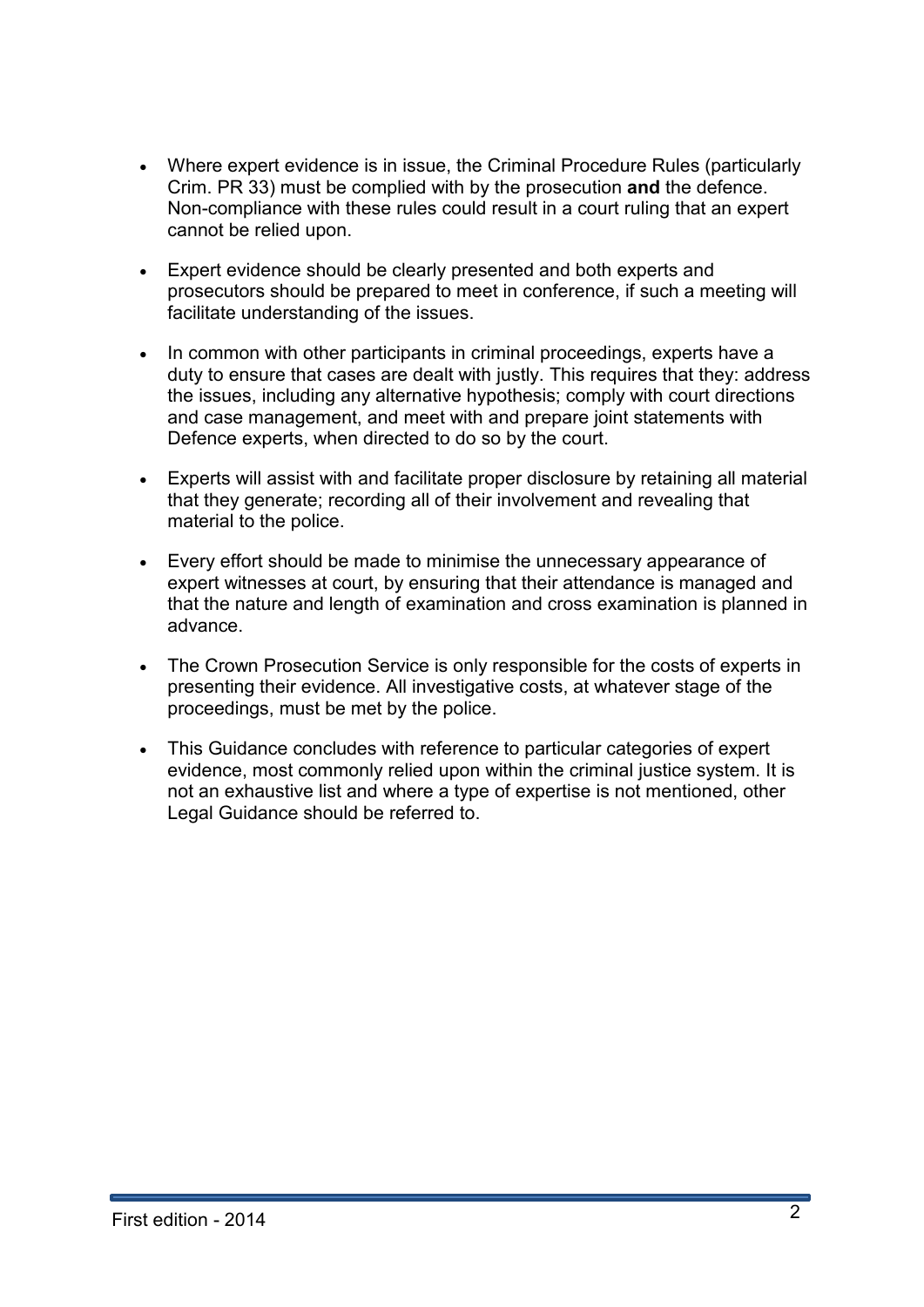# **Expert Evidence**

# **List of Contents**

# **Part 1 - Guidance**

**[Introduction](#page-5-0)** 

Definition [of Expert Witness](#page-5-1)

[The Duty of an Expert Witness](#page-5-2)

[Admissibility of Expert Evidence](#page-6-0)

[Choosing an Expert](#page-11-0)

[Instructing an Expert](#page-13-0)

[Streamlined Forensic Reporting \(SFR\)](#page-16-0)

[Content of an Expert's Report](#page-17-0)

[Understanding an Expert's Report](#page-17-0)

[Service of an Expert's Report](#page-22-0)

[Case Preparation and Management](#page-23-0)

**[Disclosure](#page-26-0)** 

[Using the Expert Witness at Court](#page-32-0)

[Challenging Defence Experts](#page-34-0)

[Expert Fees](#page-36-0)

Annex A - [Letter of Instruction Template](#page-40-0)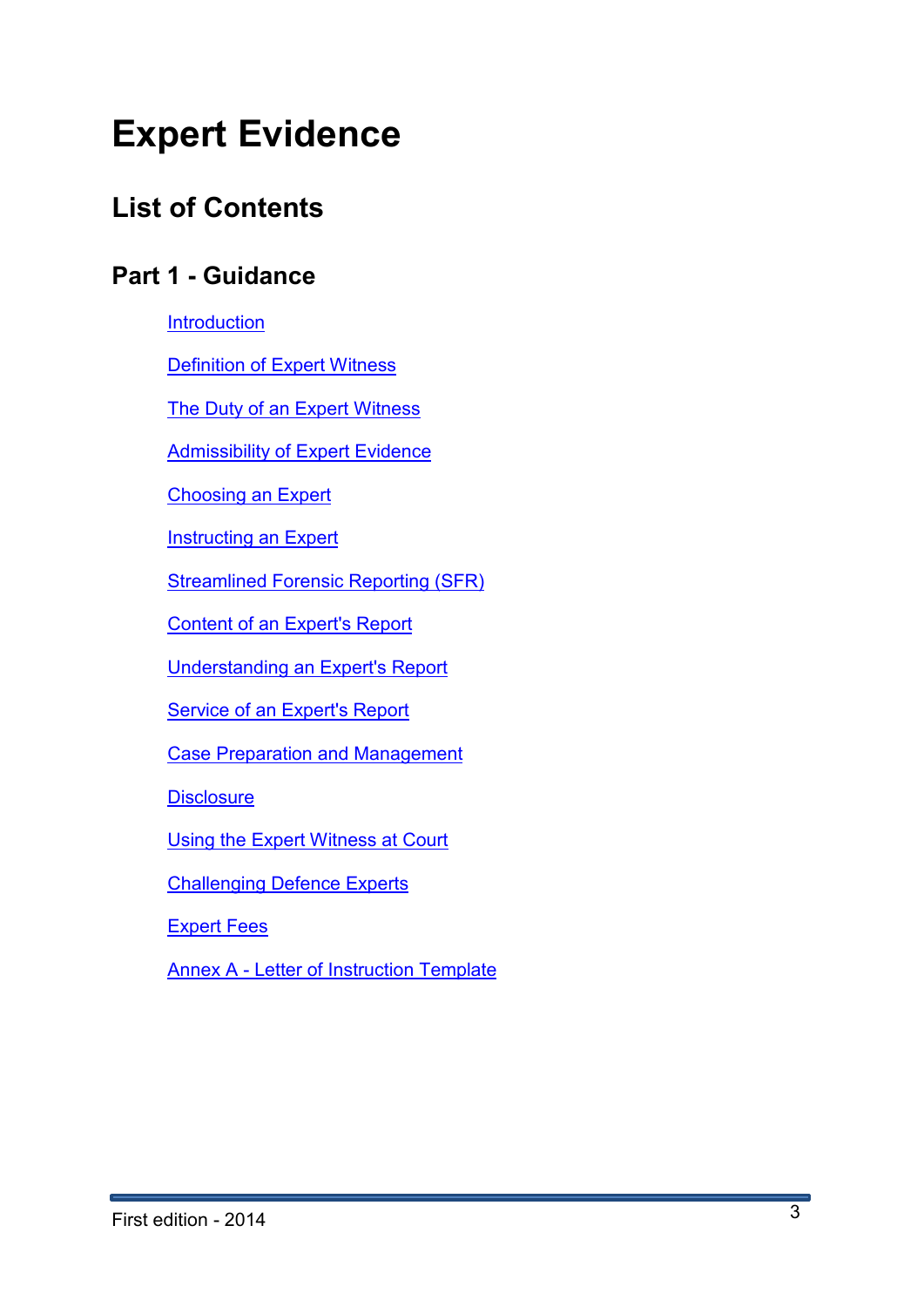# **Part 2 - Specific Areas of Expertise**

(Note: Part 2 relates to particular areas of expertise. It does not purport to provide an exhaustive list of all the different types of expert evidence. All of the sections need to be read in conjunction with the general principles relating to experts as set out in the guidance.)

**[DNA](#page-43-0)** 

[Ear prints](#page-51-0)

[Facial Mapping and Video Evidence](#page-52-0)

**[Fingerprints](#page-54-0)** 

[Footwear Impressions](#page-57-0)

[Forensic Anthropology](#page-58-0)

[Forensic Archaeology](#page-59-0)

[Forensic Pathology](#page-60-0)

**[Handwriting](#page-61-0)** 

**[Hypnosis](#page-62-0)** 

**[Medical](#page-63-0)** 

[Non Accidental Head Injury \(NAHI\)](#page-64-0)

[Parasomnia](#page-65-0)

[Psychological Autopsies](#page-66-0)

**[Sexually Transmitted Infections \(STI\)](#page-67-0)** 

[Voice Recognition](#page-68-0)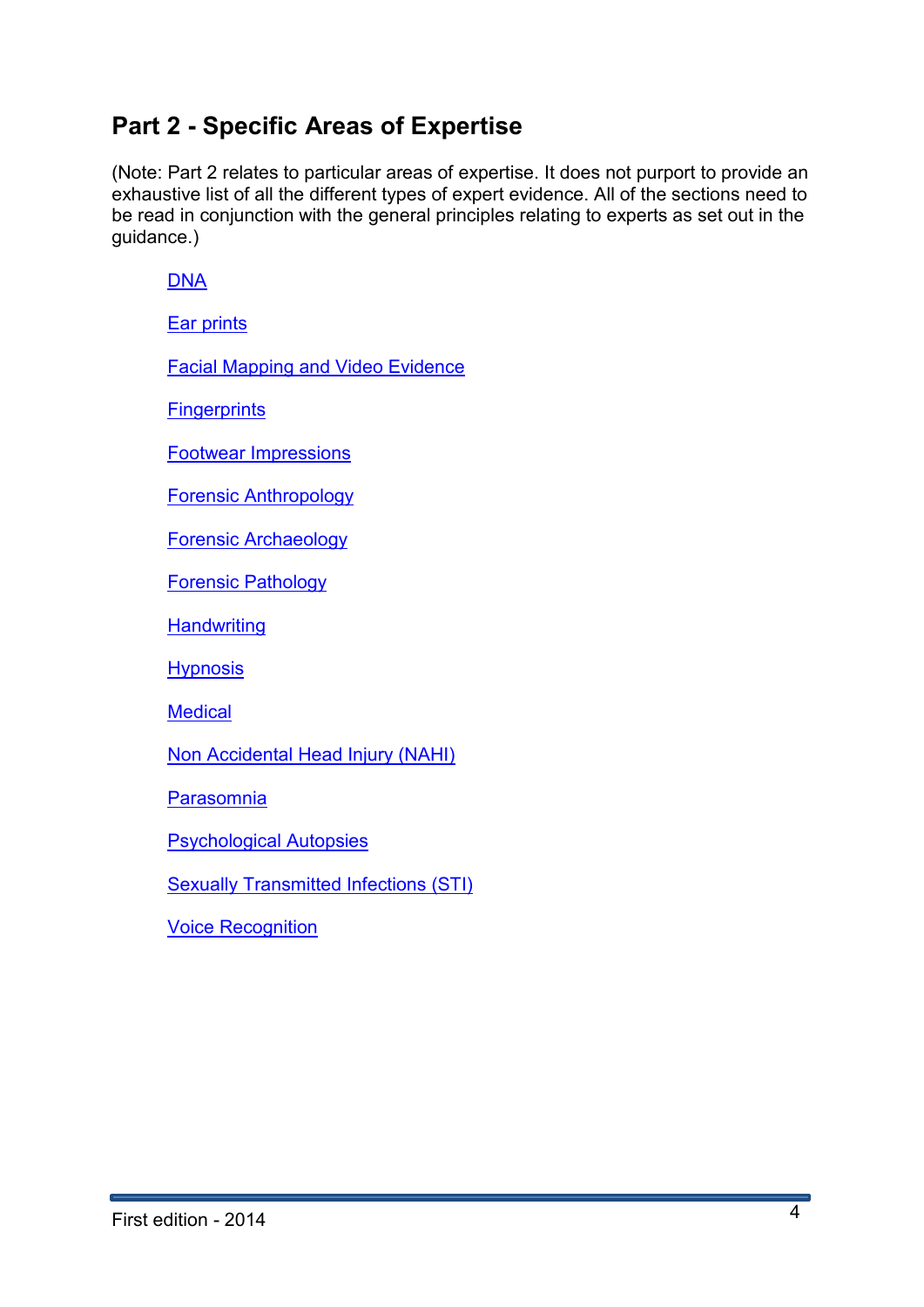# <span id="page-5-0"></span>**Part 1 - Guidance**

# **Introduction**

Experts can be of great assistance to Magistrates and juries in aiding them to determine the issues in a case, including the guilt or innocence of an accused. Prosecutors will require the appropriate knowledge and understanding of the evidence in question to present and challenge expert evidence.

The purpose of this Guidance is to assist prosecutors in identifying, understanding and challenging, where appropriate, this type of evidence.

It should always be kept in mind that expert evidence is merely one tool to be used in proving a case. The danger in placing too much reliance on the findings of experts is demonstrated in a series of cases in relation to DNA analysis, where there was no other evidence against the accused save the presence of his DNA found at the scene of a crime. The Court of Appeal has emphasised that expert evidence can only be judged in the light of the other evidence in the case. In these cases, the absence of any other evidence, however limited, should have been fatal to the case being charged - see *R v Doheny & Adams* (1997) 1 Cr. App. R. 269 (at paragraph 372).

The dangers of an over-reliance on expert evidence without considering the significance of the other evidence in the case is a factor that prosecutors need to consider in reviewing any file presented by the police for advice and review.

# <span id="page-5-1"></span>**Definition of Expert Witness**

An expert witness is a witness who provides to the court a statement of opinion on any admissible matter calling for expertise by the witness and is qualified to give such an opinion.

# <span id="page-5-2"></span>**The Duty of an Expert Witness**

The duty of an expert witness is to provide independent assistance to the court by way of objective, unbiased opinion in relation to matters within their expertise. This is a duty that is owed to the court and overrides any obligation to the party from whom the expert is receiving instructions - see *R v Harris and others* [2005] EWCA Crim.1980.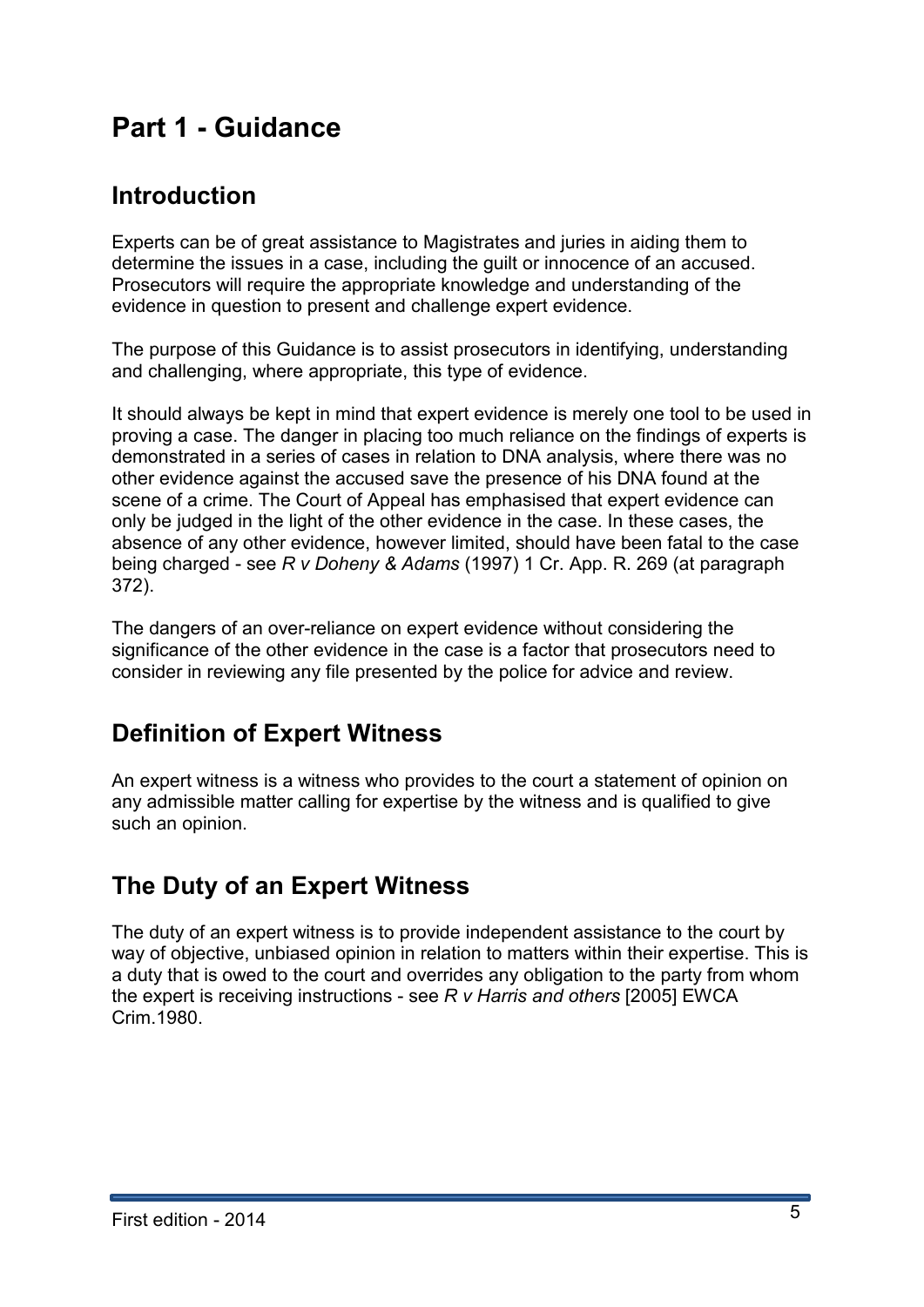Rule 33.2 Criminal Procedure Rules (Crim. PR) expands upon this by providing that an expert's duty includes obligations upon an expert:

- To define the expert's area or areas of expertise:
	- i. in the expert's report, and
	- ii. when giving evidence in person;
- When giving evidence in person, to draw the court's attention to any question to which the answer would be outside the expert's area or areas of expertise; and
- To inform all parties and the court if the expert's opinion changes from that contained in a report served as evidence or given in a statement.

Crim. PR, Rule 1 states that the 'overriding objective' of the rules is for criminal cases to be dealt with justly. This rule places certain obligations on each participant in the criminal justice process, which includes expert witnesses. These obligations require the participant to deal with the case justly and in an efficient and expeditious manner, complying with the Rules and any other direction that the court makes, and advising the court should he or another participant not comply with such rules and directions.

# <span id="page-6-0"></span>**Admissibility of Expert Evidence**

The general rule is that witnesses should only testify in relation to matters within their knowledge. Evidence of opinion or belief is inadmissible. However exceptions have been made by statute and at common law in relation to expert evidence.

### **Statute**

Section 30 of the Criminal Justice Act 1988 states that an expert's report is admissible as evidence of fact and opinion, whether or not the expert attends court to give oral evidence, but if it is not proposed to call the expert witness, the leave of the court must obtained prior to introducing it.

In considering whether to grant leave, the court will have regard to:

- The contents of the report;
- The reasons why it is proposed that the expert will not give live evidence:
- The risk that it may not be possible to controvert statements in the report if the expert does not attend;
- Any unfairness to the accused; and
- Any other relevant circumstances which, in practice, should include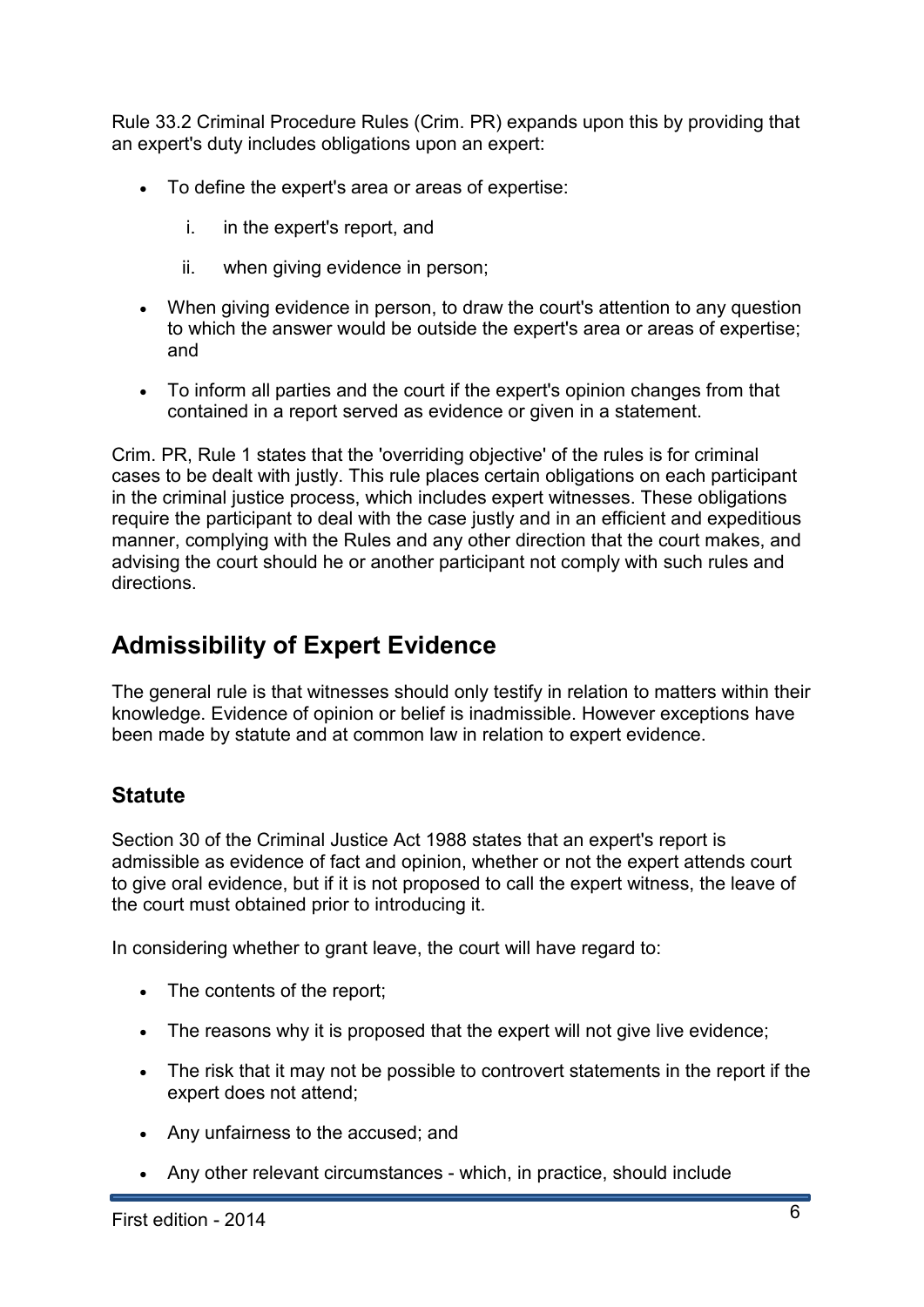consideration as to whether the Criminal Procedure Rules have been complied with and the extent to which the evidence would have been admissible at common law.

### **Common law**

Expert opinion evidence is admissible at common law where:

1. It will be of **assistance** to the court

For expert opinion to be admissible it must be able to provide the court with information which is likely to be outside a judge's or a jury's knowledge and experience, but it must also be evidence which gives the court the help it needs in forming its conclusions.

The role of the expert is to give their opinion based on their analysis of the available evidence. The Bench or jury is not bound by that opinion, but can take it into consideration in determining the facts in issue.

If the expert is seeking to advance an opinion which is not relevant to an issue in the case or which might be deemed a matter of common sense upon which the jury could reach its own conclusions, then the opinion of an expert will be inadmissible.

For instance, in *R v Turner* (1975) 60 Cr. App R. 80, the issue as to the credibility of a witness was a matter for the jury. Psychiatric evidence as to how an ordinary person who was not suffering from a mental disorder would react to a given situation was held to be inadmissible.

#### 2. The expert has **relevant expertise**

The individual claiming expertise must have acquired by study or experience sufficient knowledge of the relevant field to render their opinion of value.

The court is concerned that evidence should not be given by experts who are, patently unqualified or little more than 'enthusiastic amateurs'. More commonly, it is vital to ensure that an expert does not give evidence in relation to matters outside of their expertise - see *R v Clarke & Morabir* [2013] EWCA Crim. 162, a case where an expert in fractures and bone disease gave an opinion as to cause of death, in circumstances where the Court of Appeal held that he "did not have the experience or expertise to consider all of the causes of death" in the way that a Home Office registered forensic pathologist would.

However, where the witness possesses relevant formal qualifications in the field of study, challenges to admissibility on the basis of lack of expertise will rarely succeed. Challenges may be more frequent if the expert has gained knowledge based upon experience or informal studies, but, even here, that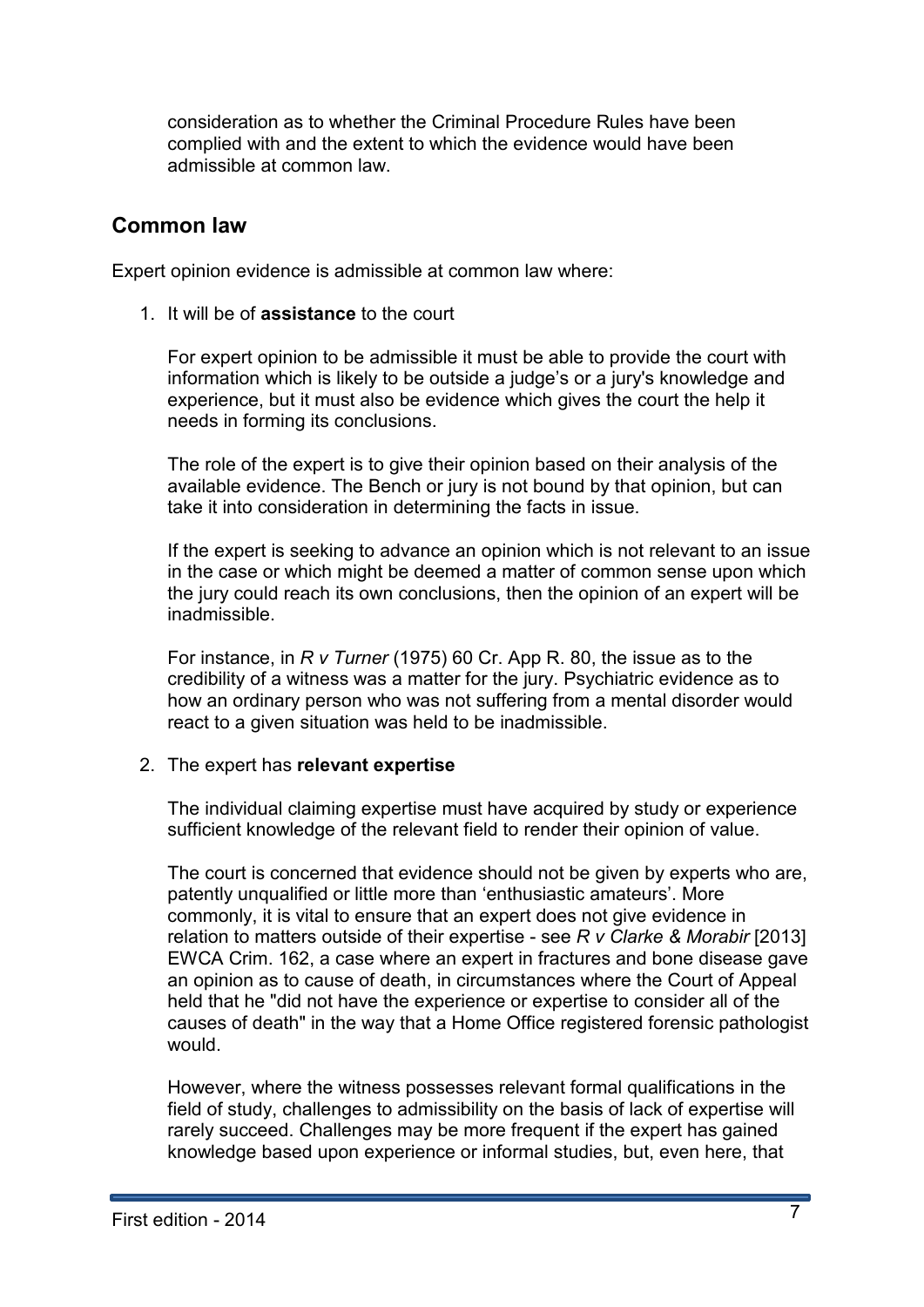knowledge can be of assistance to the court.

In *R v Hodges* [2003] EWCA Crim. 290, the evidence of a police officer with years of experience in the investigation of drugs offences and using knowledge acquired from informants and arrested suspects was admissible in relation to the issue of the normal manner of supply of heroin, the usual price and the quantity of drugs that would constitute a supply for personal use. In *R (Doughty) v Ely Magistrates' Court* [2008] EWHC 522, the fact that a defence expert had not recently handled a speed detection device of the type used in the case before the Magistrates, nor had he attended the same approved courses as the prosecution expert was a matter which went to the weight to be attached to his evidence and was not a reason for ruling his evidence to be inadmissible.

If there is evidence that a witness has been discredited, then the court may need to examine this undermining material in order to form a view as to whether the witness can still be relied upon, or whether he is so discredited that his evidence should be ruled inadmissible. Alternatively, this material can be placed before a jury to allow them to assess weight to be attached to the evidence, as opposed to its admissibility.

#### 3. The expert is **impartial**

The expert must be able to provide impartial, unbiased, objective evidence on the matters within their field of expertise. This is reinforced by Rule 33.2 of the Criminal Procedure Rules which provides that an expert has an overriding duty to give opinion evidence which is objective and unbiased.

An expert is independent of the parties to the proceedings and should not be seen to usurp the role of the advocate in the proceedings by seeking to make submissions to the court - see, for example, the case *R v Cleobury* [2012] EWCA Crim. 17, where a DNA expert sought in his report, prepared for the purposes of an appeal, to criticise the judge's summing-up in the original trial and commented on the importance of the forensic evidence to the case as a whole.

A potential conflict of interest does not operate so as to automatically disqualify a witness from giving evidence. The key question is whether the evidence that the witness gives is impartial and not, for example, whether he works for the same company as the defence expert. However, it is vital that any potential conflict is disclosed to the court and other parties to the proceedings by the party wishing to call the expert as soon as possible, so that an informed decision can be made as to whether the expert is impartial and what weight to be attached to his evidence - see *Toth v Jarman* [2006] EWCA Civ. 1028 and *R v Stubbs* [2006] EWCA Crim. 2312. In *Stubbs*, a bank employee was charged with conspiracy to defraud his employer using its online banking facility. The Court held that expert evidence as to the operation of that system could be given by another employee of the bank. It was admissible as long as the witness's status was explained to the jury so that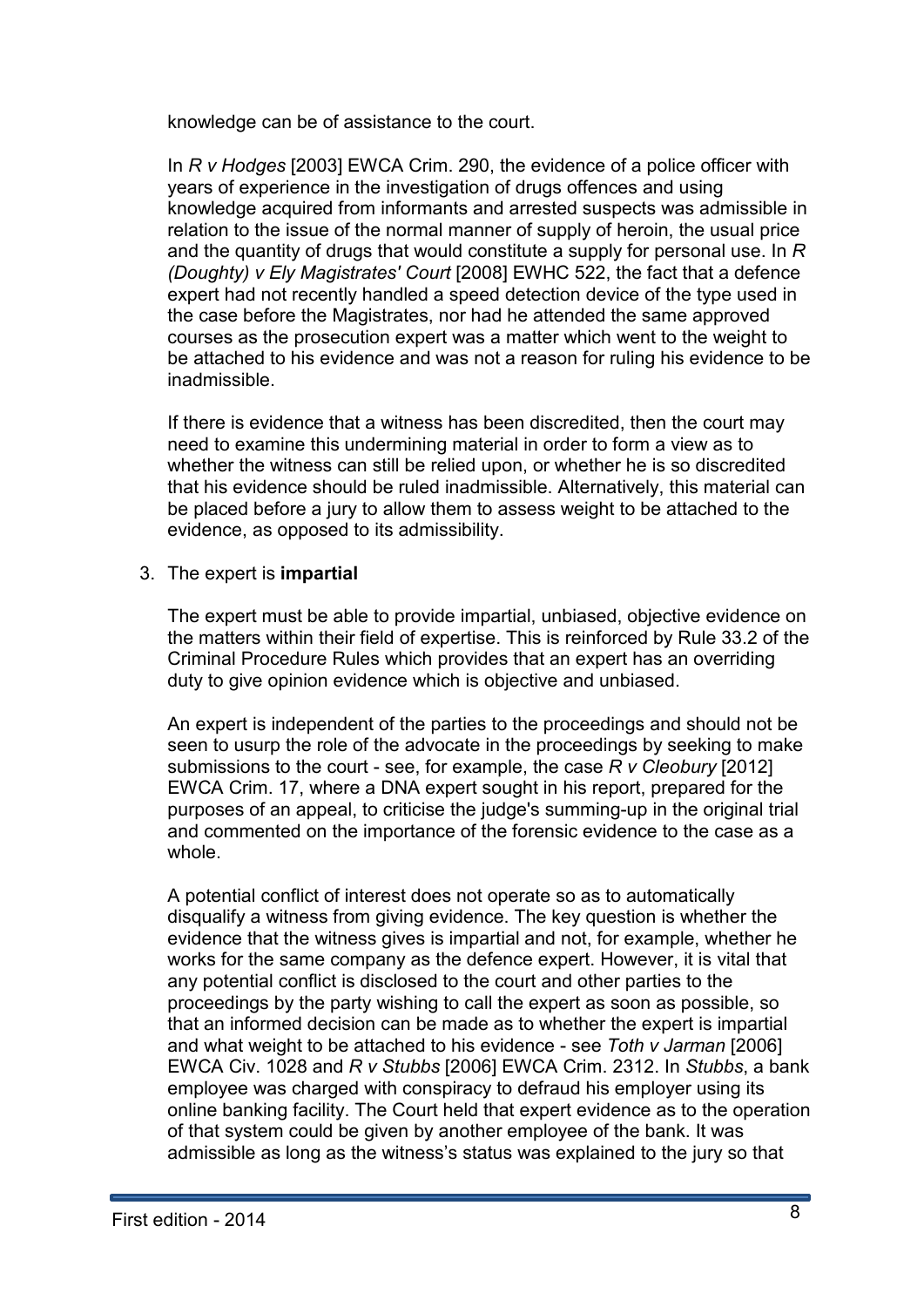they could take this into account in assessing the weight to be attached to the evidence.

#### 4. The expert's **evidence is reliable**

There should be a sufficiently reliable scientific basis for the expert evidence or it must be part of a body of knowledge or experience which is sufficiently organised or recognised to be accepted as a reliable body of knowledge or experience.

The reliability of the opinion evidence will also take into account the methods used in reaching that opinion, such as validated laboratory techniques and technologies, and whether those processes are recognised as providing a sufficient scientific basis upon which the expert's conclusions can be reached. The expert must provide the court with the necessary scientific criteria against which to judge their conclusions.

In satisfying itself that there is a sufficiently reliable basis for expert evidence to be admitted, the court will be expected to have regard to Criminal Practice Directions Amendment No.2 [2014] EWCA Crim. 1569 (at paragraph V33A.5- 6) which states:

"33A.5 ... factors which the court may take into account in determining the reliability of expert opinion, and especially of expert scientific opinion, include:

- a. the extent and quality of the data on which the expert's opinion is based, and the validity of the methods by which they were obtained;
- b. if the expert's opinion relies on an inference from any findings, whether the opinion properly explains how safe or unsafe the inference is (whether by reference to statistical significance or in other appropriate terms);
- c. if the expert's opinion relies on the results of the use of any method (for instance, a test, measurement or survey), whether the opinion takes proper account of matters, such as the degree of precision or margin of uncertainty, affecting the accuracy or reliability of those results;
- d. the extent to which any material upon which the expert's opinion is based has been reviewed by others with relevant expertise (for instance, in peer-reviewed publications), and the views of those others on that material;
- e. the extent to which the expert's opinion is based on material falling outside the expert's own field of expertise;
- f. the completeness of the information which was available to the expert, and whether the expert took account of all relevant information in arriving at the opinion (including information as to the context of any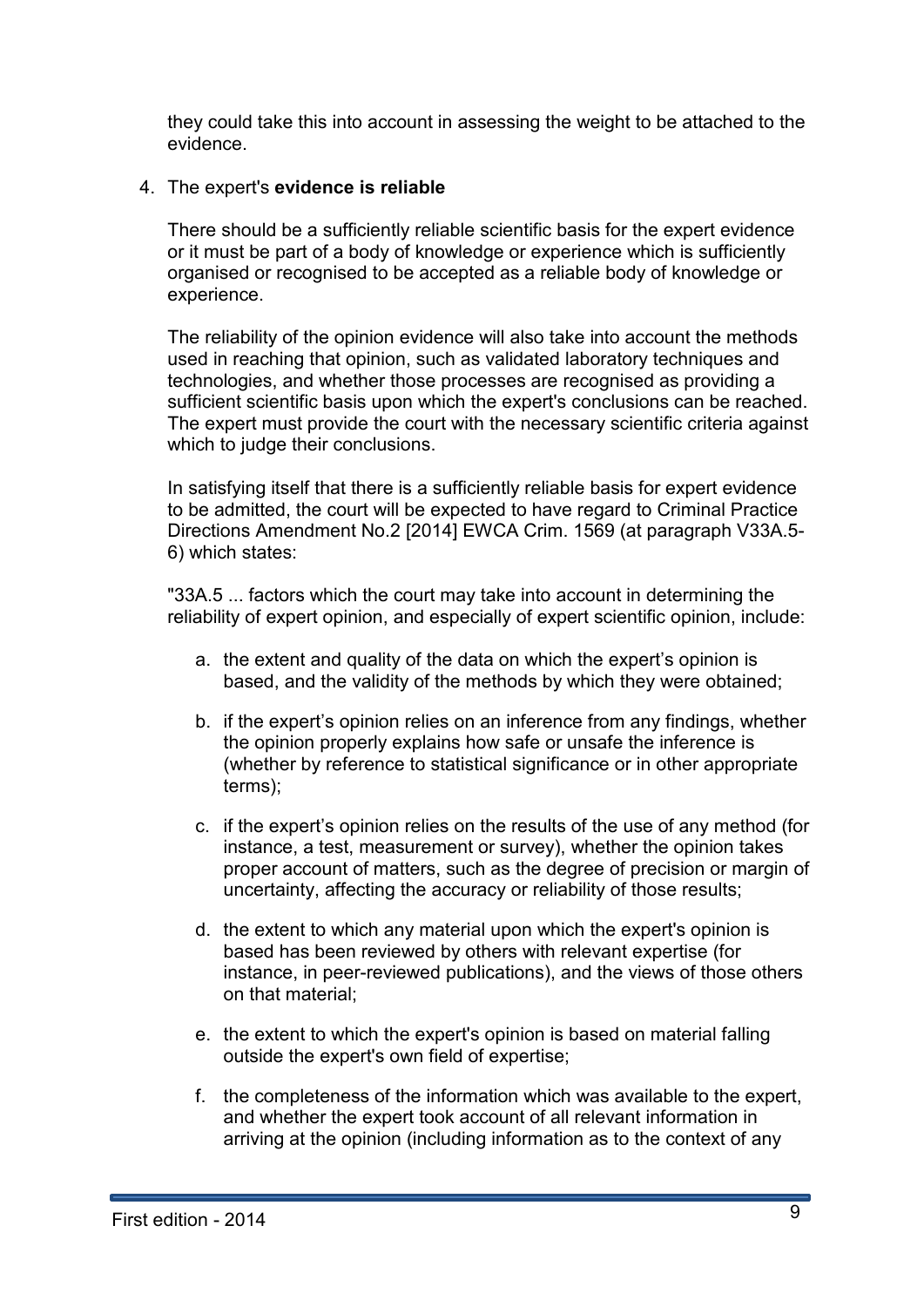facts to which the opinion relates);

- g. if there is a range of expert opinion on the matter in question, where in the range the expert's own opinion lies and whether the expert's preference has been properly explained; and
- h. whether the expert's methods followed established practice in the field and, if they did not, whether the reason for the divergence has been properly explained.

"33A.6 In addition, in considering reliability, and especially the reliability of expert scientific opinion, the court should be astute to identify potential flaws in such opinion which detract from its reliability, such as:

- a. being based on a hypothesis which has not been subjected to sufficient scrutiny (including, where appropriate, experimental or other testing), or which has failed to stand up to scrutiny;
- b. being based on an unjustifiable assumption;
- c. being based on flawed data;
- d. relying on an examination, technique, method or process which was not properly carried out or applied, or was not appropriate for use in the particular case; or
- e. relying on an inference or conclusion which has not been properly reached.

If satisfied, having regard to the Criminal Practice Direction, that the evidence is sufficiently reliable, the court will leave the opposing views to be tested by the jury. The court will be keen to ensure that the jury is not deprived of useful relevant evidence that will assist them in determining the issues in the case. In these circumstances, the court may wish to allow the evidence to be admitted in circumstances where the jury is provided with the underlying information to allow them to judge the weight to be attached to it.

### **New or Novel techniques**

In *R v Clarke (RL)* [1995] 2 Cr. App. R. 425, Steyn LJ stated that there were no closed categories of expert evidence that could be placed before a jury. It would "be entirely wrong to deny to the law of evidence the advantages to be gained from new techniques and advances in science".

Caution should always be exercised in assessing whether a new technique or novel science is accredited or is sufficiently sound to be admissible as evidence at trial. Guidance was provided by the Privy Council in *Lundy v R* [2013] UKPC 28 in which the factors to be considered were set out as: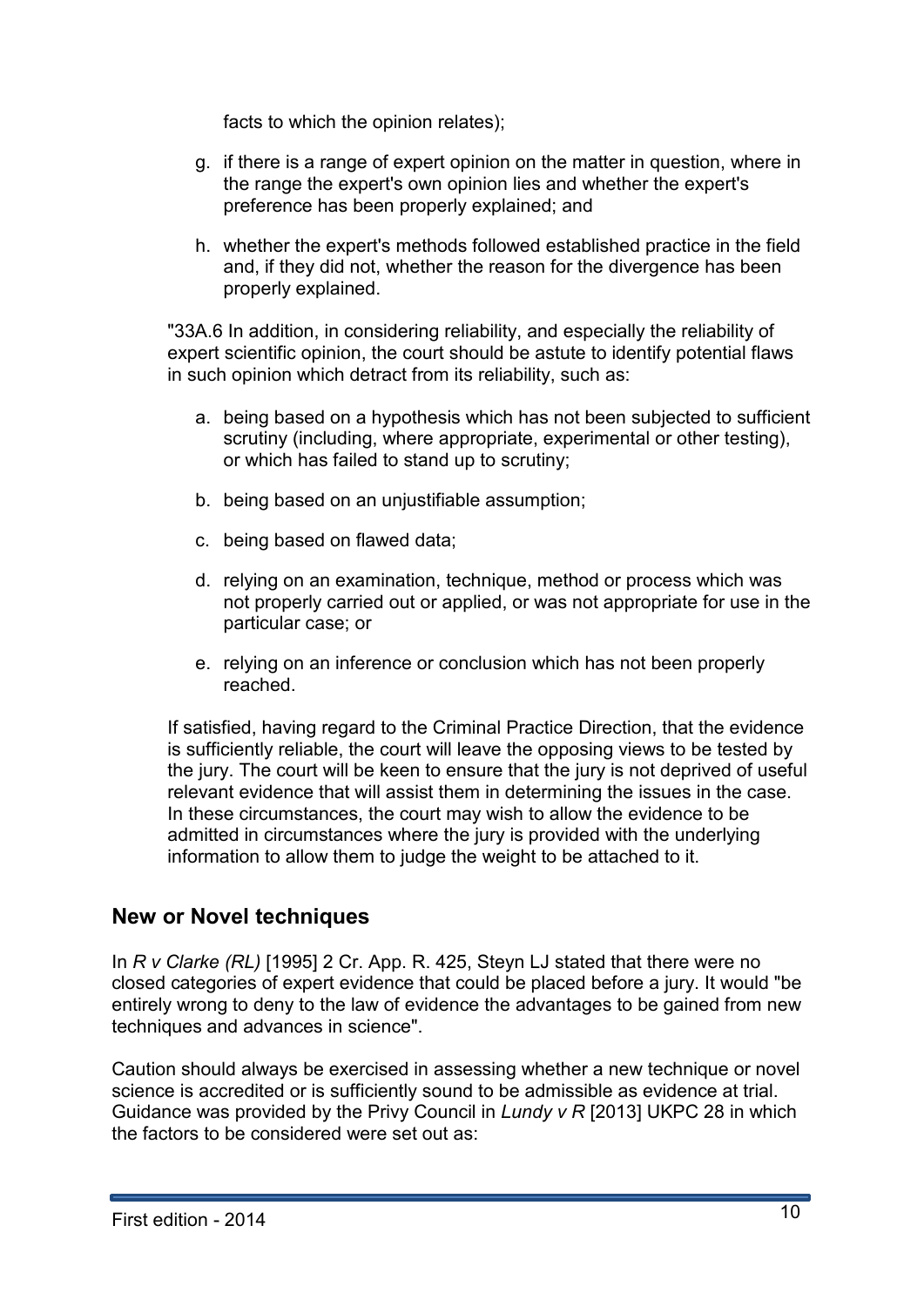- 1. Whether the theory or technique can be or has been tested;
- 2. Whether the theory or technique has been subject to peer review and publication;
- 3. The known or potential rate of error or the existence of standards; and
- 4. Whether the theory or technique used has been generally accepted.

### **Challenges to Admissibility**

The exclusion of expert evidence on the basis that it is inadmissible at common law will be rare. Applications to exclude prosecution expert evidence can be made by the Defence on the grounds that its prejudicial effect outweighs its probative value in accordance with section 78 PACE. Further, the courts have indicated that have been prepared to exclude prosecution and defence evidence, which although relevant and of probative value, is insufficiently helpful to the jury in reaching its conclusions see *R v Turner* (1975) 60 Cr. App. R. 80 and *R v Hamilton* [2014] EWCA Crim. 1555.

Rather than risk having evidence excluded in its entirety, prosecutors are advised to consider and discuss with experts the extent to which their evidence can be edited. This could be useful where a report is generally admissible, but contains some material conclusions on unproven facts, or where the expert strays outside of his expertise to comment on other issues in the case.

Challenges are more likely to succeed because a party has not complied with its obligations under the Criminal Procedure Rules - see [Case Preparation and](#page-23-0)  [Management](#page-23-0) below.

If a challenge on the grounds of inadmissibility is unlikely to succeed, prosecutors should be prepared to use the information available to them to cross examine Defence experts with a view to undermining the weight to be attached to that evidence - see [Challenging Defence Experts.](#page-34-0)

# <span id="page-11-0"></span>**Choosing an Expert**

An expert may be instructed at any stage of a case, from the outset of the investigation to the point of trial. Prior to choosing an expert, prosecutors must have regard to how the expert is to be paid.

See further see [Expert Fees](#page-36-0) below.

In cases referred to the CPS this falls into two categories.

### **Police / CPS instructions**

The police pay for all investigative work and the CPS pay for all work relevant to the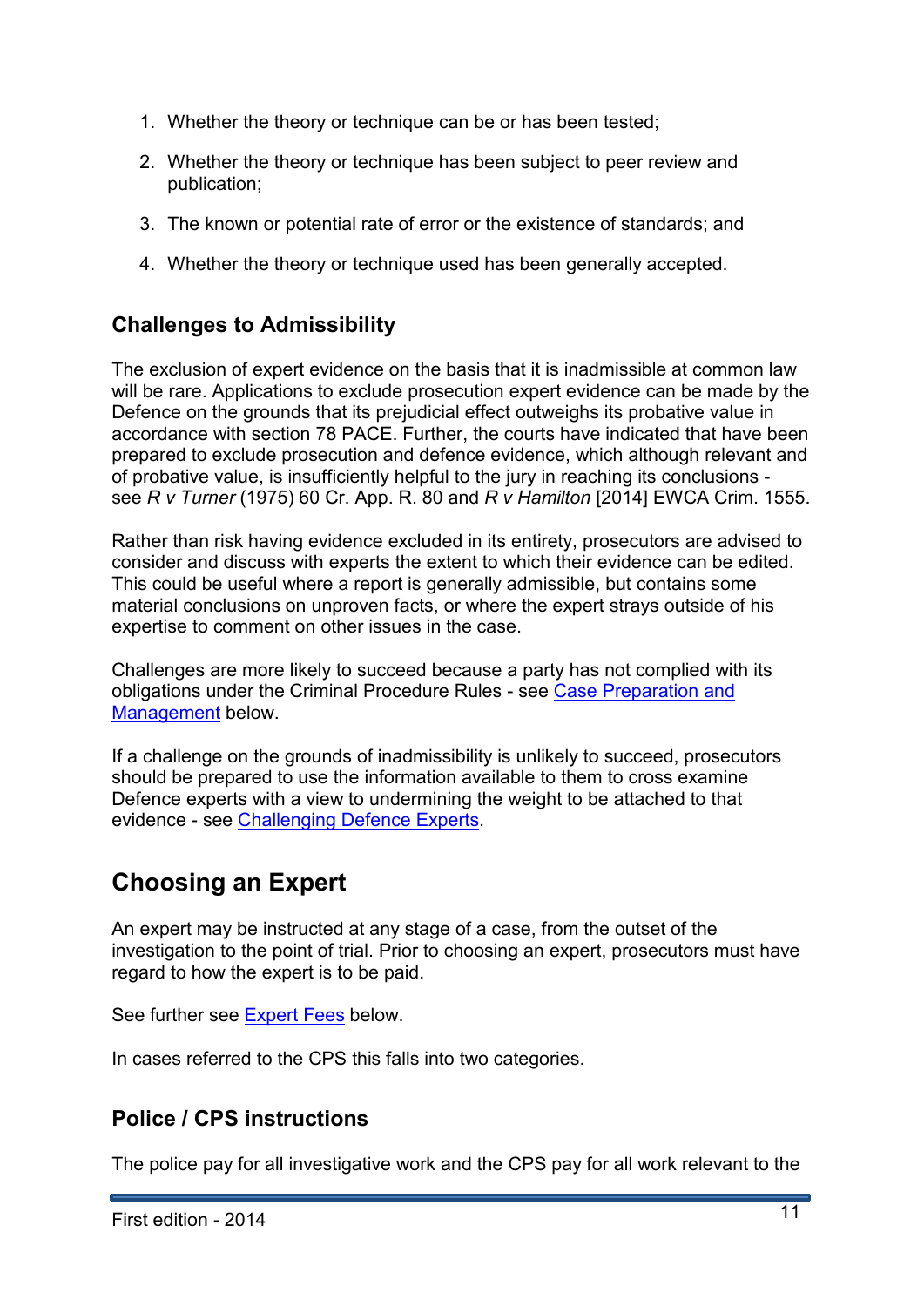presentation of the case at trial. This is the more common scenario where an expert will have been consulted and a statement obtained in advance of the prosecutor's involvement in the case.

In relation to forensic evidence, most police forces contract expert services from a range of independent accredited suppliers, in accordance with detailed commercial procurement procedures, which should address issues such as competence and accreditation. Alternatively, they undertake the work in-house. It is useful to establish at this stage whether the provider is accredited to do the work and that the assigned expert is competent.

### **CPS instructions**

This can occur in limited situations, for example the instruction of a psychiatrist postcharge to assess a defendant's fitness to plead/stand trial. This is paid for by the CPS with no police involvement.

For Guidance on Choosing an Expert and an explanation on why the CPS does not maintain its own database of expert witnesses see: [Expert Witnesses -](http://www.cps.gov.uk/legal/d_to_g/expert_witnesses_-_how_to_find_one/) how to find [one.](http://www.cps.gov.uk/legal/d_to_g/expert_witnesses_-_how_to_find_one/)

Prosecutors might want to consider some of the following points on making a choice:

- Is an expert needed at all, or is this a matter upon which the court can reach its own conclusions on the evidence without assistance?
- Upon what issues is the expert's opinion being sought?
- What is the evidence upon which that opinion being sought. Has it been gathered and is it available to the expert in an admissible form?
- Can colleagues in the police/CPS (not necessarily involved in the case) recommend someone whom they have instructed in other cases? If so, prosecutors will still need to satisfy themselves that the witness's evidence meets the criteria for admissibility. Websites and databases cannot always be relied upon.
- Is the expert one who not only has the requisite expertise, but can also draft a concise and understandable report/statement, and is experienced in and able to give evidence before the criminal courts?
- If an expert claims to be the only person in his field, be prepared to challenge this and ask the expert to provide evidence to justify the assertion.
- Has the expert complied with Quality Standards published by the appropriate regulatory body? Has he ever been the subject of adverse judicial comment or disciplinary proceedings?
- Is a copy of the expert's CV available? The investigator should attempt to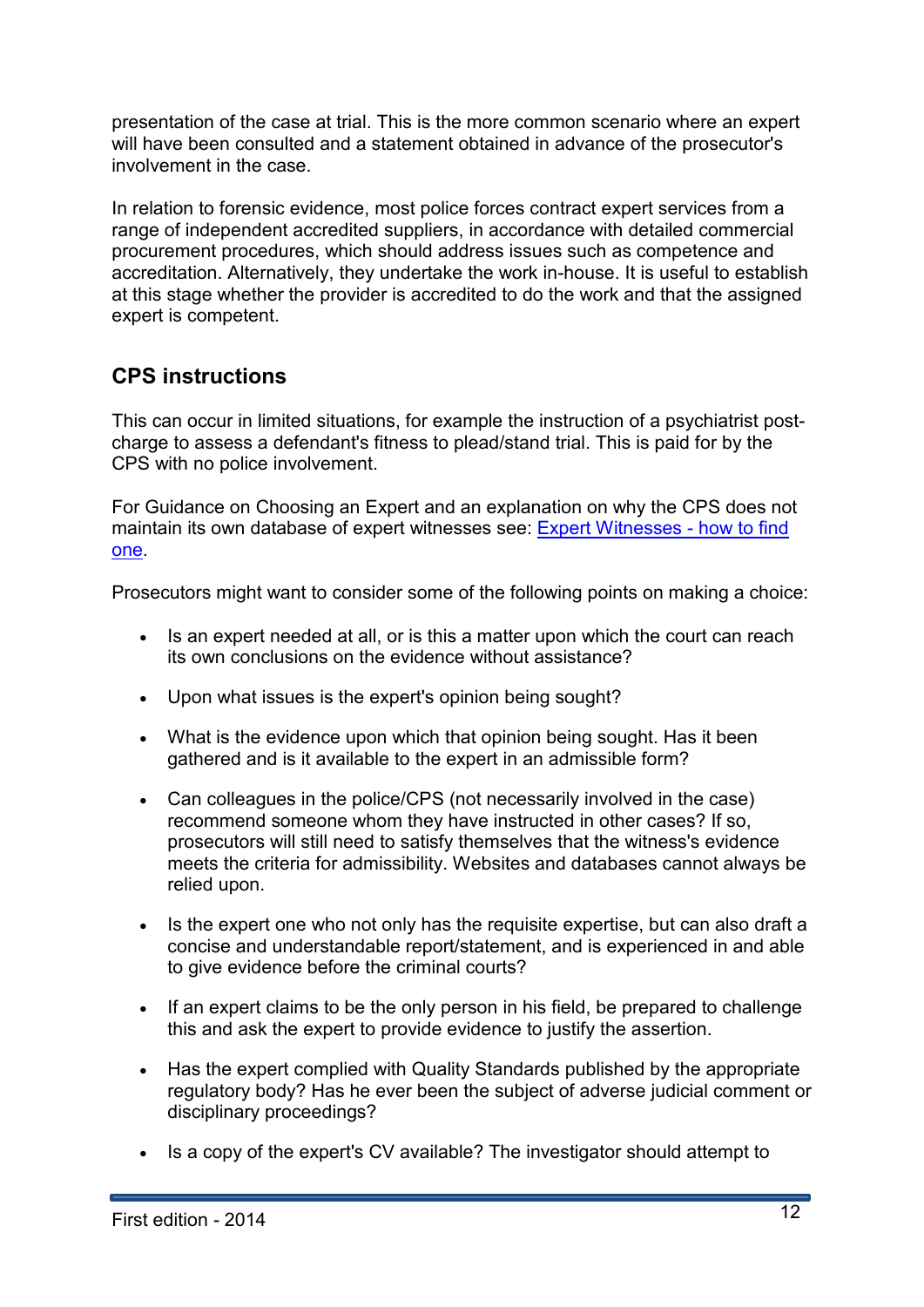identify other criminal cases that the expert has worked on, and prosecutors may wish to speak to the CPS lawyer dealing with those cases.

- In addition, even though an expert's fees may initially be an investigative issue, prosecutors need to be aware of the rates of pay right from the start of their involvement in the case.
- Is the expert's opinion being sought at the right time? This can be a difficult balancing exercise. The report should only be sought once the investigation has reached a stage where the evidence of fact has been obtained and the issues upon which assistance is needed are sufficiently clear to enable an opinion to be formed. However, prosecutors must be aware of the need to comply with the Criminal Procedure Rules as to early identification of issues and prompt service of reports.

# <span id="page-13-0"></span>**Instructing an Expert**

Whether the expert is instructed before or after charge it is desirable for the decision to instruct an expert to be agreed between the investigator(s) and the prosecution. The advantage of this approach is that:

- The most appropriate expert can be identified from the outset, i.e. as close to the start of the investigation as practicable in any given case; and
- The prosecutor can ensure that there is clarity as to what the expert is being asked to provide an opinion on. This is particularly important in cases which involve complex legal issues, for example causation.

This approach should reduce the potential for misunderstanding and delay caused by unnecessary work being undertaken by experts who have been provided with inaccurate or inadequate instructions.

Irrespective of whether an expert witness is instructed by the police or the CPS, the expert will be expected to have regard to the ACPO/CPS [Guidance Booklet for](http://www.cps.gov.uk/legal/d_to_g/disclosure_manual/annex_k_disclosure_manual/)  Experts - [Disclosure: Experts' Evidence, Case Management and Unused Material](http://www.cps.gov.uk/legal/d_to_g/disclosure_manual/annex_k_disclosure_manual/)  [\(May 2010\)](http://www.cps.gov.uk/legal/d_to_g/disclosure_manual/annex_k_disclosure_manual/) and prosecutors should be familiar with its content.

The Guidance Booklet for Experts provides a practical guide to preparing expert evidence and disclosure obligations. Unless the information in the booklet is to be incorporated into the letter of instruction to the expert, or the information has already been provided to the expert by the police, the Guidance Booklet should be forwarded to the expert.

An important part of the Guidance Booklet is the self-certificate at [Appendix C.](http://www.cps.gov.uk/legal/assets/uploads/files/Guidance%20Booklet%20for%20Experts%20-%20Appendix%20C%20with%20logo.doc) The investigator or prosecutor should ask the expert to complete this in all cases to provide assurance that the expert understands his disclosure obligations.

If the expert is instructed by the prosecutor, then the prosecutor should clearly identify the work to be undertaken in the terms of reference. This will involve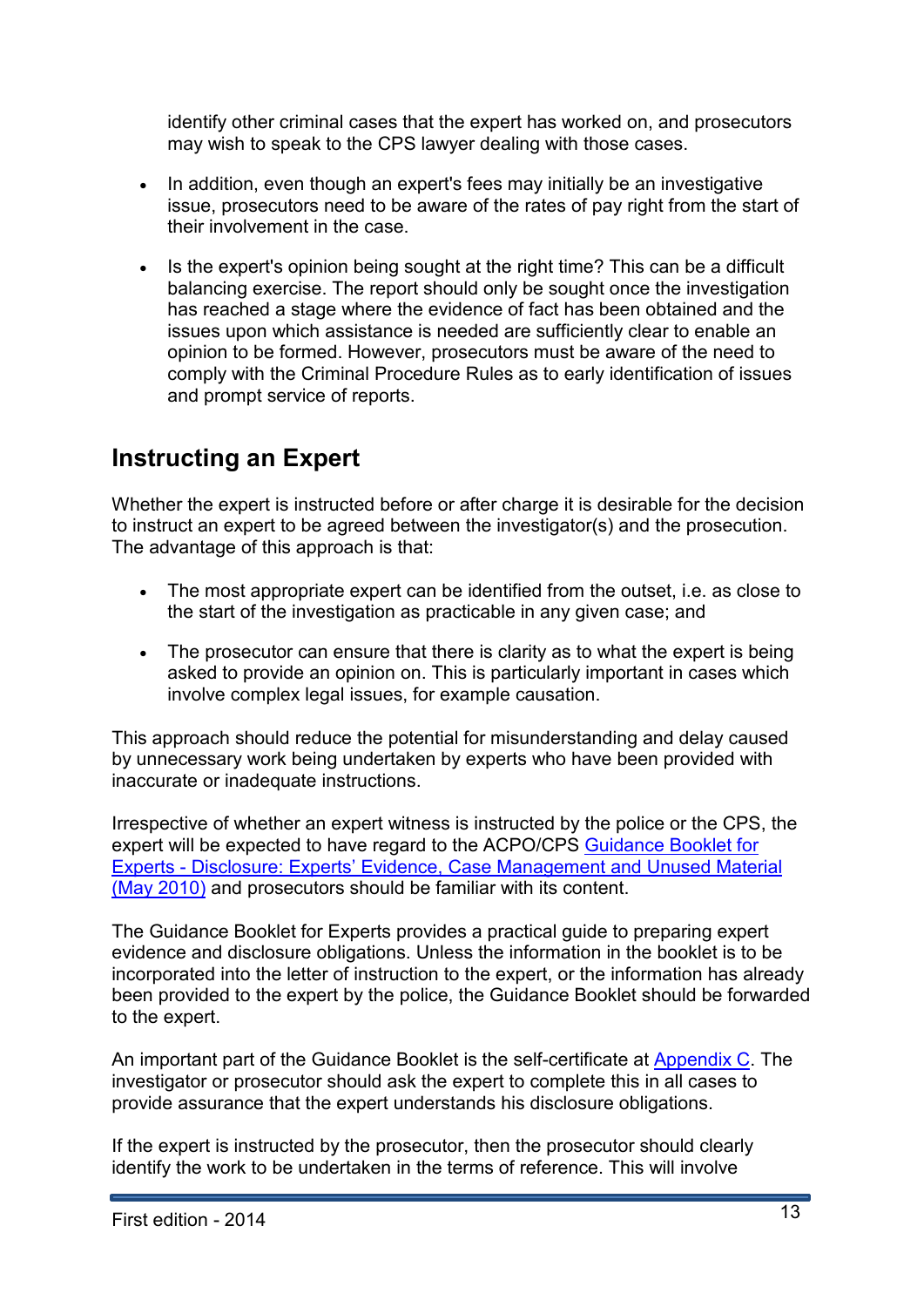explaining the background to the work and specifying the issues, including a clear exposition of all relevant legal elements, on which an opinion is sought. In some cases, it may be necessary to limit the information given to the expert to avoid the risk of their conclusions being affected by confirmation bias, whereby the expert tests their hypothesis and conclusions by reference to confirming evidence, such as the prosecution's belief at to the identity of the suspect, as opposed to considering potentially conflicting evidence.

### **Drafting Terms of Reference**

When drafting the terms of reference the prosecutor should not assume that the expert has a thorough knowledge of the criminal law and procedure. The law should be explained as succinctly and clearly as possible.

The Terms of Reference should include the following:

- The extent of the expert's remit i.e. precisely the issues, and/or the suspects, we want the expert to focus upon;
- The standard to which the expert is being asked to apply. For example, if being asked to address causation, the expert needs to be given clear guidance on the level of certainty the criminal court requires, and the need to avoid 'percentage' conclusions;
- Where the existing evidence of fact contains disagreement or ambiguity, the Terms of Reference should include an overarching narrative which sets out how the prosecution would propose to put the case in that regard, and ask the expert to provide his assessment based on that narrative. Alternatively, depending on the circumstances, the expert could be asked to advise based on a number of different scenarios. The key point is to ensure that the expert sets out clearly the factual basis upon which the opinion is based;

If the material being sent to the expert contains reports from another professional then, insofar as the expert might wish to clarify any issue in the other professional's report, any discussion should be arranged through the investigator. Any discussion should be documented to ensure an auditable trail for disclosure purposes;

- The expert should be instructed to indicate immediately:
	- $\circ$  If he requires anything further whether by way of legal guidance, evidence of fact, or expert evidence from other specialists - before reporting back. This should limit the number of experts' reports which are couched in contingent terms;
	- $\circ$  If any part of the Terms of Reference is unclear;
- An early, informal indication of the report's likely conclusions. This will enable the investigator to liaise with the prosecutor to consider which other areas of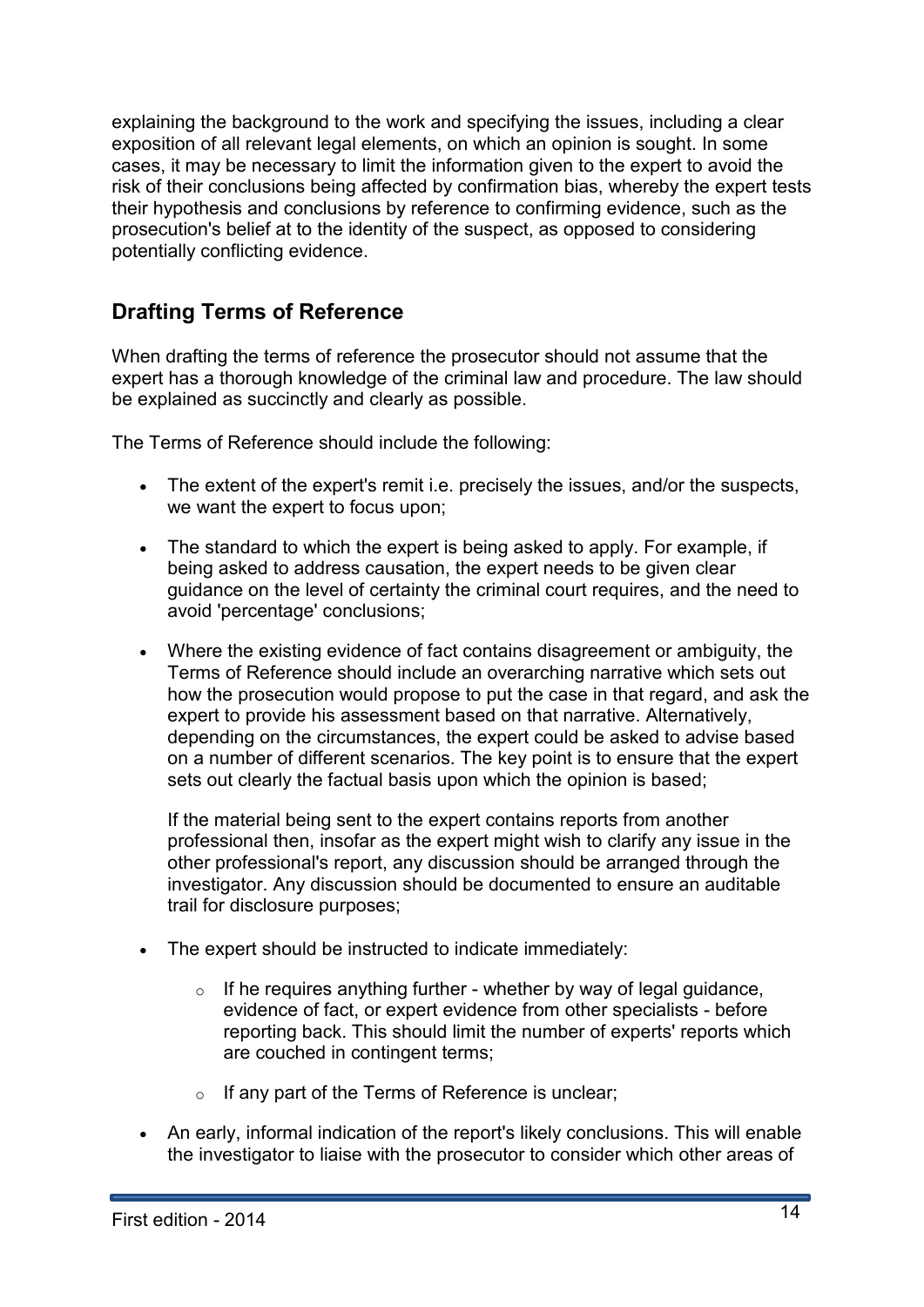evidence-gathering should be undertaken and inform of the overall timetable;

- All the relevant statements and exhibits. An expert's report based on a limited reading of the evidence is likely to be challenged by the Defence in cross examination;
- Finally, in terms of the content of the report itself, the expert should be reminded to preface his detailed observations by setting out (1) his experience and qualifications, and (2) an itemised list of the evidence and any other material (including the ACPO/CPS [Guidance Booklet for Experts\)](http://www.cps.gov.uk/legal/d_to_g/disclosure_manual/annex_k_disclosure_manual/) with which s/he will have been supplied; and
- Timescales for completion of the report. This is vital given the Criminal Procedure Rules.

The Terms of Reference should be disclosed to the Defence.

### **Letter of Instruction**

A letter template  $(An \mid A)$  is provided for use only in cases where the CPS is responsible for instructing the expert. Where the police are responsible for doing so, prosecutors should still assist the police in drafting terms of reference for the expert. The prosecutor should complete the 'Assignment' section, and include the terms of reference. The section on fees may be completed by the paralegal.

The Letter of Instruction will need to address the issue of fees.

The expert should be encouraged to sign up to secure email as an efficient way of communicating. Further information and details are available using the link [https://www.cjsm.net/.](https://www.cjsm.net/)

### **Forensic Science**

Those experts who provide forensic science analysis for use in the criminal justice system must comply with the [Core Foundation Principles.](http://www.cps.gov.uk/legal/s_to_u/scientific_evidence/core_foundation_principles_for_forensic_science_providers/)

Compliance with these principles are a part of the procurement specification for police forces in obtaining forensic analysis, as is compliance with [The Codes of](https://www.gov.uk/government/publications/forensic-science-providers-codes-of-practice-and-conduct)  [Practice and Conduct](https://www.gov.uk/government/publications/forensic-science-providers-codes-of-practice-and-conduct) of the Forensic Science Regulator (FSR).

The FSR sets applicable validation standards for scientific processes and provides accreditation (of individuals) of quality management standards in partnership with the United Kingdom Accreditation Service (UKAS). The FSR is independent of Government. It makes recommendations to forensic science providers as to how they can comply with the Codes and investigates non-compliance. The Regulator's focus is on ensuring that the criminal justice system has reliable forensic science.

It is for this reason that the Core Foundation Principles require compliance with the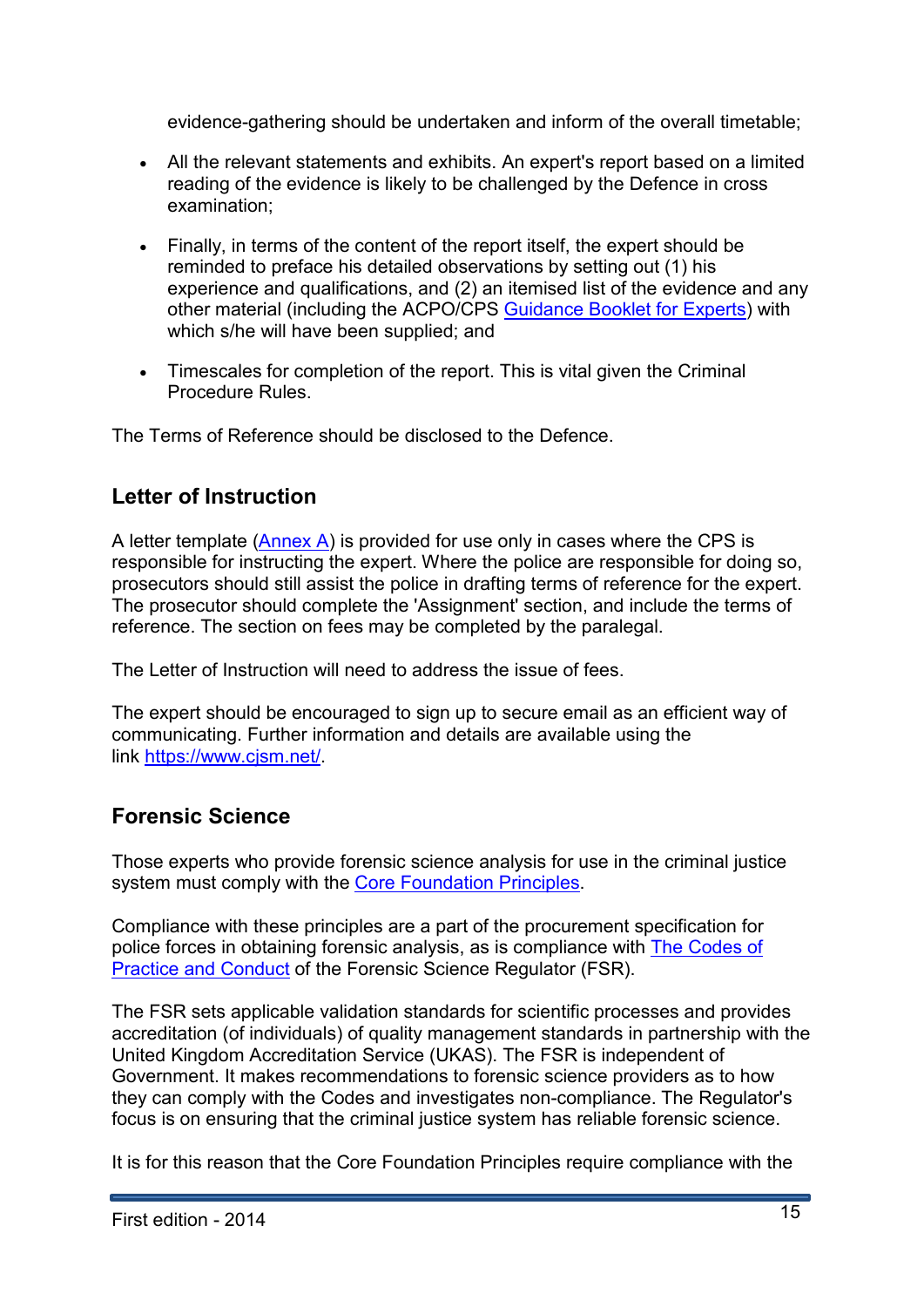Codes.

Whilst it is unlikely that prosecutors will have to instruct pathologists directly, pathologists instructed by the prosecution should be on the Home Office Register.

The Codes are a useful tool in understanding and challenging expert evidence and, under Core Foundation Principles, are mandatory for prosecution providers of forensic science. They are not mandatory for Defence providers, but may contain useful information for prosecutors to assist with cross examination.

# <span id="page-16-0"></span>**Streamlined Forensic Reporting (SFR)**

Streamlined Forensic Reporting (SFR) takes a more proportionate approach to forensic evidence through the preparation of short abbreviated reports detailing the key forensic findings that the prosecution intend to rely upon.

Used effectively, SFR has the potential to:

- Avoid the need for full forensic evidence to be produced when it is unlikely to be in dispute.
- Ensure that additional forensic testing is only undertaken when the case requires it, thereby saving the time of expert witnesses to concentrate on other work.
- Encourage early guilty pleas through a targeted and appropriate file building.
- Tackle delay and inefficiency through robust case management, ensuring that justice is dispensed more swiftly, thereby improving the service delivered to victims and witnesses.
- Reduce costly trial proceedings for cases that eventually result in a guilty plea.

Guidance on SFR [can be found here.](http://www.cps.gov.uk/legal/s_to_u/scientific_evidence/sfr_guidance_and_toolkit/)

It is vital that prosecutors address SFR staged reports as soon as they are received with a view to endeavouring to agree them with the Defence as early in the proceedings as possible. Specifically, prosecutors are advised to:

- 1. Ensure that the initial report (SFR 1), in conjunction with the other evidence in the initial details of the prosecution case, contains sufficient information to manage the case by allowing the Defence to decide whether the forensic evidence is accepted. For example, a SFR 1 report into a DNA match should specify the nature of the crime scene sample, its location, the match with the offender and the likelihood ratio.
- 2. If it is accepted, then the Prosecution or Defence should seek to agree the evidence by way of an admission made in accordance with section 10 of the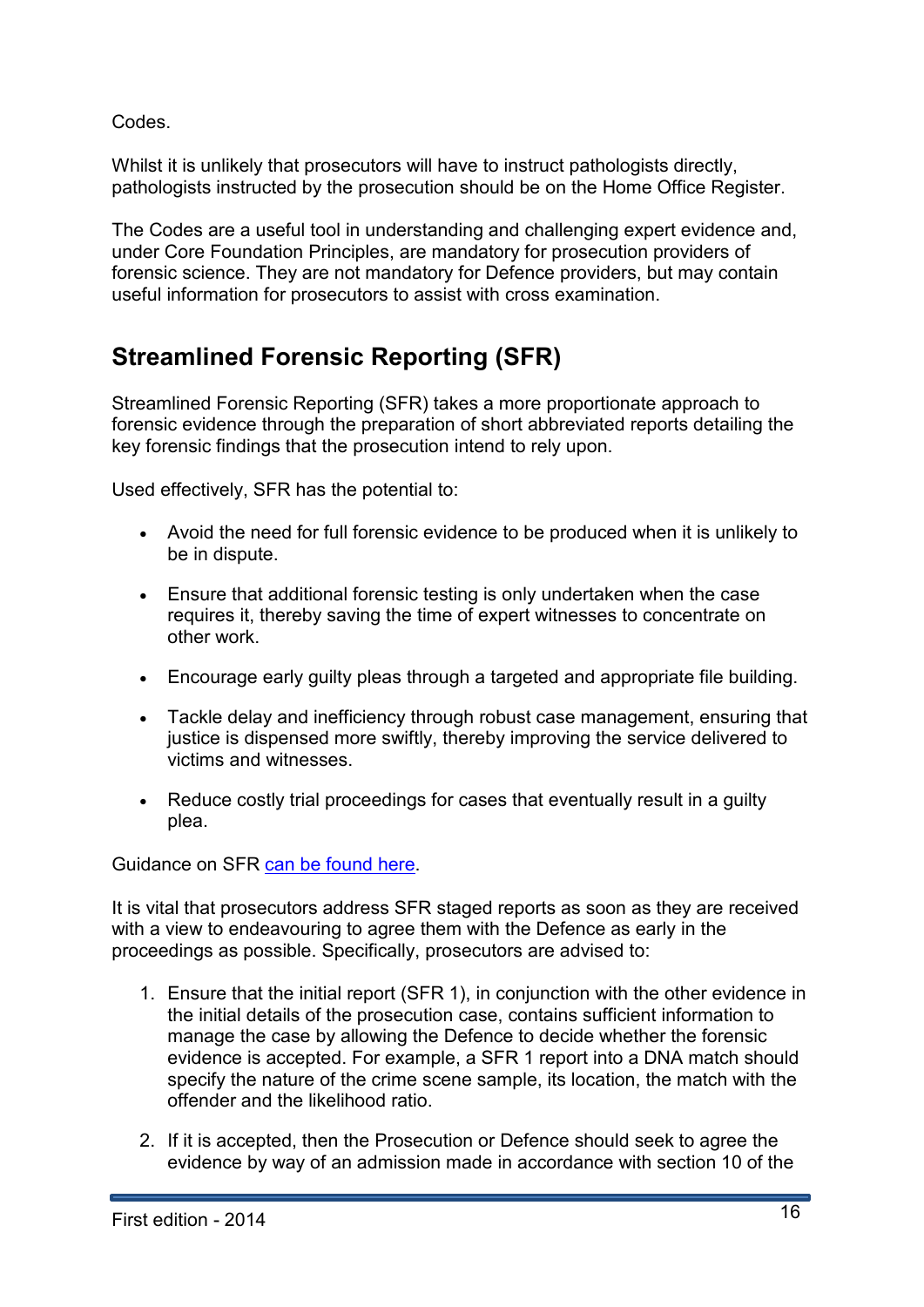Criminal Justice Act 1967.

- 3. In a magistrates' court case, the fact that the forensic evidence is being agreed should be recorded on the case management form.
- 4. In a Crown Court case, prosecutors should attempt to agree the SFR 1 as soon as possible, for example at the point of the initial review post allocation. Leaving the issue to be resolved at the plea and case management hearing could leave insufficient time to allow further reports to be obtained, if needed.
- 5. The nature of any issues raised by the Defence should be clarified with sufficient precision to allow the Stage 2 Report (SFR 2) to be completed.
- 6. This will be sent to the expert who should produce a full report or statement that complies with Crim. PR 33.3.
- 7. SFR is likely to be used for DNA and fingerprint analysis, but is being extended into other areas, such as drugs analysis and firearms classification. It is unlikely to be appropriate in cases of novel or developing science.

### <span id="page-17-1"></span>**Use of SFR and Summaries of Expert Evidence**

Crim. PR 33.3(1) and (2) provides that where a party wishes the other party to make an admission in relation to a **summary** of expert evidence (which would include a Stage One SFR or a DNA match report), he must serve that on the court and the other party as soon as is practicable after the entering of a not guilty plea. The opposing party must respond within 14 days, setting out which of the expert's conclusions are admitted, and in relation to those that are disputed, what the issue is.

# <span id="page-17-0"></span>**Content of an Expert's Report**

The content of an expert's report or a statement prepared by an expert must comply with Rule 33.4 of the Criminal Procedure Rules. Crim. PR 33.4 does not apply a summary of expert evidence served in accordance with CPR 33.3(1) (per Crim. PR 33.3(2)).

The rule states:

33.4.

- 1. An expert's report must
	- a. give details of the expert's qualifications, relevant experience and accreditation;
	- b. give details of any literature or other information which the expert has relied on in making the report;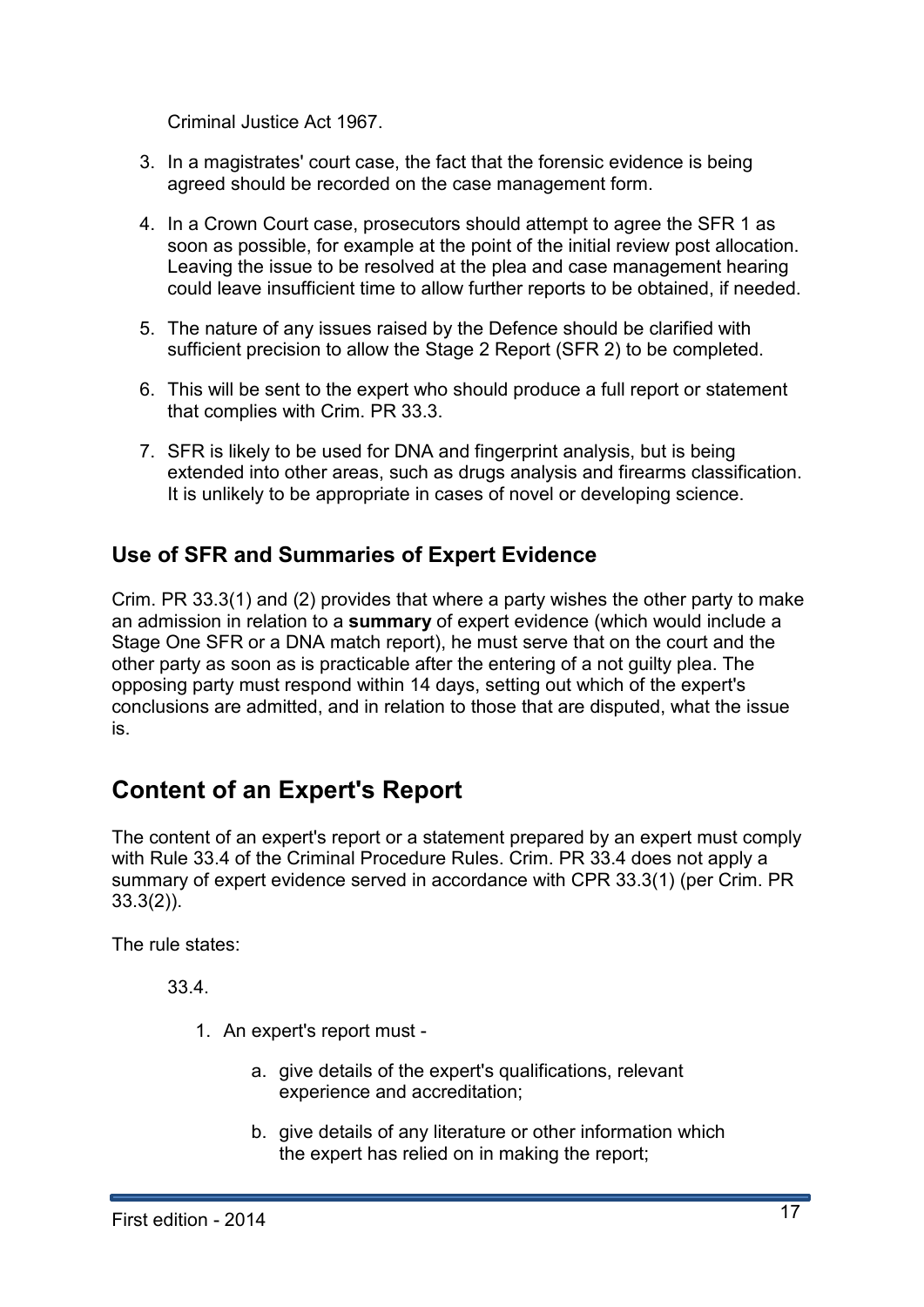- c. contain a statement setting out the substance of all facts given to the expert which are material to the opinions expressed in the report, or upon which those opinions are based;
- d. make clear which of the facts stated in the report are within the expert's own knowledge;
- e. say who carried out any examination, measurement, test or experiment which the expert has used for the report and
	- i. give the qualifications, relevant experience and accreditation of that person,
	- ii. say whether or not the examination, measurement, test or experiment was carried out under the expert's supervision, and
	- iii. summarise the findings on which the expert relies;
- f. where there is a range of opinion on the matters dealt with in the report
	- i. summarise the range of opinion, and
	- ii. give reasons for the expert's own opinion;
- g. if the expert is not able to give his opinion without qualification, state the qualification;
- h. include such information as the court may need to decide whether the expert's opinion is sufficiently reliable to be admissible as evidence;
- i. contain a summary of the conclusions reached;
- j. contain a statement that the expert understands an expert's duty to the court, and has complied and will continue to comply with that duty; and
- k. contain the same declaration of truth as a witness statement.

In assessing what to include in the report, in order to comply with CPR 33.4 (1)(h), the expert should have regard to the content of at paragraph V33A of *Criminal Practice Directions Amendment No.2 [2014]* EWCA Crim. 1569 – see [Admissibility of](#page-6-0)  [Expert Evidence](#page-6-0) above.

To the extent that an expert's evidence is also in the form of witness statement, it must also comply with Section 9 Criminal Justice Act 1967 and Rule 27 of the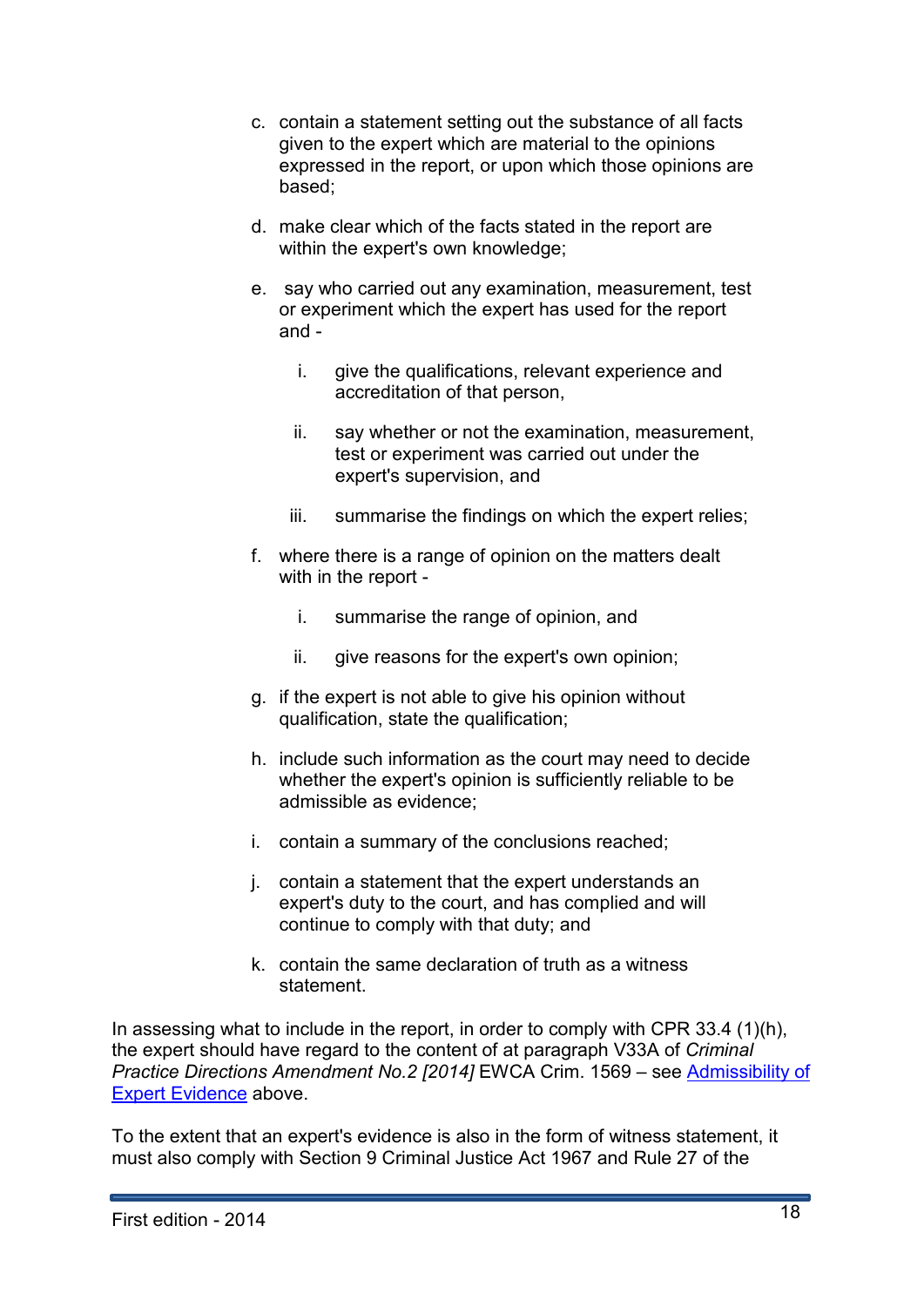Criminal Procedure Rules.

The primary facts upon which the expert's opinion is based, such as a description of what is found and its location must be proved by admissible evidence. This evidence will derive from the expert's own personal knowledge or experience, or evidence of other witnesses.

Section 127 of the Criminal Justice Act 2003 allows a party to rely on hearsay evidence to assist in proving the facts upon which the expert's opinion is based, if those facts are contained in a statement made for the purposes of criminal proceedings (or an investigation), by a person who had first-hand knowledge of the matters stated. However, the fact that the expert is relying upon such evidence and the details of the maker of that preliminary evidence should be disclosed in the notice serving the expert evidence on the other party (Archbold paragraph 11-47).

### **Non-compliance with Crim. PR 33**

The Court of Appeal has made clear in *R v Reed, Reed & Garmson* [2009] EWCA Crim. 2698 (at paragraphs 129-131) that failure by the Prosecution or the Defence to comply with Crim. PR 33 could result in a ruling by the trial judge that the expert witness should not be called.

Further support for a robust approach to be taken in relation to expert evidence and the content of reports can be found in *R v Hamilton* [2014] EWCA Crim.1555 (at paragraphs 43-44).

### **Points to Note**

- 1. Any literature and material relied upon should be listed and disclosed with the report or statement.
- 2. Once the primary facts upon which an expert bases his conclusions are proved, they can draw on the work of others in reaching those conclusions but should set out in the report where they have done so.
- 3. Changes of opinion should be disclosed as soon as possible in accordance with Crim. PR 33.2.
- 4. Conclusions based on statistical analysis, whereby a numerical probability is attached to the likelihood of an event should be confined to those cases where there is a solid statistical basis for that analysis. The prime example is DNA analysis, where it is possible to measure the number of people who share the same DNA and where the characteristics are un-changing - see *R v Adams (Dennis)* [1996] 2 Cr. App .R. 467 and *R v T* [2010] EWCA Crim.2439.
- 5. Drawing upon his experience, an expert may enumerate a range of possible explanations for a particular event where the underlying science is sufficiently reliable and the circumstances of the particular case permit it. This is provided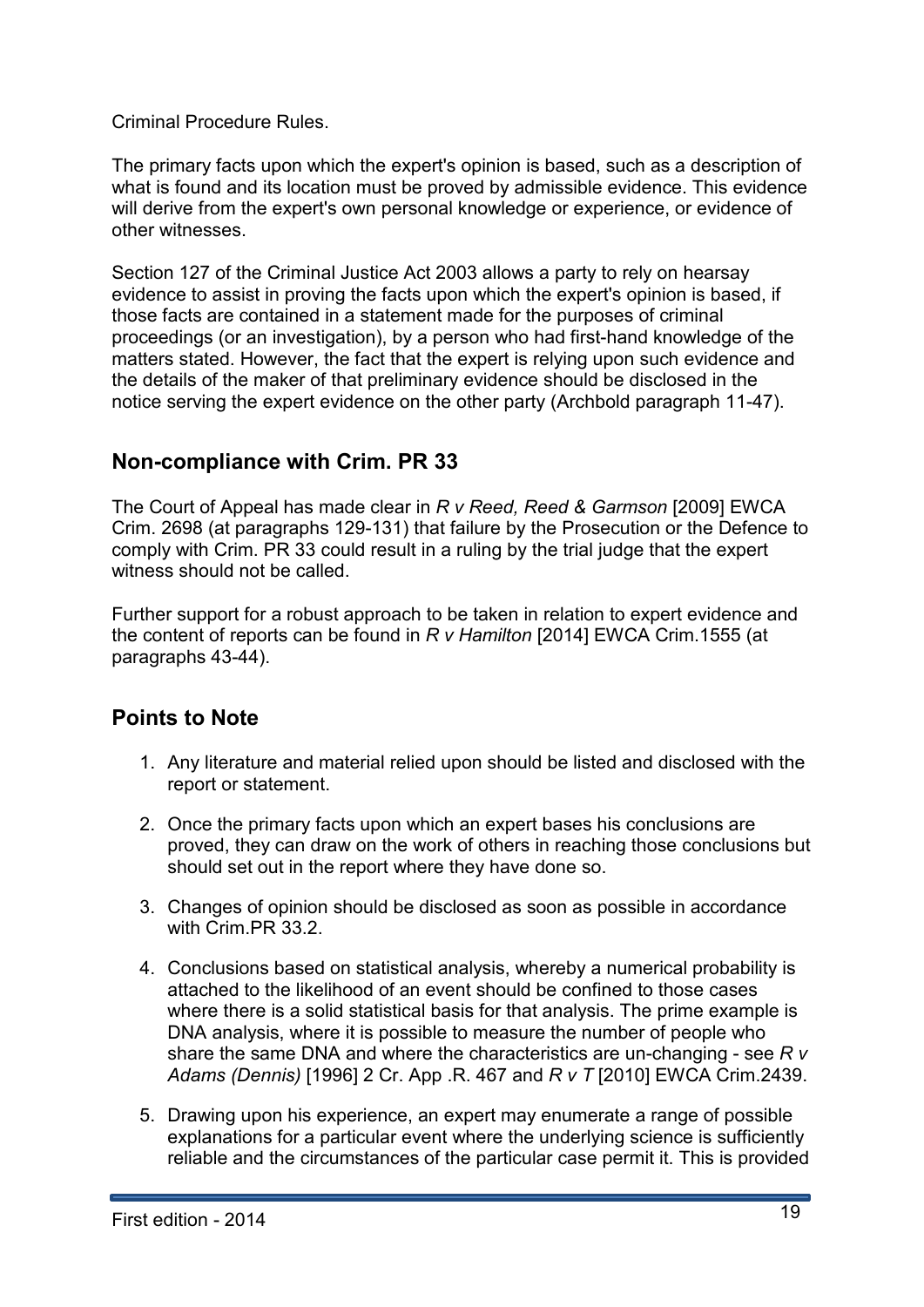that he makes any limitations on his evidence clear and does not convey the impression that he is certain when he is not. See *R v Reed, Reed & Garmson*.

An expert can express his conclusions in terms of the degree of support that a forensic procedure provides for that conclusion and based on his experience in the field provided that:

- He emphasises that it is a subjective opinion;
- The absence of an objective criteria (such as a database of persons sharing the same characteristics) is made clear to the court;
- The degree of support is expressed in conventional language that is not designed to mislead (for example, strong, very strong etc.); and
- The expert is prepared to explain and justify that degree of support.

An example of this type of conclusion can be found in *R v Atkins & Atkins* [2009] EWCA Crim. 1876, where an expert compared facial features in photographs of the offenders with a CCTV shot and highlighted what he concluded were similarities. There is no database of facial features from which to calculate the frequency with which those features appear in the population at large or sub-sets of the population. The expert was permitted to say that the similarities that he had identified lent support/strong support to his conclusion that the offenders were the persons shown in the CCTV.

# **Understanding an Expert's Report**

It is crucial that experts are instructed who are capable of conveying their findings and conclusions in a way that is easily understood by the lay person. As a participant in criminal proceedings, the expert has a duty to ensure "that evidence whether disputed or not, is presented in the clearest and shortest way" (Crim. PR 3.2.2 (e)). Reports should be robust, logical, transparent and balanced.

If not, or if an expert's report opens up issues which require further exploration, or which clash with other expert evidence on the file, a supplementary report could be requested from the expert. It remains open to the prosecutor to discuss with the expert by telephone, the contents of which may need to be added to the Disclosure Schedule, whether the matters requiring exploration are sufficiently straight-forward as to be best capable of development or resolution by an additional report, or whether they need to be explored by way of a case conference.

### **Case Conferences**

A case conference with an expert may be required pre or post a charging decision. Experts are usually more than willing to participate in the conferences as they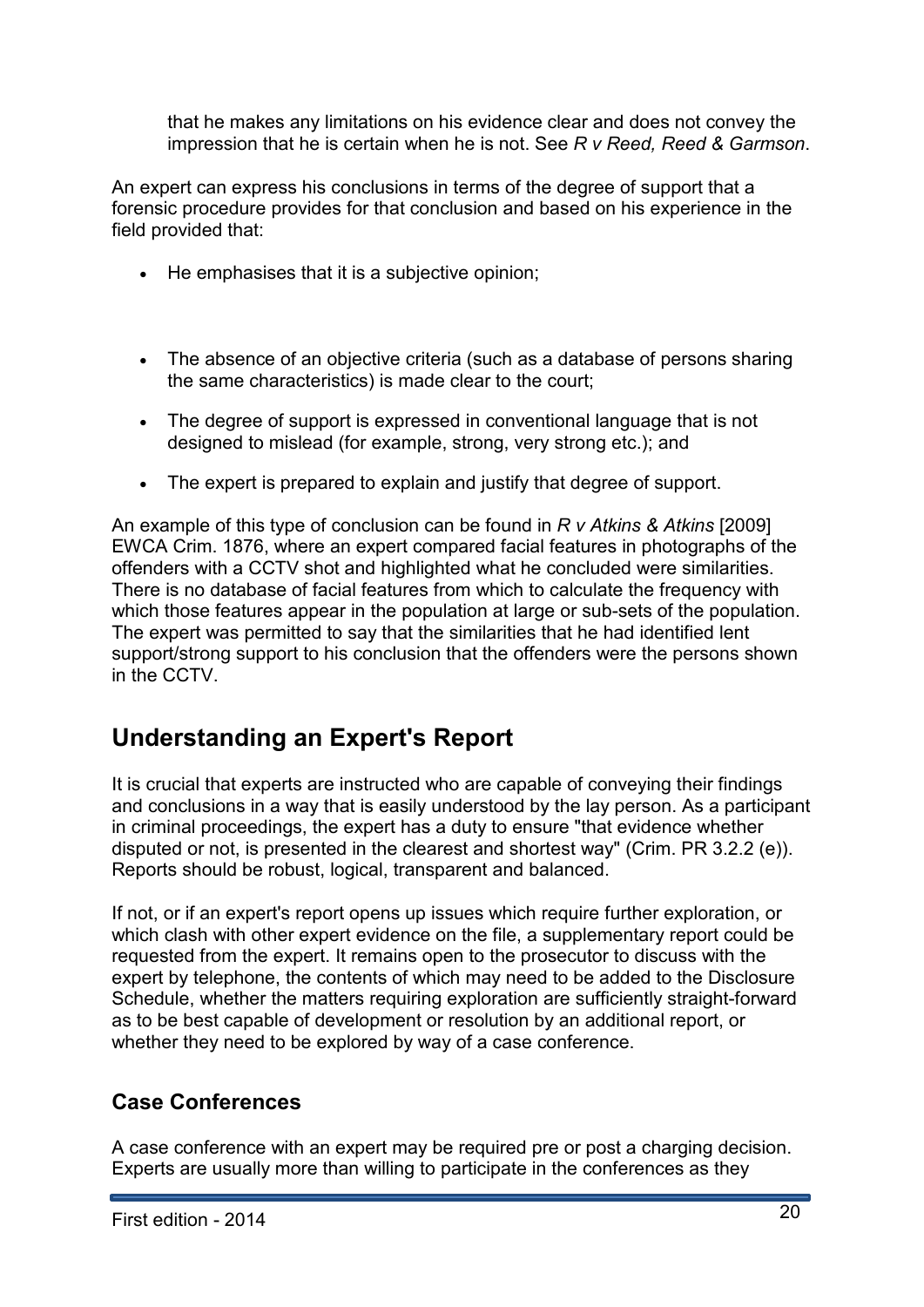appreciate the importance of having a full understanding of the issues before the trial commences.

Care should be taken to avoid delaying a conference until a late stage in the proceedings as it may be too late at that point to obtain additional reports, if required, or to correct any misunderstandings. An early conference can assist the preparation of the case for trial.

The following steps should be taken in relation to conferences with prosecution experts and the prosecution team:

- A conference agenda should be circulated to all attendees in advance;
- All experts attending the conference should have documented access to the same case materials, including one another's reports;
- Following the meeting, a conference note should be prepared by the CPS at the earliest opportunity and circulated to participants. Each of the experts should then endorse the note as being a full and accurate representation of the views they expressed in conference. This step is absolutely critical and should not be missed. The conference note then becomes relevant material for the purposes of CPIA; and
- If, as a result of the conference, there is significant movement in an expert's view, such that a conference note alone will not suffice, the expert should be asked to prepare a further statement at the earliest opportunity, setting out the amended position to be served as further evidence.

Note: There are risks in having a case conference before an expert has committed his opinion to writing. This is because there needs to be a clear, auditable record of the expert's original view - not merely for disclosure purposes, but in order that everyone attending the conference understands clearly the views of the expert in relation to the evidence.

Conferences may be required for a number of reasons. In particular, they provide an opportunity to explore with experts whether there exists:

- A dissenting body of professional opinion upon which the defence is likely to rely. If so, this should be explored: How has that dissenting opinion been received in trials elsewhere? How should it be dealt with?
- Any other specialist expert input that the existing expert(s) considers should be obtained.
- Any additional information that can be used or obtained in order to assist the advocate in challenging Defence expert evidence.
- A way in which difficult technical evidence can be better explained to a jury.

The case conference is also an opportunity to see how the expert "presents" when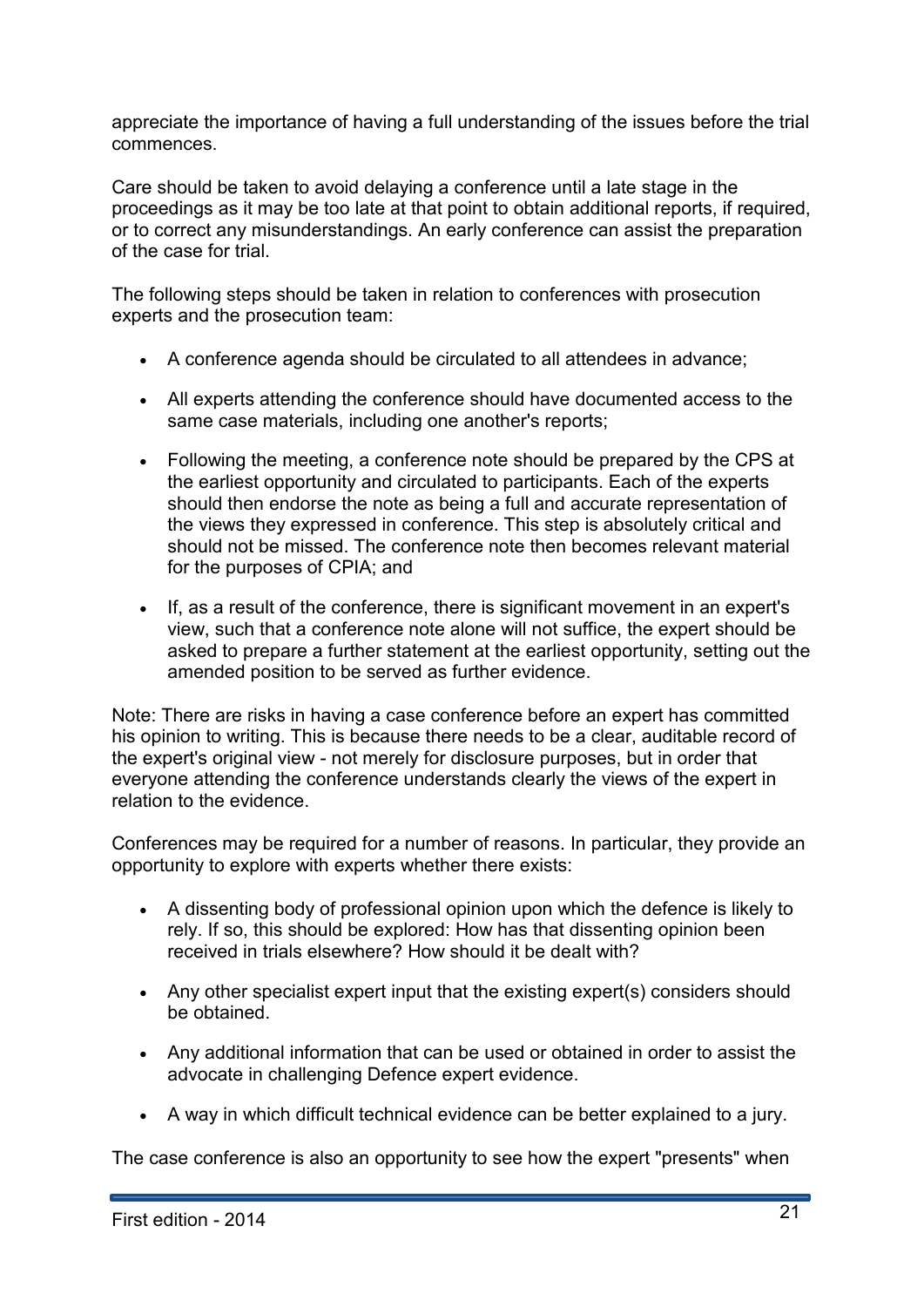their views are explored around the conference table.

If the purpose of the conference is to explore or resolve evidence issues, then the cost of that conference (in terms of experts' fees) is an investigative one for the police to bear. This applies whether the conference occurs at the pre or post charge stage. If the conference is held for other purposes, expert fees may be met, at least in part by the CPS. Where the CPS may be asked to meet some of the expert's costs, this should be discussed in advance of arranging the conference with the Unit Head.

# <span id="page-22-0"></span>**Service of an Expert's Report**

Section 81 of the Police and Criminal Evidence Act 1984 (Crown Court cases) and Section 20 Criminal Procedure and Investigations Act 1996 (Magistrates court cases) provide for the making of rules requiring the parties to proceedings to make advance disclosure of any expert evidence that they propose to rely on. A party to proceedings is prohibited from adducing such evidence, without leave of the court, should advance disclosure not be made.

Crim. PR 33.3(3) requires that expert evidence must be served on the court and the other party to proceedings as soon as is practicable, with any application in support of which that party relies upon that evidence.

Crim. PR 33.3(3)(c) requires that the party serving the expert report, serve with it anything, of which it is aware, which "might reasonably thought capable of detracting substantially from the credibility of the expert."

Crim. PR 33.3(3)(d) requires that, if requested, the party serving the expert evidence must also provide a copy of, or a reasonable opportunity to inspect, a record of any examination, measurement, test or experiment on which the expert's findings and opinion are based, or that were carried out in the course of reaching those findings and opinion. In addition, that party must provide a copy of, or a reasonable opportunity to inspect, anything on which any such examination, measurement, test or experiment was carried out.

A party may not introduce expert evidence if that party has not complied with this rule, unless every other party agrees or the court gives permission.

Crim. PR 33.5 stipulates that at the same time as serving the expert's report on the prosecution, the court and any co-accused, the party serving the report must inform the expert that it has been served.

These provisions do not apply to the service of summaries of experts' conclusions, in relation to which, please see [Use of SFR and Summaries of Expert Evidence](#page-17-1) above.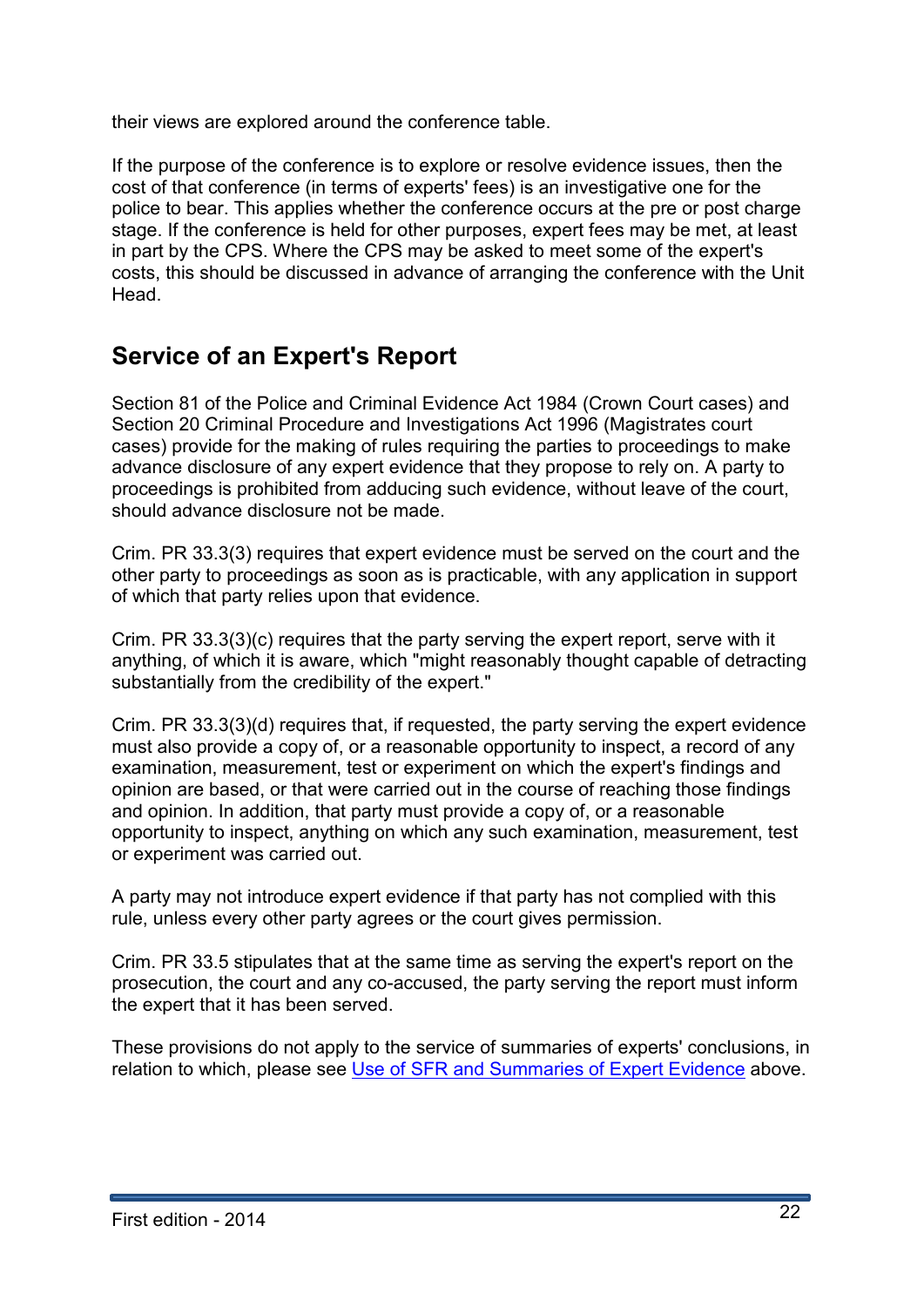# <span id="page-23-0"></span>**Case Preparation and Management**

Expert witnesses are participants in criminal proceedings. Therefore they must act in accordance with the overriding objective of the Criminal Procedure Rules which is to ensure that criminal cases are dealt with justly. Dealing with a criminal case justly includes acquitting the innocent and convicting the guilty, whilst dealing with the case efficiently and expeditiously.

Good case management will require the expert to address at an early stage any alternative hypothesis. To do so, he should be provided with a copy of any Defence Statement as soon as possible.

Authorities (*Reed, Reed & Garmson; R v Henderson & others* [2010] EWCA Crim. 1269) have stressed the importance of case management stipulating that:

- Expert reports should spell out with precision its conclusions and the basis for them;
- The reports must be carefully analysed by the parties and any disagreement brought to the attention of the judge as soon as possible and preferably by the date of the plea and case management hearing;
- The judge can then decide whether to exercise his power to make an order for a joint statement under CPR 33.6 - [see below.](#page-23-1)

Examples of how experts can assist in terms of complying with CPR 1 and CPR 3 include preparing reports that are short, concise and easily understood by lay people, complying with timescales set out in letters of instruction and attending case conferences.

### <span id="page-23-1"></span>**Joint Reports and Case Conferences between Experts**

Rule 33 of the Criminal Procedure Rules sets out how the court will seek to manage the expert evidence in a case through joint prosecution and defence expert reports and Case Conferences between experts for each party. The aim is to limit the issues in dispute, ensuring that the bench or jury can focus on the key issues in the case and have a clear understanding of each issue.

33.6.

- 1. This rule applies where more than one party wants to introduce expert evidence.
- 2. The court may direct the experts to;
	- a. discuss the expert issues in the proceedings; and
	- b. prepare a statement for the court of the matters on which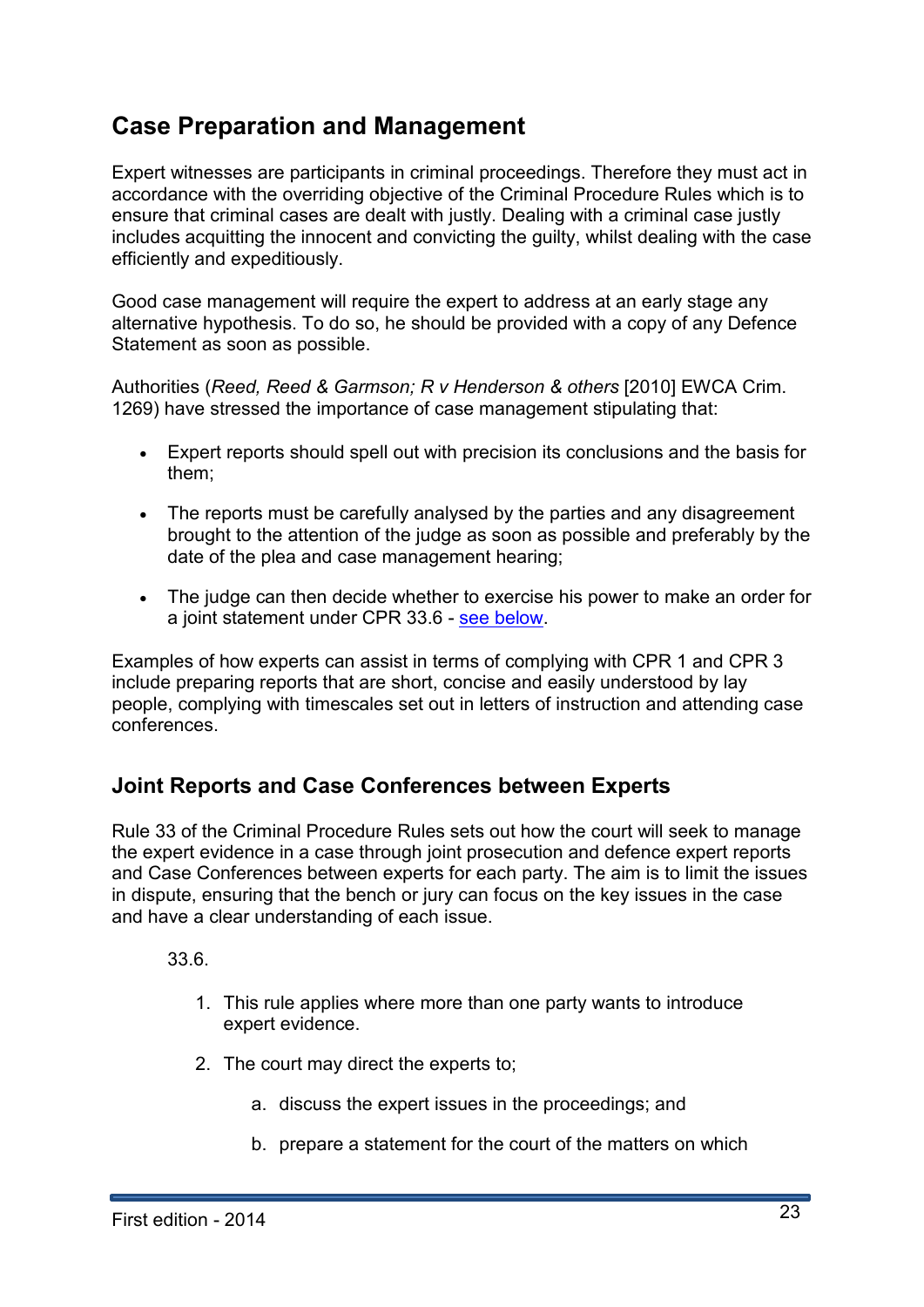they agree and disagree, giving their reasons.

- 3. Except for that statement, the content of that discussion must not be referred to without the court's permission;
- 4. A party may not introduce expert evidence without the court's permission if the expert has not complied with a direction under this rule.

Prosecutors should take the initiative in seeking to arrange a conference between experts, only seeking a court order, where necessary.

Experts should be asked to set out in a joint statement the basic science and accepted principles underlying their field of expertise and the points where they agree and disagree. These points can be put to the Magistrates or jury by way of formal admission, leaving them to decide upon the issues in dispute.

In the case of *R v Henderson and others*, it was held that these meetings should take place in the absence of legal representatives with a careful and detailed minute prepared for the purposes of disclosure. It was also emphasised that the trial judge should be prepared to exclude evidence of an expert witness who fails to comply with such a direction to discuss his evidence.

### **Co-Defendants**

Crim. PR 33.7 provides that where more than one defendant wants to introduce expert evidence on an issue at trial, the court may direct that the evidence on that issue is to be given by one expert only. Where co-defendants cannot agree who should be the expert, the court may select the expert from a list prepared or identified by them, or direct that the expert be selected in another way.

Under Crim. PR 33.8, where the court gives a direction under Crim. PR 33.7 for a single joint expert to be used, each of the co-defendants may give instructions to the expert and must, at the same time, send a copy of the instructions to the other codefendant(s). In addition, the court may give directions about the payment of the expert's fees and expenses and any examination, measurement, test or experiment which the expert wishes to carry out.

Although these provisions relate to co-defendants, prosecutors will have sight of reports and should be alive, particularly in multi-handed cases, to the dangers of confusing the jury with large amounts of expert evidence, often covering the same points. In these circumstances it is part of the prosecutor's duty to assist the court in actively managing the case to raise the need for a single joint report.

### **Examinations/Access**

It is likely that once a Defence expert is instructed, that expert may wish to have access to the material analysed by the prosecution expert in the completion of his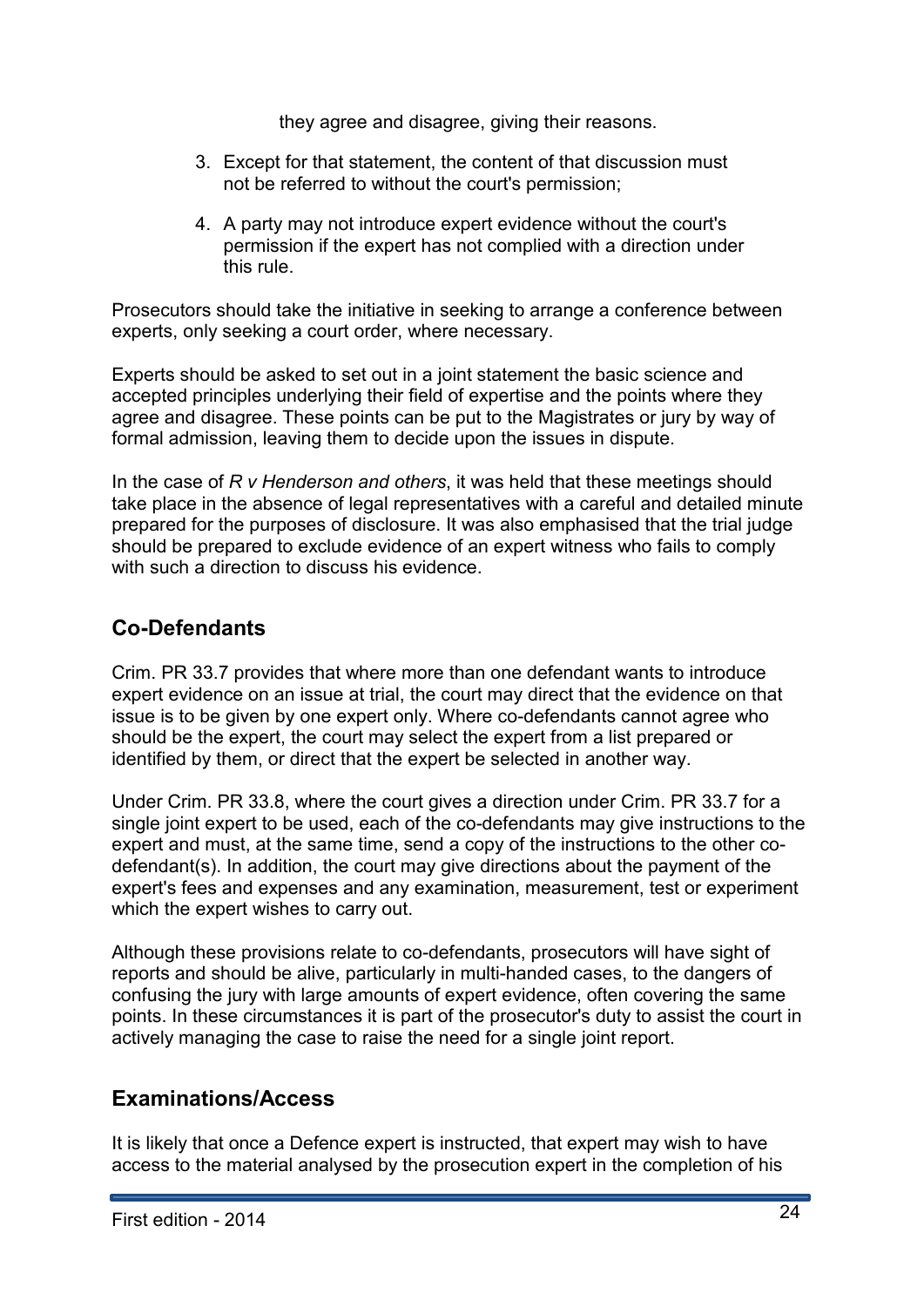report.

In criminal proceedings, the court has a duty to retain and preserve the exhibits in a case, which it entrusts to the Prosecution Team, usually the police. For guidance on how to respond to requests for Defence access to such material, please refer to guidance on [Exhibits.](http://www.cps.gov.uk/legal/d_to_g/exhibits/)

It is essential that requests for access to Defence exhibits are dealt with in an expeditious manner as failure to respond to these requests could result in delay and criticism from the court. It also needs to be noted that in a commercial market for the provision of forensic science and other expert evidence, many prosecution providers will wish to charge for the provision of documentation to the Defence expert and for allowing the expert access to their premises, equipment and staff.

The following points are designed to assist prosecutors in addressing these requests. They should be read in conjunction with the guidance on **Exhibits**:

- 1. The Legal Aid Authority (LAA) has indicated that, where appropriate, charges levied upon the defence by prosecution forensic science laboratories for provision of documentation to the defence expert and for allowing the expert access to their premises, equipment and staff may be payable by the LAA.
- 2. The LAA will only authorise payment where it considers the charge to be reasonably incurred and reasonable in value, and has granted prior authority to incur the cost. There should be no additional charge levied by the prosecution forensic service supplier for:
	- $\circ$  The preparation of statements and exhibits for service on the defence as part of the prosecution case;
	- $\circ$  The provision to the defence of unused material which the prosecutor deems meets the test for disclosure, both at the primary and secondary disclosure stages;
	- o Completion of further forensic work requested by the police/prosecutor to rebut a defence put forward by the defendant, which may or may not be highlighted in a Defence expert's report or Defence Statement.
- 3. Where the Defence requests access to the copy of a case file, or access to the exhibits for the purposes of preparing a Defence expert report:
	- $\circ$  They should put that request in writing;
	- o The prosecution should reply in good time, indicating their consent and explaining that access to exhibits should occur at the premises of the police or prosecution provider. The Defence should be advised that they should write to the police or prosecution provider (depending on who holds the material), but that the police or provider may levy a charge for access to cover provision of materials, loss of laboratory facility and staff supervision; and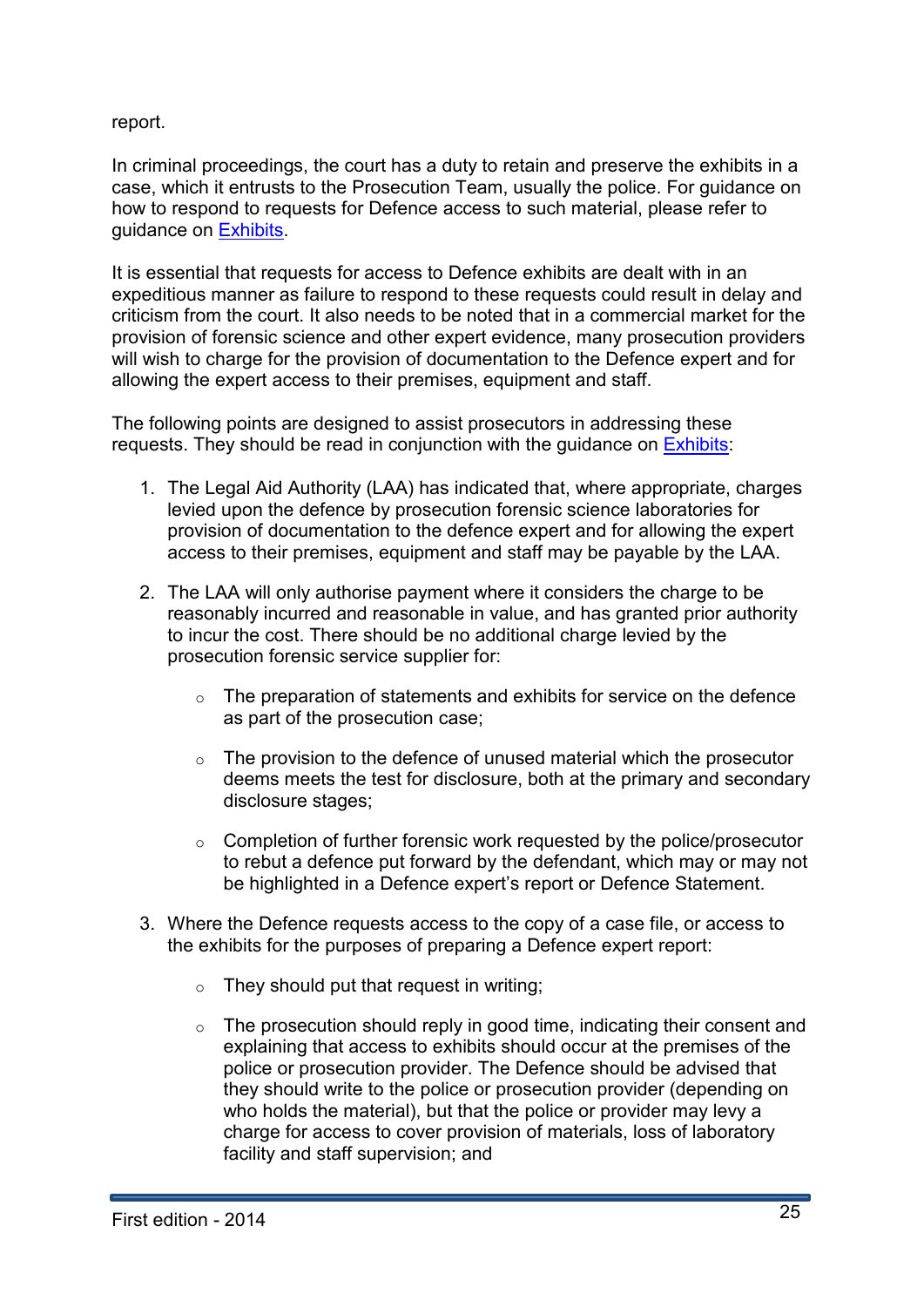- $\circ$  The prosecution should ask the Defence to produce a copy of your letter to the police or prosecution provider. A copy of this letter should be sent to the police or provider directly, or via the investigator;
- 4. Prosecution providers are encouraged to publicise their charges so that the Defence and experts instructed by them can make appropriate arrangements to obtain funding to cover the cost of any charge; and
- 5. Requests for Defence Experts to take possession of exhibits should only be acceded to in exceptional circumstances and, only then, after consultation with the police Scientific Support Manager (SSM). The SSM will be able to advise on issues which ought to be taken into consideration such as to the extent to which the Defence expert is accredited to undertake the proposed work, issues of security and what (if any) conditions should be attached to the release of the material. This advice from the SSM can be used to inform the terms of any undertaking to be entered into by the Defence, or application to the court, in accordance with the guidance on Exhibits.

# <span id="page-26-0"></span>**Disclosure**

Investigators are under a duty to consider all of the material gathered in the course of an investigation and decide whether it is relevant to that investigation, and, in relation to material that is not being used as evidence, the prosecutor must decide if it should be disclosed. Unused material should be disclosed to the Defence if it assists the defence case, or undermines the prosecution case. This might include any draft report prepared by an expert instructed by the prosecution.

Material that has a bearing on the competence or credibility of an expert witness or is generated by him in the course of his analysis is relevant to a criminal investigation and potentially should be disclosed in subsequent proceedings. Examples of material that might be disclosed include:

- tests carried out in the laboratory, the results of which cast doubt on the expert opinion; and
- whether a particular hypothesis used or formulated in a case is controversial.

The expert is a third party to those proceedings and is not bound by the provisions of the Criminal Procedure and Investigations Act 1996. The police and CPS seek to impose these obligations on the expert as part of their contractual relationship with the expert. This is why it is vital to provide the expert with a copy of the Guidance Booklet for Experts and ensure that s/he signs the self-certificate, see ACPO/CPS [Guidance Booklet for Experts.](http://www.cps.gov.uk/legal/d_to_g/disclosure_manual/annex_k_disclosure_manual/)

Experts will facilitate proper disclosure in criminal proceedings if they remember that they should follow this process in relation to material generated by them in the case:

• **Retain** - all material and documentation generated in the case, until otherwise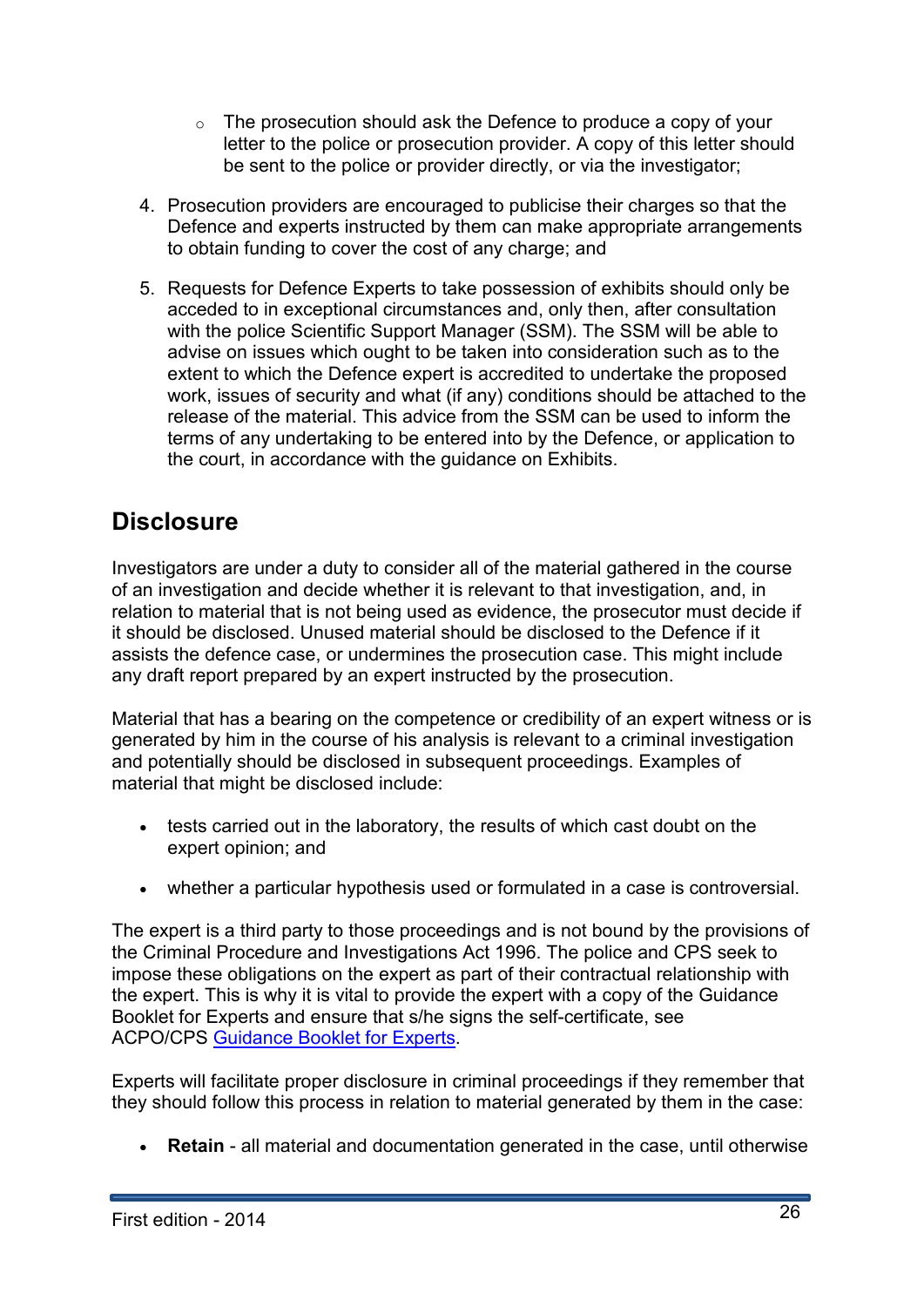instructed, or in accordance with guidance on the retention of materials;

- **Record** at all stages of the expert's involvement in the case on the correct index; and
- **Reveal** everything that has been recorded to the Disclosure Officer.

An expert witness must make all of his material available to other experts and cannot refuse to disclose material such as accreditation documentation, staff training records or details of software developed to analyse information on the basis of the need to protect his intellectual property rights.

For more detail on the duties of disclosure relevant to expert witness, see [Chapter](http://www.cps.gov.uk/legal/d_to_g/disclosure_manual/disclosure_manual_chapter_36/)  [36 of the Disclosure Manual.](http://www.cps.gov.uk/legal/d_to_g/disclosure_manual/disclosure_manual_chapter_36/)

### **Doubts about the Competence and Credibility of the Expert Witness**

Guidance on dealing with cases where the competence or credibility of an expert witness is in doubt can be found at [Chapter 37 of the Disclosure Manual.](http://www.cps.gov.uk/legal/d_to_g/disclosure_manual/disclosure_manual_chapter_37/) The following Guidance is additional to and is not intended to replace Chapter 37.

The guidance is informed by CPS experience in dealing with a number of such cases since the drafting of Chapter 37 of the Disclosure Manual in 2005. The guidance also takes account of the changed forensic science landscape following the recent disbanding of the Forensic Science Service (FSS). Forensic science providers (FSP) may include private companies, government agencies, public organisations, academic research departments and law enforcement agencies.

Information may be received that casts doubt on the competence and/or credibility of an expert witness. The issues may involve the methodology and systems used by the expert and might be capable of impacting on cases involving other experts employed by the same FSP or another organisation.

Disclosure to the defence in current investigations will be governed by CPIA principles. In past cases the test to be applied for disclosure is whether the information received might affect the safety of the conviction (this is the common law test set out in paragraph 72 of the Attorney General's Guidelines on Disclosure). The overriding principle in deciding whether, and to what extent, action is needed in current and past cases will be the need to maintain public confidence in the criminal justice system.

Where material or information relating to the competence and/or credibility of an expert meets the CPIA disclosure test in current cases or affects the safety of the conviction in past cases, the only action normally required by the CPS is to send a disclosure package to the defence.

In rare cases further action might be required. Such further action will include the following: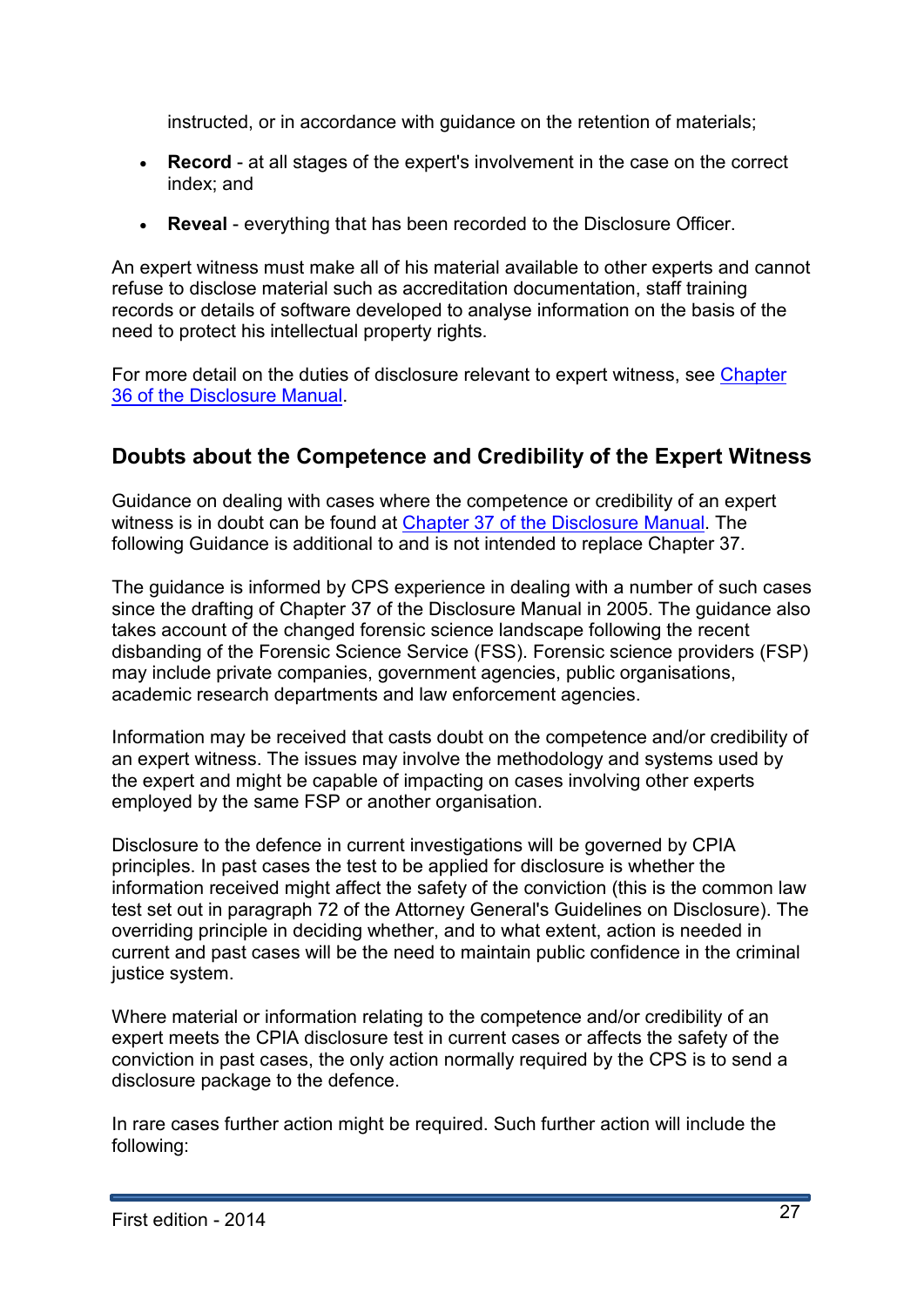- Informing third party organisations and other Government Departments: the Law Society, the Bar Council, the Attorney General's Office, the Criminal Cases Review Commission and other prosecuting agencies etc.
- A full and formal national review by Operations Directorate at CPS Headquarters – see the section on [Disclosure in past cases](#page-32-1) below.

#### **How will CPS become aware of a Competence/Credibility Issue regarding an Expert?**

Information on the competence and/or credibility of an expert can come from a number of sources. Whilst it is impossible to provide an exhaustive list of sources, examples include the following:

- Complaints made to the expert's regulatory body (e.g. General Medical Council, Home Office Pathology Delivery Board etc);
- Disciplinary Proceedings before the expert's regulatory body. Some regulatory bodies will notify the CPS (nationally or locally) when such Disciplinary Proceedings are instituted;
- Adverse judicial findings in cases at first instance;
- The Court of Appeal: Where a conviction founded on the basis of expert evidence has been overturned; or where the Court of Appeal has commented adversely on the expert evidence;
- Report from the reviewing lawyer or prosecution advocate where issues have been identified in the conduct of an individual case;
- Revelation by the police of an expert's previous convictions and cautions/ other out of court disposals;
- The expert's self-certificate; or
- Another prosecuting agency or the media.

#### <span id="page-28-0"></span>**Summary: Decisions to be made by CPS**

On being informed that the competence and/or credibility of an expert is called into question, some or all of the following decisions will need to be made by CPS. The remainder of this section will deal with these decisions sequentially:

- Whether disclosure to the defence is required in the individual current cases which have been identified? Disclosure decisions in current cases will always be made on a case-by-case basis in accordance with CPIA principles;
- Whether action is required in addition to disclosure to the defence, for example, should third party organisations be notified;
- Whether to instruct a second expert to re-do the work (where the relevant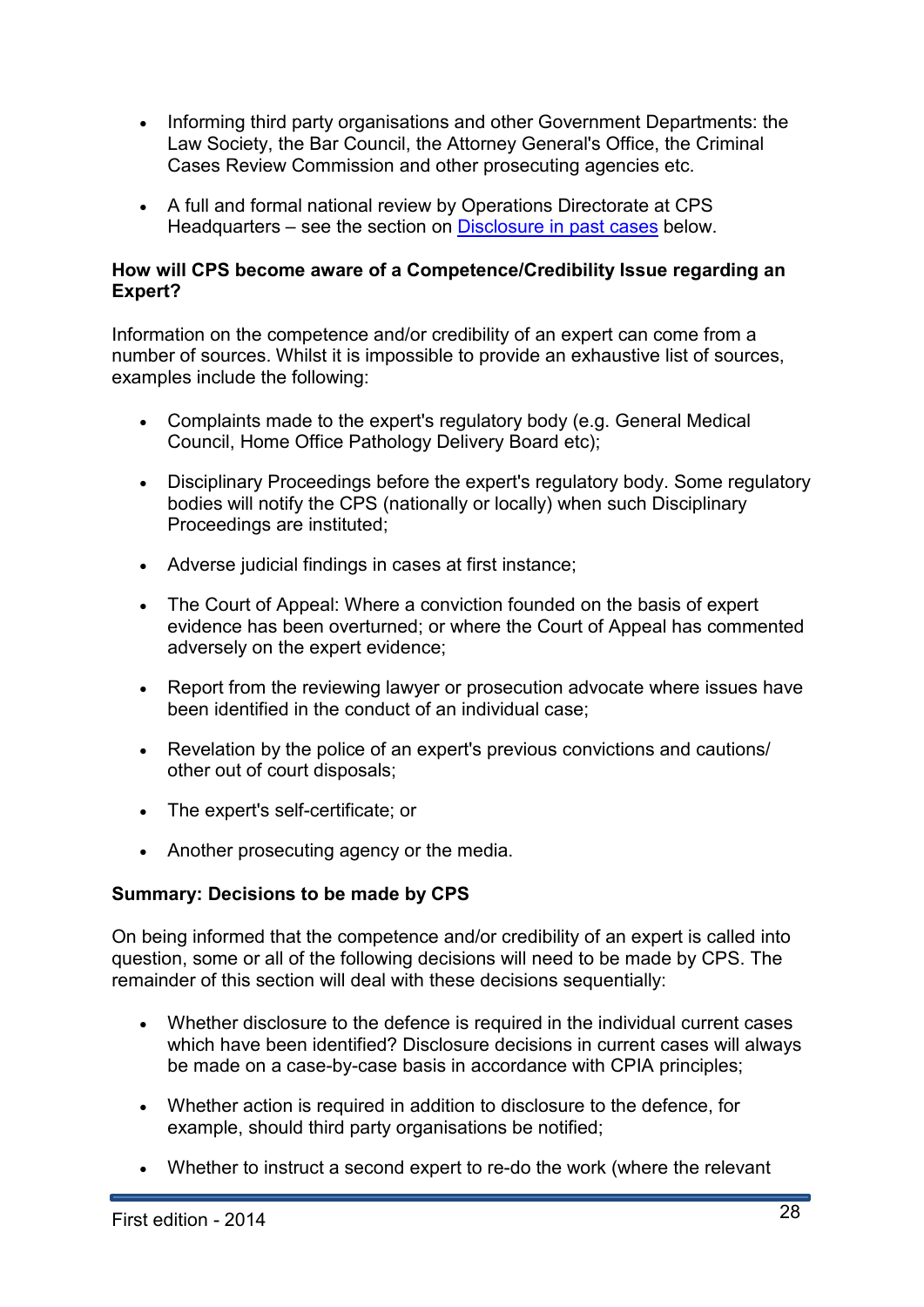exhibit or the body of the deceased remains available) or to review the work/ evidence of the discredited expert, and;

• Whether the issue has potential to impact on other current and past cases involving the particular expert, in which case Operations Directorate at CPS Headquarters will need to be consulted.

#### **Obtaining further information to inform some or all of the above decisions**

Frequently, CPS will require further information before the decisions above can be made. Prosecutors will assess on a case-by-case basis whether it appropriate to seek the further information directly or to request the investigator to obtain the further information.

Such further information is likely to include the following (the list is not exhaustive):

- Obtaining full details of any complaint to the expert's regulatory body and details of any consequent Disciplinary proceedings before that body, including disciplinary findings. The regulatory body may have commissioned a peer review of the expert's work. The CPS should request a copy of the peer review;
- Where the complaint relates to the competence and/or credibility of the expert in an earlier criminal prosecution, the CPS will obtain the source documentation giving rise to the complaint (i.e. the expert's reports and findings and relevant court transcripts);
- Transcripts of adverse judicial findings;
- Assurances from the FSP or other organisation or regulatory body that safeguards are sufficient to prevent the repeat of errors;
- Information on whether the expert is available/ fit to attend court as a witness, if still required;
- Obtaining information on the methodology, systems and safeguards operated by the FSP or other organisation at which the expert is based;
- Full details of any internal investigation carried out by the FSP (or other organisation).

#### <span id="page-29-0"></span>**Disclosure to the Defence in Current and Past Cases**

Material relating to the competence/ credibility issue may meet the CPIA disclosure test in some cases and not in others. The disclosure test is applied on an individual case basis and the following factors will be relevant:

• The issues in the case and, in particular, whether the expert's evidence is likely to be challenged by the defence (by reference to the defendant's account in interview and the defence statement). By way of a simple example,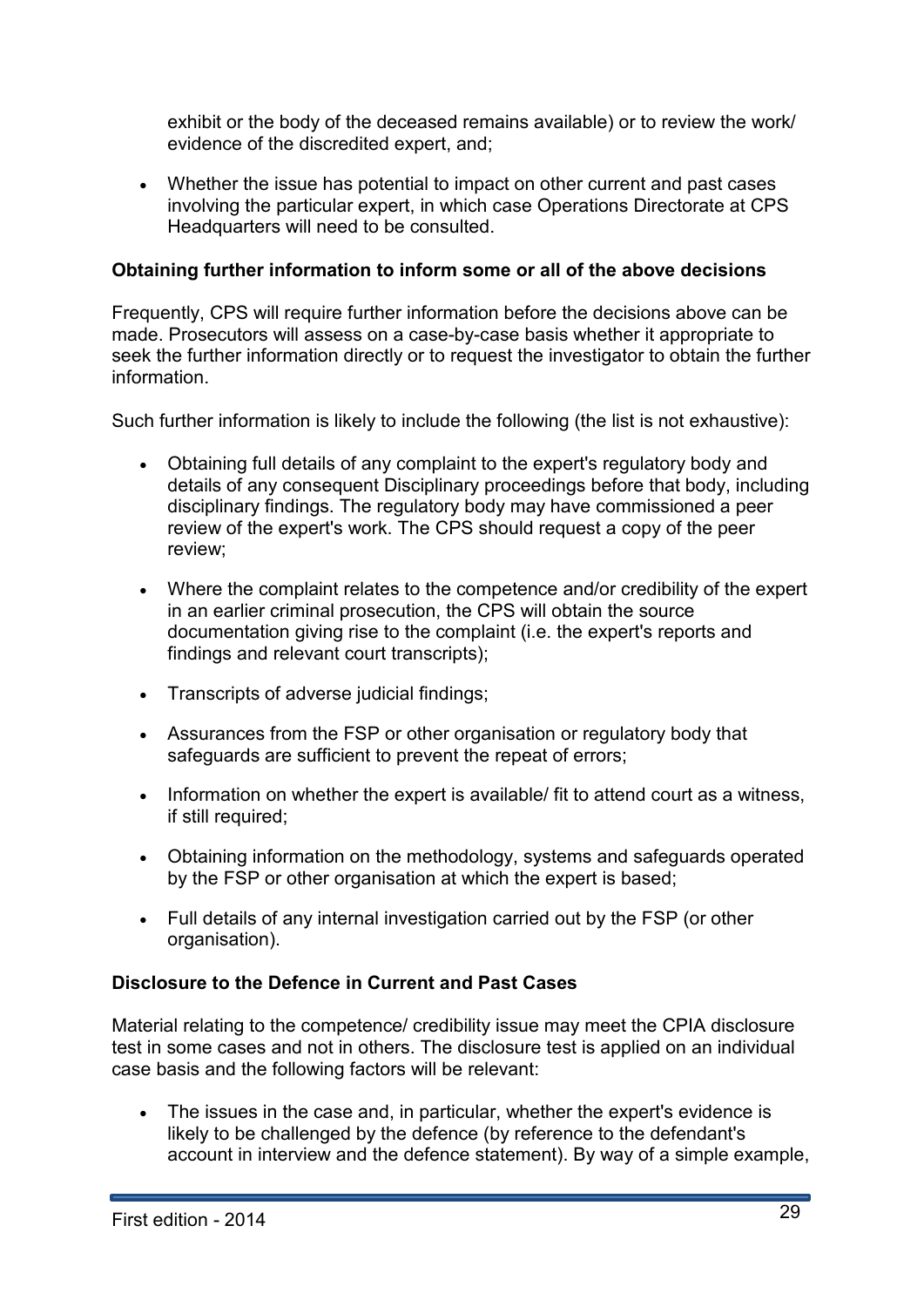if the defendant has admitted killing the victim by shooting him at point blank range (but claims self-defence) the pathology evidence is unlikely to be challenged;

- The nature and degree of the lack of competence/ credibility; particularly in the context of the issues in the case;
- Where the competence/ credibility issue amounts to evidence of bad character for the purposes of section 98 Criminal Justice Act 2003 (commission of an offence or other reprehensible behaviour), the likelihood that the court would admit the evidence (or allow cross examination) under section 100 Criminal Justice Act 2003 - non-defendant's bad character; and
- As a general rule, misconduct amounting to dishonesty should be deemed to satisfy the disclosure test. Further guidance on these principles can be found in: Disclosure of Previous Convictions of Prosecution Witnesses.

In past cases, the test to be applied is whether the information/ material might cast doubt on the safety of the conviction. Whilst the factors referred to above will be relevant to prosecutors in applying this test, the overriding consideration is whether the conviction remains safe taking into account the totality of the evidence considered by the court that convicted the defendant.

### **Guidance on the Contents of a Disclosure Package**

Where the disclosure test is satisfied (CPIA test in current cases; common law test in past cases), the prosecutor will determine what material will be sent to the defence. Further guidance on what to include can be found in [Chapter 37 of the Disclosure](http://www.cps.gov.uk/legal/d_to_g/disclosure_manual/disclosure_manual_chapter_37/)  [Manual.](http://www.cps.gov.uk/legal/d_to_g/disclosure_manual/disclosure_manual_chapter_37/)

Prosecutors must ensure that sensitive material is not included in the disclosure package sent to the defence. Particular care should be taken to check any sensitivity which might be attached to details of complaints to regulatory bodies. Where appropriate, CPS should contact the regulatory body to check whether the material is in the public domain and to discuss redaction, or obtaining a summary of, the material, should any sensitive material require disclosure.

The disclosure letter to the Defence should be sent with a covering letter. The letter will include the legal basis for disclosure (CPIA or common law), a brief summary of the issue casting doubt on the expert's competence and/or credibility, a list of the material disclosed and (in current cases only) an indication that admissibility of the material at trial may be subject to the test(s) in section 100 Criminal Justice Act 2003 (evidence of a non-defendant's bad character).

### **Instructing a Second Expert**

In current cases (and highly exceptionally in past cases), the CPS will determine whether to instruct a second expert to re-do the work or review the work of the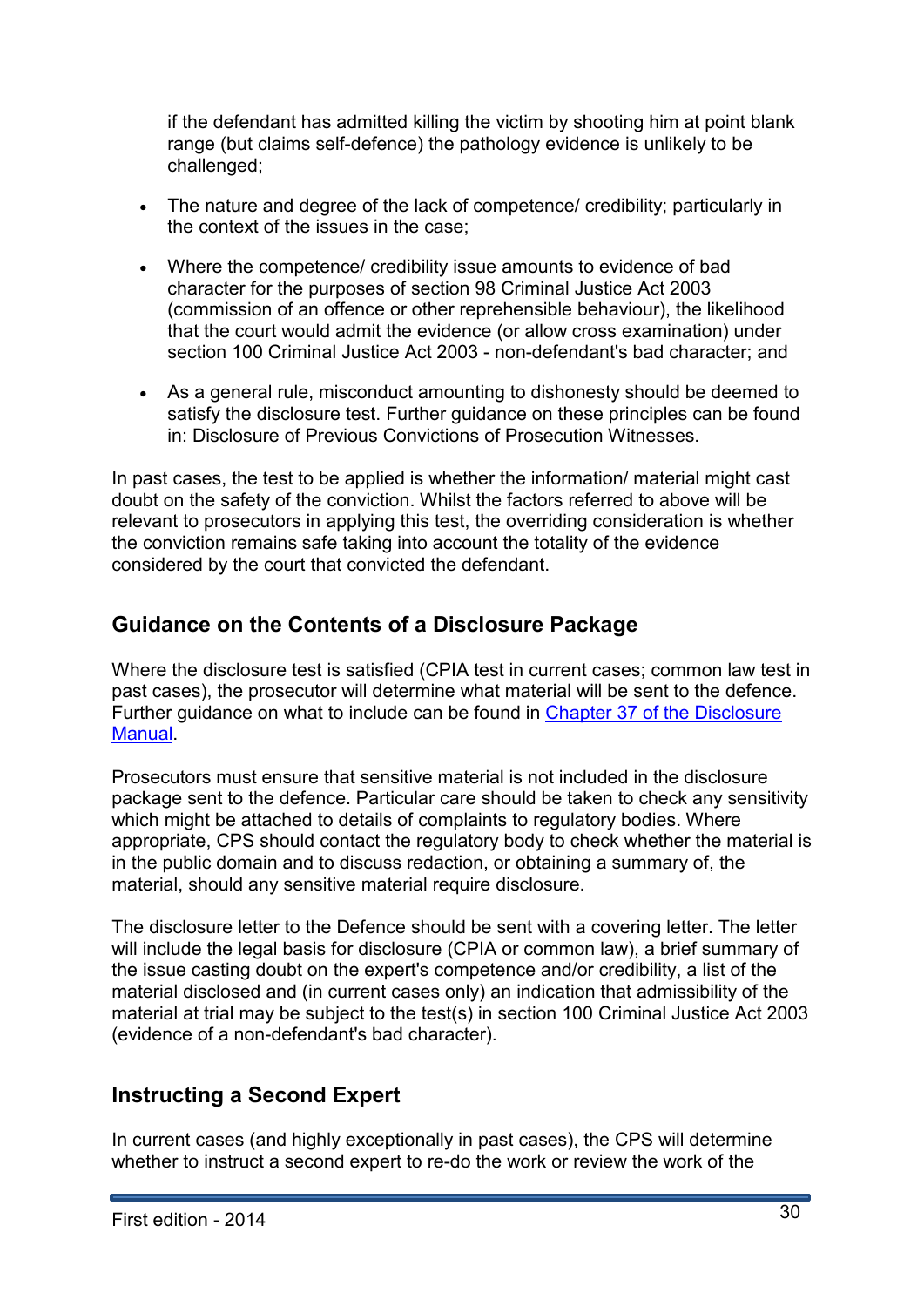#### discredited expert.

It may be possible for the work to be re-done where the relevant exhibits remain available and intact (otherwise, the second expert will conduct a full review of the work by reference to all available case materials). Where the relevant expert is a pathologist, a further post mortem may be appropriate where the body of the deceased remains available. Prosecutors should consult with the police and HM Coroner.

In deciding whether to instruct a second expert, prosecutors will take into account the following factors:

- the nature and seriousness of the offence; the nature and degree of the competence/ credibility issue;
- the extent to which the expert's evidence is likely to be unreliable; the extent to which the expert evidence is likely to be contested; and
- whether the discredited expert remains available to give evidence.

In addition to consulting with the police, it may be appropriate for prosecutors to consult with the expert's regulatory body in selecting a second expert. The regulatory body may already have instructed other expert(s) to review the work of the discredited expert in relation to complaint(s) made to that regulatory body.

Prosecutors should act expeditiously in instructing a second expert, particularly in cases involving a custody time limit.

### **Continuing to Rely on the Discredited Expert**

In current cases, prosecutors must determine on a case-by-case whether to continue to rely on the expert. The decision will usually be made following consultation with the police and, where appropriate, with the expert's regulatory body. CPS will take into account the [factors above.](#page-28-0)

Consideration should be given as to whether the expert should be used in any future cases. That decision will be made by CPS Operations Directorate in conjunction with the CCP and will be conveyed to all CPS Areas. In highly exceptional cases, consideration should be given as to whether the FSP / other organisation at which the expert works should be used in future cases.

### **Extent to which disclosure will be required in cases other than the case at hand**

In some cases, the CPS will only need to consider disclosure in the case in which the issue over the expert's competence/ credibility has arisen. An example would be a one-off error by the expert which is unlikely to be repeated and which is not indicative of inadequate working practice generally on the part of the expert or of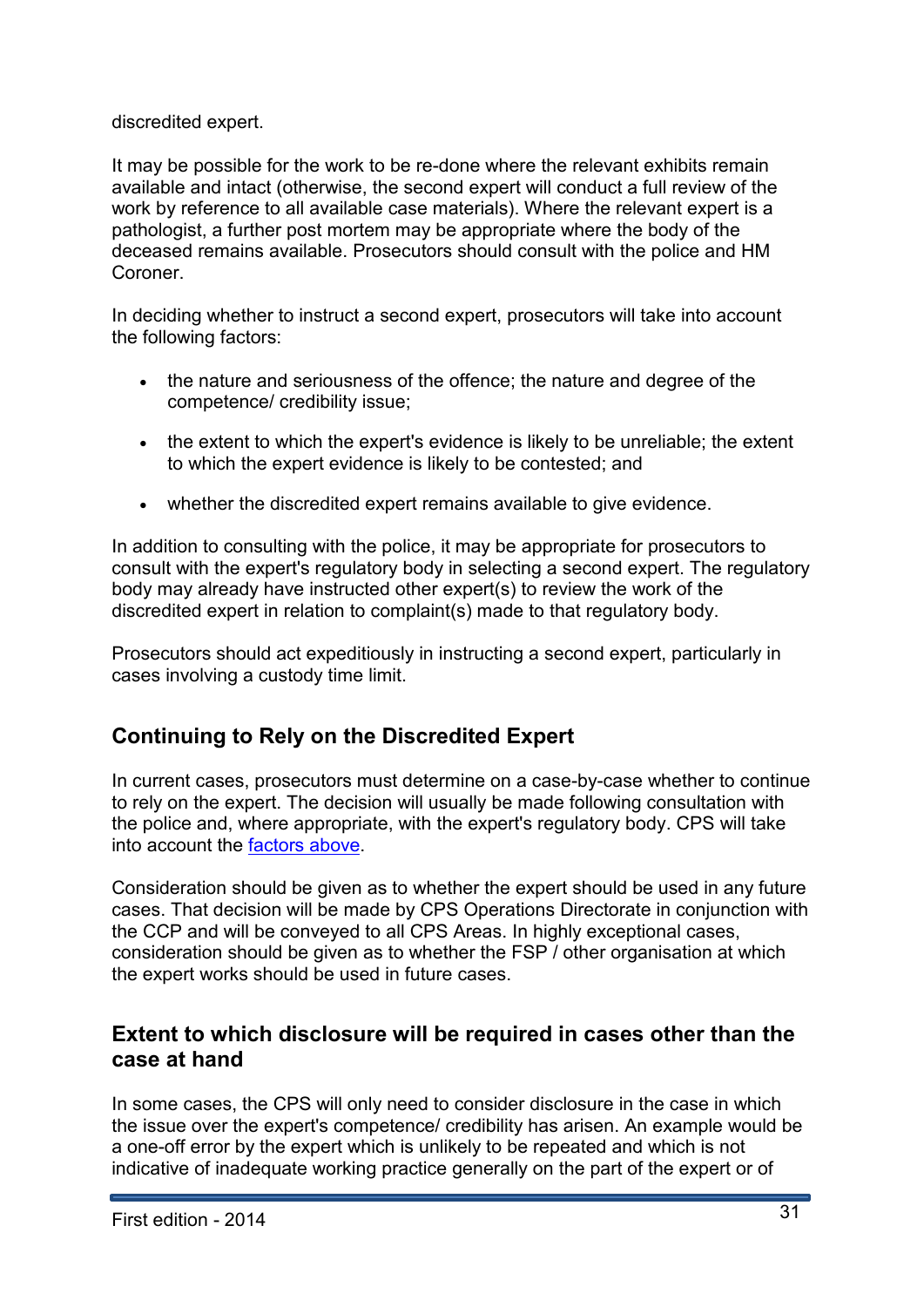systemic failure on the part of the FSP or other organisation at which the expert works.

A decision not to consider disclosure in current and past cases beyond the case in question must be made by a lawyer at level E or above. It will usually be appropriate to seek written assurances from the FSP (or other organisation) or from the relevant regulatory body that they are satisfied that the error will not be repeated.

### **Disclosure in other Current Cases**

In consultation with the police, the CPS Area will assess the number and geographical span of current cases in which disclosure is to be considered. The CPS Witness Management System (WMS) has capability to trawl cases by reference to a named prosecution witness. Police systems can also be used to trawl for cases.

In rare cases, prosecutors will consider whether to include other cases handled by the same FSP or other organisation at which the expert has worked. This consideration will typically arise where the methodology, systems or safeguards used by the FSP (or other organisation) at which the expert works are called into question.

If it is possible that the expert has worked in other Areas (or the FSP/ other organisation serves other Areas) then CPS Operations Directorate should be informed. The Directorate will consider whether to take a coordinating role in disclosure across the service. Consideration should also be given to whether the expert has worked for other prosecuting authorities and if so those authorities should also be informed.

Disclosure decisions in current cases will always be made on a case-by-case basis. Where the CPIA disclosure test is met, disclosure will be made to the defence in accordance with the principles [summarised](#page-29-0) above.

### <span id="page-32-1"></span>**Disclosure in Past Cases**

In order to decide if a review of past cases is required, prosecutors should refer to Legal Guidance on [Reviewing Previously Finalised Cases.](http://www.cps.gov.uk/legal/p_to_r/reviewing_previously_finalised_cases_-_cps_policy/)

# <span id="page-32-0"></span>**Using the Expert Witness at Court**

Every effort should be made to minimise the number of appearances the expert is required to make in court and to ensure their evidence is deployed to the greatest effect. This can be done through ensuring that cases are properly managed in accordance with the principles set out above, and effective case management at court.

For example, it is advisable to ask the court at the PCMH to fix a date and time for the prosecution expert to attend, ensuring that the defence expert attends at the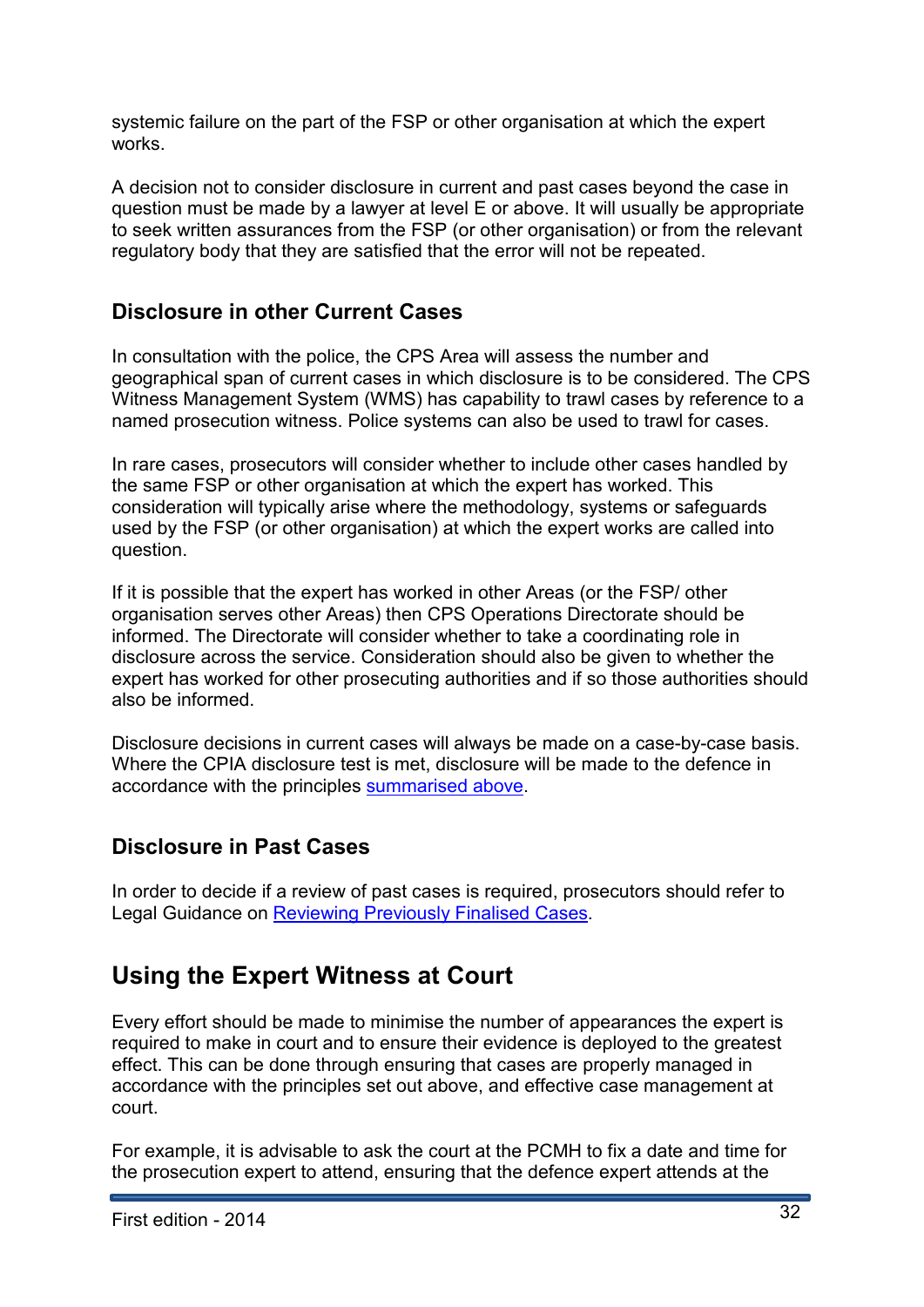same time.

If the case involves a number of very technical issues which the jury needs to understand it may be useful for the expert to provide his or her evidence in two stages. Firstly, by explaining what the technical terms/processes mean, possibly by way of a glossary of terms; then by applying the technical knowledge to the particularities of the case. Diagrammatic and photographic illustration, so long as it has been seen and approved by the expert witnesses, particularly the use of bodymap technology can be of considerable assistance to the witness as well as to the judge and jury. Advocates can deal with such evidence in a similar fashion when opening the case.

In *R v Dlugosz and others* [2013] EWCA Crim. 2, the Court of Appeal commended the use of a written presentation setting out the basic science of DNA for use by the jury. Prosecutors should consider requesting experts to prepare such a document in conjunction with the Defence expert to assist the jury in its deliberations.

### **Examination in Chief**

Examination in chief should be prepared with particular care so as to ensure that the jury are given the clearest possible presentation of the evidence and its relevance to the issues in the case. Particular care is needed to present the findings at a pace which enables the jury to follow the evidence. Topics should be taken sequentially, and in a clear and logical manner so as to ensure the jury understands the conclusions and the reasoning behind the conclusions.

### **Cross Examination**

Cross examination of experts requires particular care and preparation. Where necessary, the points of challenge to a defence expert should be discussed with the prosecution expert in conference, who may also provide a view on the credentials of the defence expert.

In considering how the Defence evidence is to be challenged, it is essential that the issues in dispute are identified. This may be done following joint conferences between the prosecution and defence – [see above.](#page-23-1)

Once the issues in the case are identified, the advocate should decide the key points to be challenged. The expert should deal with all of these points in chief.

When considering how to cross examine the Defence expert, the following considerations may assist:

- What points has the Defence expert been asked to address? Are there any obvious points which the Defence is not considering?
- What evidence has the Defence expert looked at? Has he seen all the evidence including, for example, interviews under caution? A report based on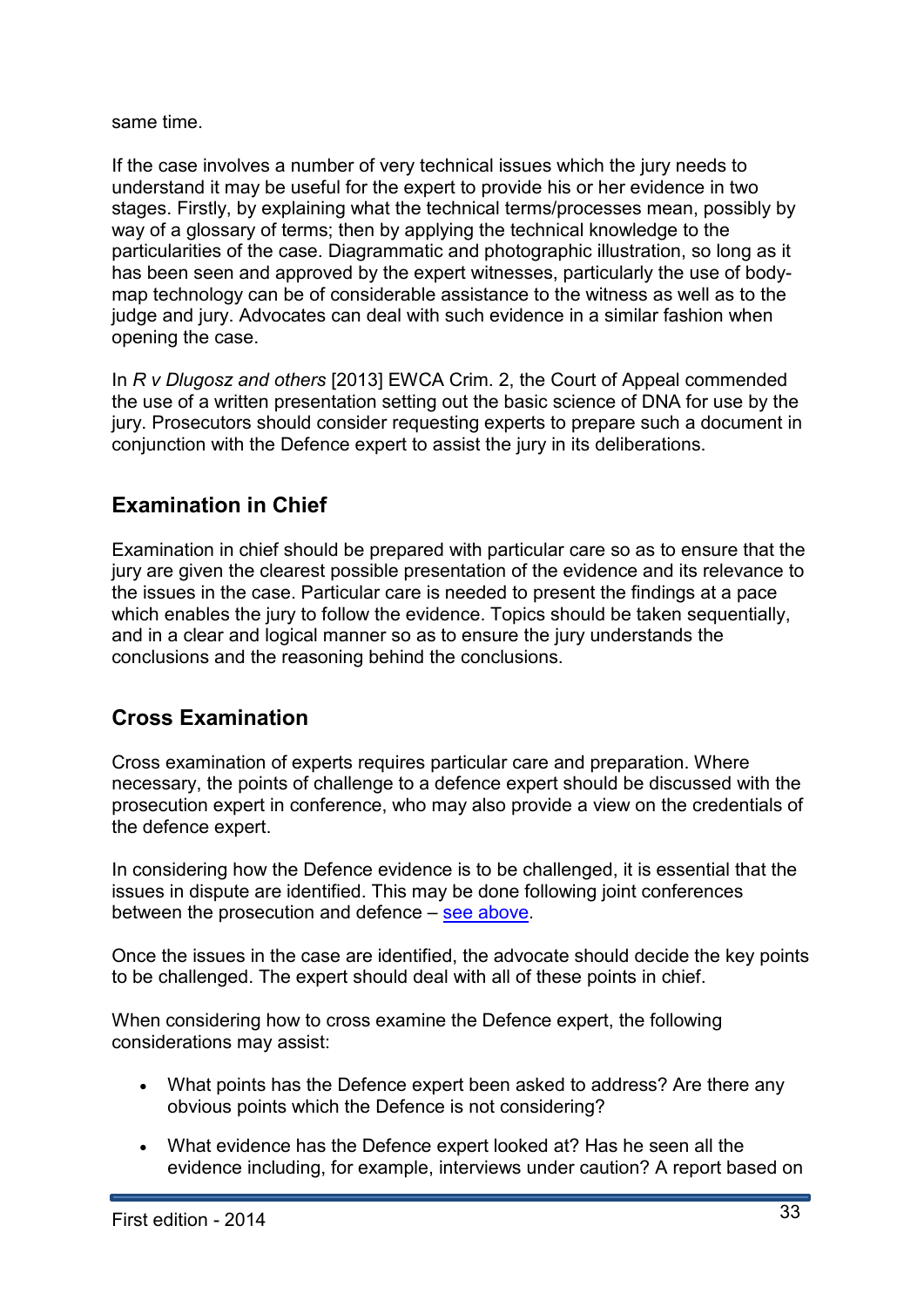incomplete information is going to be of little weight. Has he relied upon assertions made by the Defendant or other unproved matters? Has he failed to understand the prosecution evidence?

• What opinions are the products of science and what opinions are the products of professional experience? If the science is agreed, then it will be the expert's personal judgment that will be the subject of scrutiny.

The prosecution expert should be present, if possible, when the Defence expert is called to give evidence.

# <span id="page-34-0"></span>**Challenging Defence Experts**

### **Basis of Challenge**

It should not be assumed that the only way in which to challenge a Defence expert is by the prosecution calling its own expert. Other bases of challenge include:

#### • **Failure to comply with Crim. PR**

The courts have indicated that they are prepared to refuse leave to the Defence to call expert evidence where they have failed to comply with Crim.PR; for example by serving reports late in the proceedings, which raise new issues (*Writtle v DPP* [2009] EWHC 236). See also: *R v Ensor* [2010] 1 Cr. App. R.18 and *Reed, Reed & Garmson* [2009] EWCA Crim. 2698;

#### • **The expert's qualifications and experience**

Prosecutors should be prepared to explore (with a prosecution expert, if necessary) whether the Defence expert is in sufficiently expert in the field and whether he has the right qualifications and experience to give the opinion sought from him;

An expert completely lacking in the requisite knowledge or experience should be subject to an application to exclude his evidence; or to an application that the judge orders him to confine his evidence to matters that are within in his experience. This can be combined with an order that the expert's report be edited accordingly, see: *R v Barnes* [2005 EWCA Crim.1138; *Clarke and Morabir* [2013] EWCA Crim. 162. Challenges to the admissibility of expert evidence on the grounds that the expert lacks the requisite qualification or experience should be raised with the Defence and the judge at the earliest opportunity;

#### • **Conclusions based upon incomplete analysis or a misreading of the evidence**

Some experts will seek to reach conclusions based upon an incomplete reading of the evidence choosing to disregard accepted facts which do not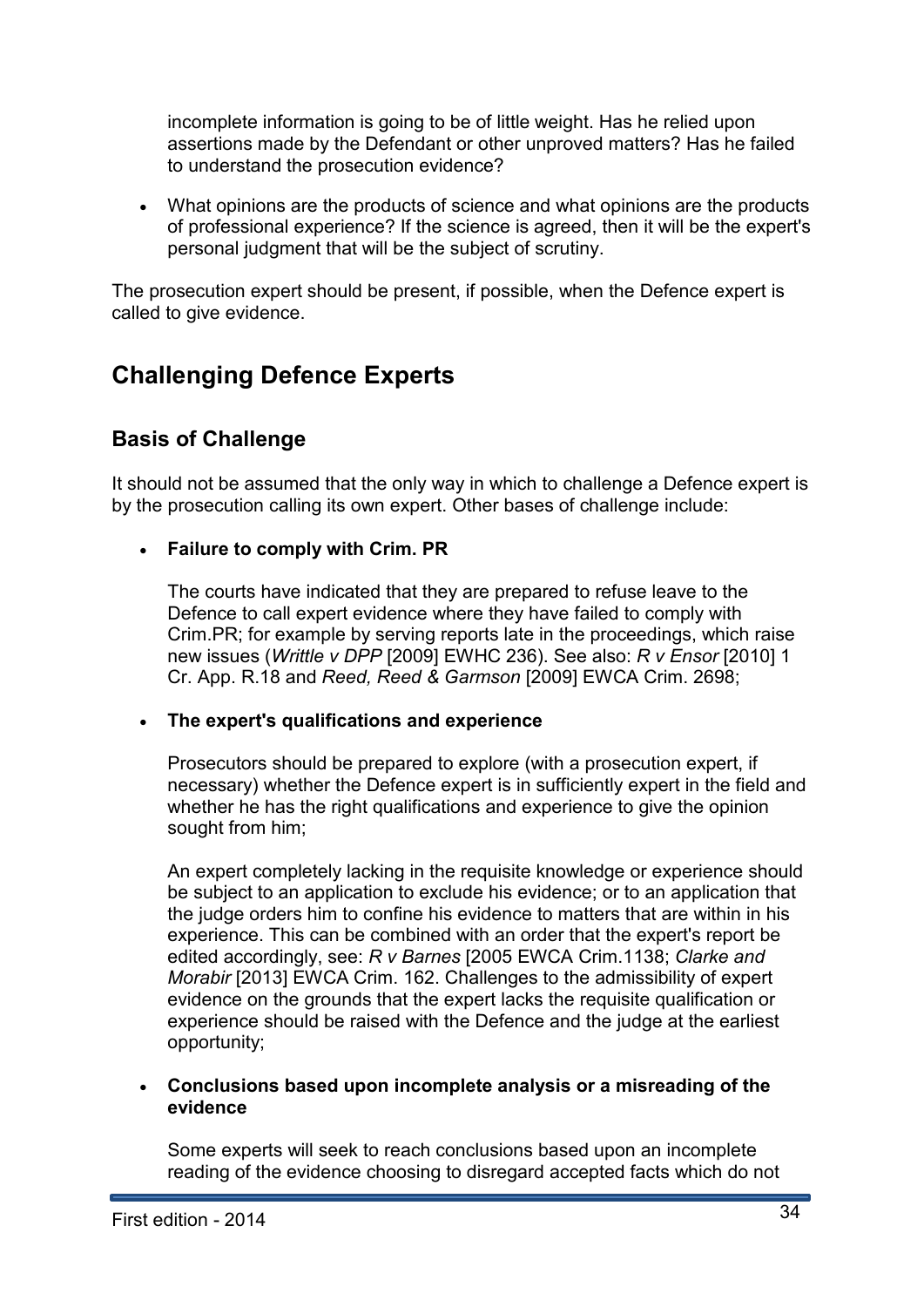assist their conclusions, or who demonstrate in their reports that they have not understood those facts. They may also take into account irrelevant matters or matters not adduced in evidence upon which they form an opinion;

#### • **Experts who undoubtedly have relevant knowledge and qualifications but misuse it so as to mislead the court**

Conclusions in reports with degrees of support for those conclusions should not be overstated. One such example is a laser expert in respect of speeding offences who only uses the test results that go in his favour and "omits" those that do not, thereby misleading the court by omission;

#### • **Experts who lack any qualifications but who claim that their experience in other fields makes them competent to comment**

This is prevalent in respect of Home Office Type Approved speed and red light detection devices;

• **Failure to demonstrate methodology by which they reached their conclusion**

#### • **Lack of Accreditation/Validation**

Whilst there is no requirement for an organisation or individual to be accredited to any national or international standard before results they generate are admissible as evidence, the absence of accreditation (for example, in accordance with ISO 17025: standards for forensic service providers who undertake laboratory activities) can result in evidence being excluded if it renders the evidence unreliable, or it can affect the weight to be attached to it.

Similarly, there is no requirement for a technique to have been accepted by the wider scientific community prior to being admitted into evidence, but again, this may affect the degree to which it can be relied upon or the weight to be attached to it; and

#### • **Conflict of interest**

#### [See above.](#page-6-0)

### **Conflicts of Opinion between Prosecution and Defence Experts**

Often a case may turn on a well-argued difference of opinion between Prosecution and Defence experts.

*R v Kai-Whitewind* [2005] 2 Cr. App. R. 31 states that a prosecution can still proceed and the case need not be stopped where there is a genuine conflict of opinion between experts. This does not detract from the prosecutor's duty of continued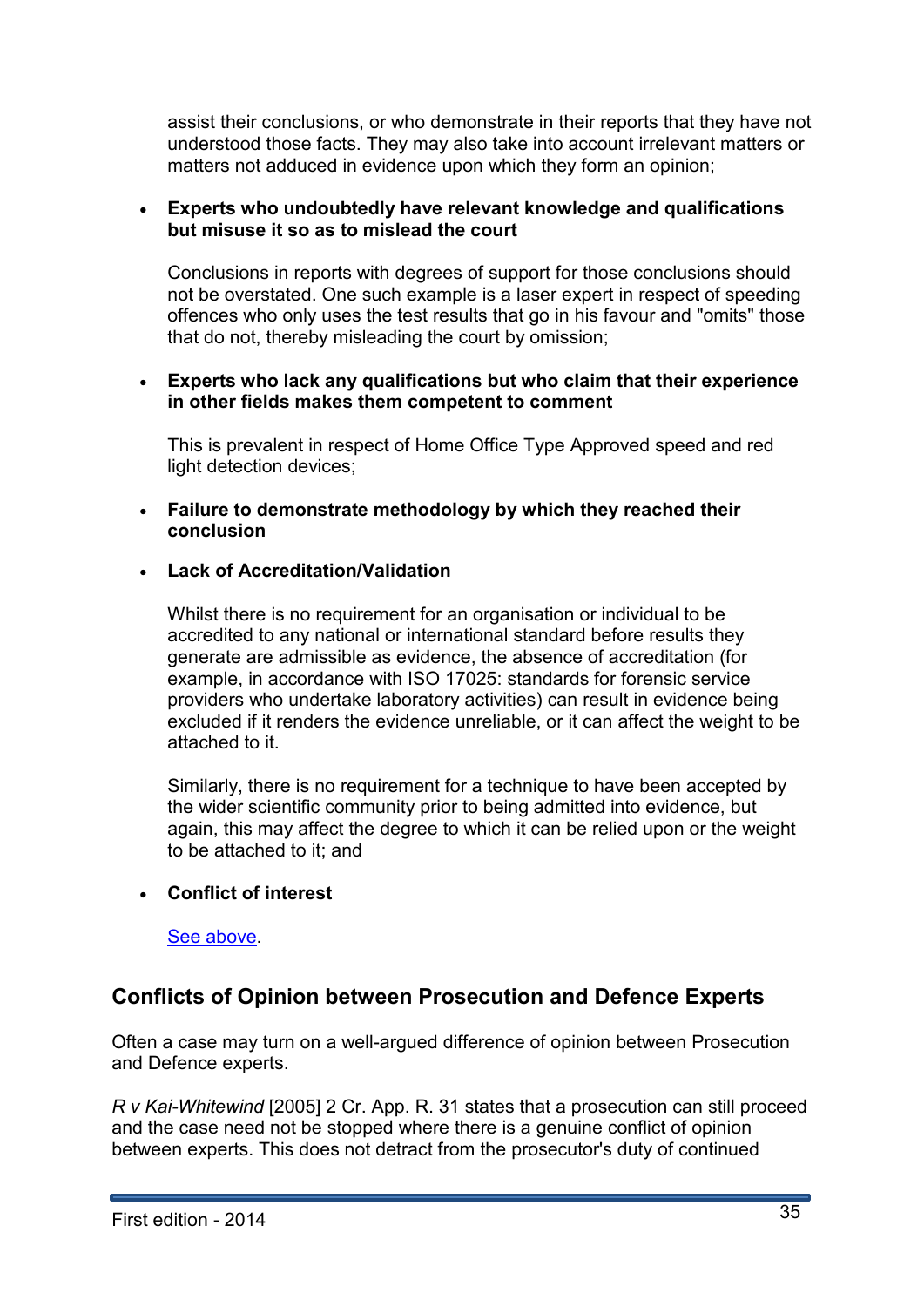review under the Code.

The Court of Appeal dealt with the same issue in *R v Dawson* [1985] Cr. App. R. 150 and *R v Gian* [2009] EWCA Crim. 2553, recognising that in appropriate cases, the jury is best placed to resolve the conflict between experts because it has heard all of the evidence. Accordingly, at paragraph 38 of *Gian*, it was held in relation to expert evidence from the prosecution:

"That evidence had to be set against the defence evidence and the judge was not entitled, at the close of the prosecution case, to choose between the evidence which told powerfully in favour of the prosecution and the evidence which was strongly in favour of the defence. That was the jury's function ... The jury was confronted with a choice between the rival arguments. It was their task to choose between them. The fact that it was faced with a choice does not afford any basis upon which the judge should have withdrawn that choice from them."

### **Methods of Challenge**

- By an application to the judge (on a voir dire or at a case management hearing) to exclude expert evidence that is biased, unhelpful or unreliable evidence under section 78 PACE and *R v Turner* (1975) 60 Cr. App R. 80;
- By an application to the judge to exclude expert evidence due to noncompliance with Criminal Procedure Rules;
- By requesting that evidence be edited to remove comment on matters outside of expert's experience, or amended where conclusions are overstated;
- By requesting the preparation of a joint expert's report may result in reports being amended to more accurately reflect the underlying science; or
- By testing the expert's hypothesis in cross examination to ensure it has been the subject of sufficient scrutiny and peer reviews. For example, in drink driving cases, where defence experts produce new and unproven claims about breath test machines suffering from "long blow" or "long purge". There is no accepted legal basis for either claim.

# <span id="page-36-0"></span>**Expert Fees**

The CPS is only responsible for the costs of an expert witness in connection with work done on case presentation.

All investigative costs, at whatever stage of the proceedings, must be met by the investigator, usually the police, regardless of the stage in the proceedings at which the expert is instructed, which agency identifies the need for expert evidence or who it is that instructs the expert.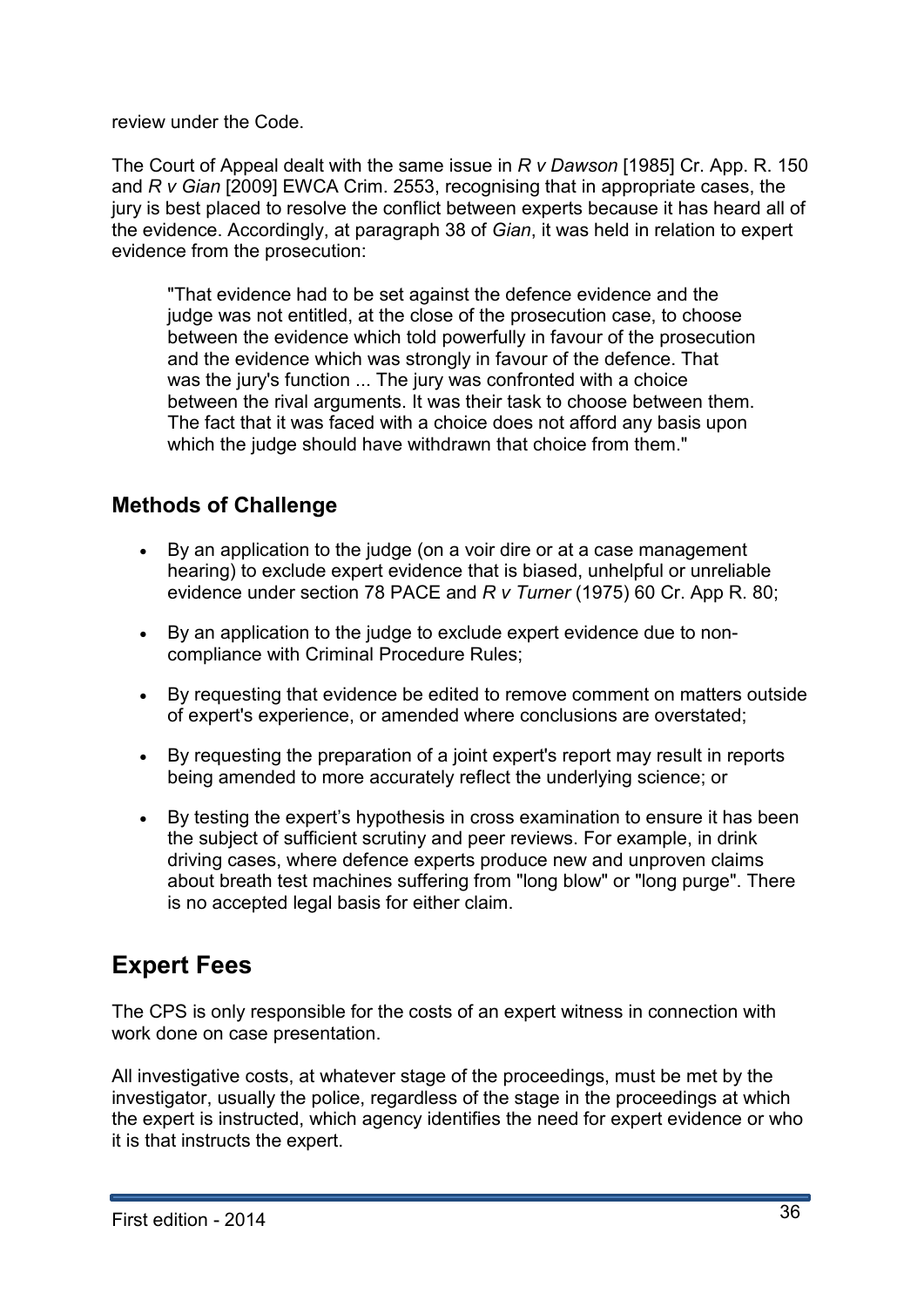Investigative costs are accrued when expert evidence is required in accordance with the investigator's duty under the Criminal Procedure and Investigations Act 1996 to pursue all reasonable lines of enquiry. Where the expert evidence is relevant to prove whether the defendant is guilty of the offence with which he is charged, it is an investigative cost. In the context of psychiatric evidence, this means that the police will meet the cost of expert evidence on the defendant's ability to form the requisite mens rea and will also meet the cost of expert reports on diminished responsibility because this evidence is relevant to the issue of whether the defendant is guilty of the offence of murder. Conversely, the CPS will meet the cost of psychiatric reports which deal with fitness to plead. This evidence is not an investigative cost because it is not relevant to whether the defendant is guilty of the offence.

Where the issue is not clear cut, it should be determined by discussion with the police.

Experts' fees can be substantial. It is essential that expert witness fees in relation to presentation costs are agreed in advance of the trial as it is difficult to negotiate fees after the event. Where fees have been made clear to the expert, claims resulting from unauthorised work may be refused.

It should be noted that the CPS has standard agreements with a number of organisations and companies such as Cellmark, Forensic Telecommunication Services, Key Forensics and LGC. In such cases prosecutors and caseworkers should apply the terms of the agreement.

For details of the fees paid to different types of witness, please see [Witness](file:///Users/jenniesmith/Library/Containers/com.apple.mail/Data/Library/Mail%20Downloads/CDE29D09-106B-4CFA-A66B-5961EDB98708//LDNRCTFS04/sites/strategy_policy/100022/Public/View%20Chapter.aspx%3FChapterID=288&SectionID=4011&ChapterName=Witness%20Expenses%20and%20Allowances&SectionName=Headlines&Protect=No%20Protective%20Marking)  [Expenses and Allowances.](file:///Users/jenniesmith/Library/Containers/com.apple.mail/Data/Library/Mail%20Downloads/CDE29D09-106B-4CFA-A66B-5961EDB98708//LDNRCTFS04/sites/strategy_policy/100022/Public/View%20Chapter.aspx%3FChapterID=288&SectionID=4011&ChapterName=Witness%20Expenses%20and%20Allowances&SectionName=Headlines&Protect=No%20Protective%20Marking)

In those rare cases where the CPS instructs an expert, please note the following steps to be taken:

#### 1. **Contact the expert**

Where an expert is to be instructed the paralegal officer/lawyer should contact the selected expert by telephone to confirm that the expert is able to do the work/attend court and if so agree the level of fees that will be paid in accordance with the [Expert Witnesses Scales of Guidance.](http://infonet.cps.gov.uk/infonet/BusinessDevelopment%20Documents/Expert_Witnesses_-_Scales_of_guidance.doc)

This applies whether an expert has already been instructed by the police or is being instructed for the first time by the CPS.

Approval **must** be obtained from an individual with the appropriate level of financial delegation for expert fees exceeding those detailed in the scales of guidance.

#### **Assess how many hours are required to do the work**

This is a matter for agreement with the expert according to the nature and complexity of the task and the work involved. Consideration should be given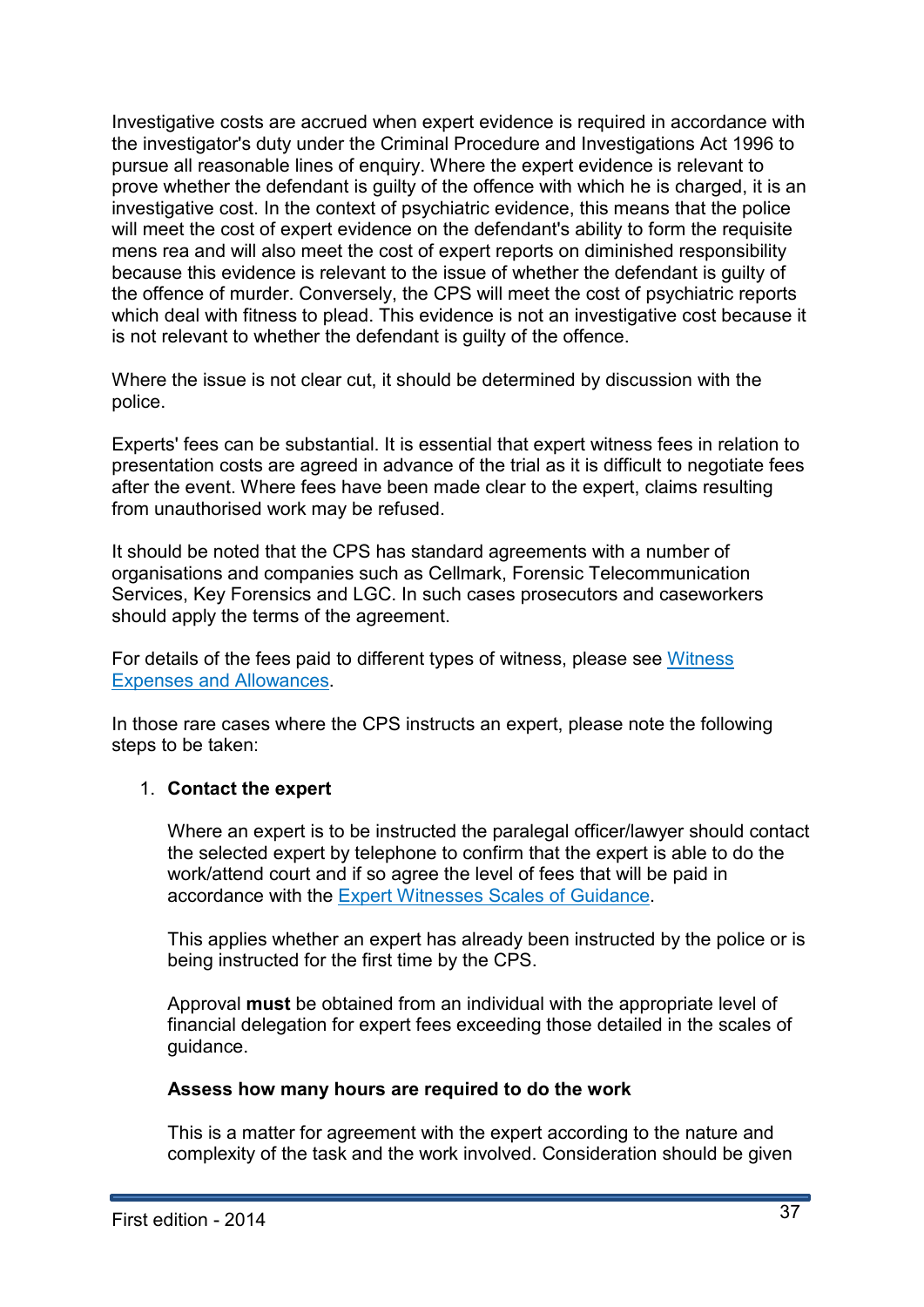to the material that needs to be supplied to the expert. A page count of relevant statements and documentary exhibits may assist in reaching an agreement as to the number of hours required.

#### 2. **Agree an hourly rate**

For preparatory work, reports and conferences an hourly rate should be agreed.

For court attendance, a day and half day fee should be agreed. The scales assume a normal court day (10.30 - 4.30) and include an element for local travel. The expert should only be paid for time travelling if the distance is in excess of 25 miles. In such circumstances (or where it is agreed that the expert is to be paid an hourly rate) the starting point should be £25 per hour (as it is with advocates, including QCs, instructed under VHCC). The maximum hourly rate for travelling should be half the hourly fee agreed with the expert for court attendance.

[Travel and subsistence rates](http://infonet.cps.gov.uk/infonet/BusinessDevelopment%20Documents/Expert_witness_-_expenses_current_rates.doc) must also be made clear and a copy of the rates must be forwarded to the expert witness.

The mileage rate payable for travel by private car is 25p per mile. Exceptionally, if the expert can show that they had to use their car because there was no public transport available, there was a considerable saving of time and money or because they are disabled or infirm, a higher rate of 45p per mile is payable. Rail travel will be at standard class and expert witnesses are not entitled to day subsistence.

#### 3. **Confirm the agreement**

Once fees have been agreed verbally, the paralegal officer/prosecutor should complete the letter of instruction to the expert [\(Annex A](file:///Users/jenniesmith/Library/Containers/com.apple.mail/Data/Library/Mail%20Downloads/CDE29D09-106B-4CFA-A66B-5961EDB98708//LDNRCTFS04/sites/strategy_policy/100022/Public/View%20Chapter.aspx%3FChapterID=417&SectionID=4825&ChapterName=Expert%20Evidence&SectionName=Annex%20A&Protect=Official) of this Guidance) and the Expert Fees Form Parts 1 and 2.

The letter should be accompanied by:

- o Witness Expenses: Current Rates (Expert Witness);
- o Expert Fees Form Part 1;
- o BACS Transfer Form;
- o Expert's Guidance Booklet (where directed by prosecutor); and
- o Expert Witness's Self Certificate.

The letter should be accompanied by the [Expert Fee Authorisation.](http://infonet.cps.gov.uk/infonet/BusinessDevelopment%20Documents/Expert_fees.doc)

The expert will be asked to raise an invoice for his/her work after the work has been undertaken. The expert should be asked to produce a detailed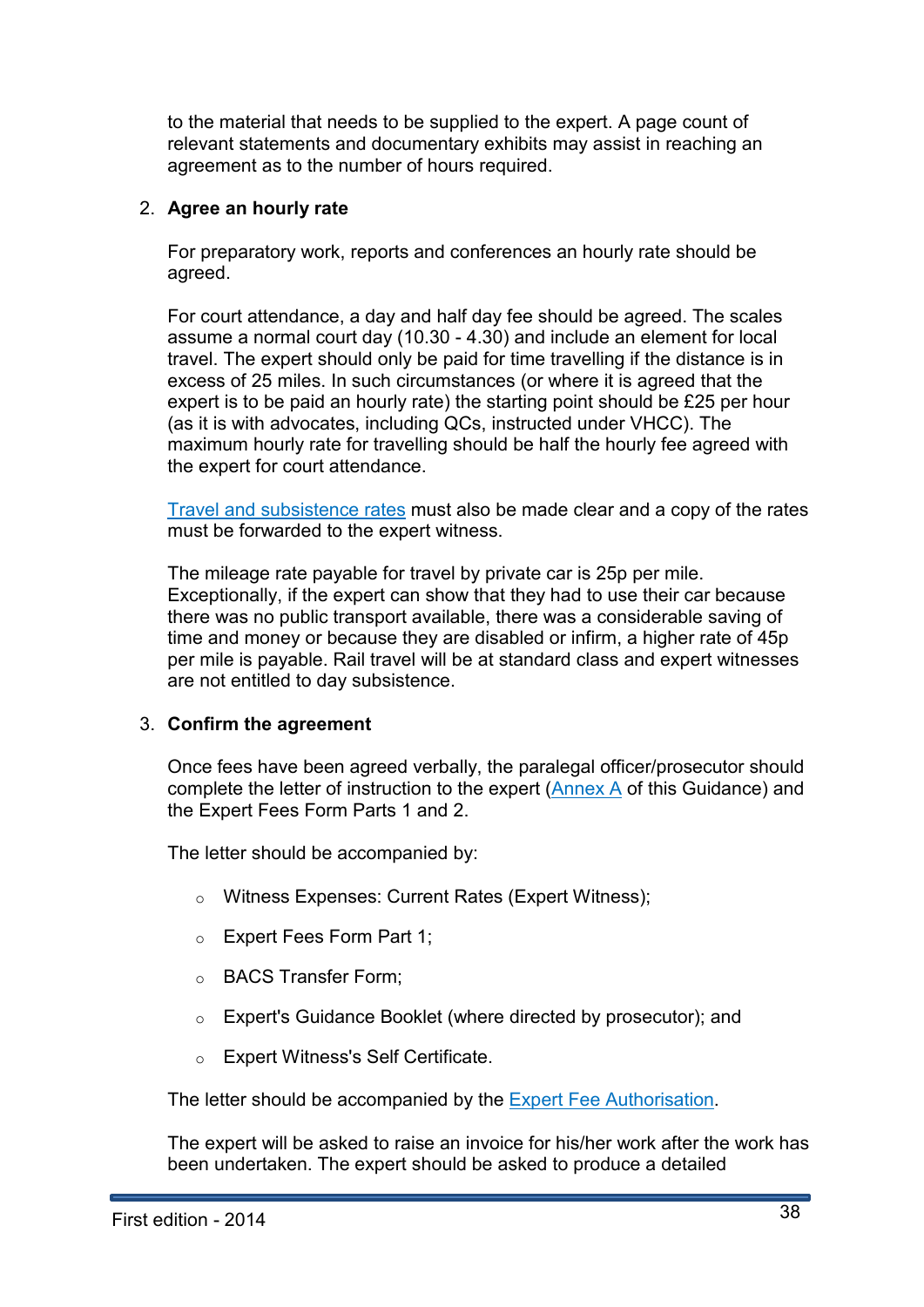breakdown of the work undertaken (date, time, description etc.) together with copy receipts for all claimable expenses. S/he should also be asked to provide [bank account details](http://infonet.cps.gov.uk/infonet/Finance%20Documents/Bank_Account_Amendment_Form_v1.xls) so that payment can be made by bank transfer.

#### 4. **Payment**

A copy of the completed expert fee form should be retained in the finance folder. Upon receipt of the invoice by the paralegal officer/lawyer it must be checked against the expert fee form and where the fees claimed do not correspond with those agreed the expert must be contacted to resolve the matter. If necessary a revised invoice should be obtained.

Where the invoice is correct it must be authorised by a person with the appropriate level of financial delegation and forwarded to the National Finance Business Centre, Wakefield, for payment.

#### 5. **Cancellation fees**

If the assignment is cancelled (for example, the expert is not required to give evidence at court) and he has been given prior notice of this (whether verbally or in writing) of one week, no cancellation fee will be paid. However, work already properly undertaken up to the point of notification of the cancellation will be paid in the above terms.

If the assignment is cancelled with less than one week notice, a cancellation fee will be paid, subject to satisfactory proof of loss of earnings.

Note that notwithstanding the above, **no cancellation fee will be paid if other work is undertaken on the date cancelled, regardless of the amount of notice given**.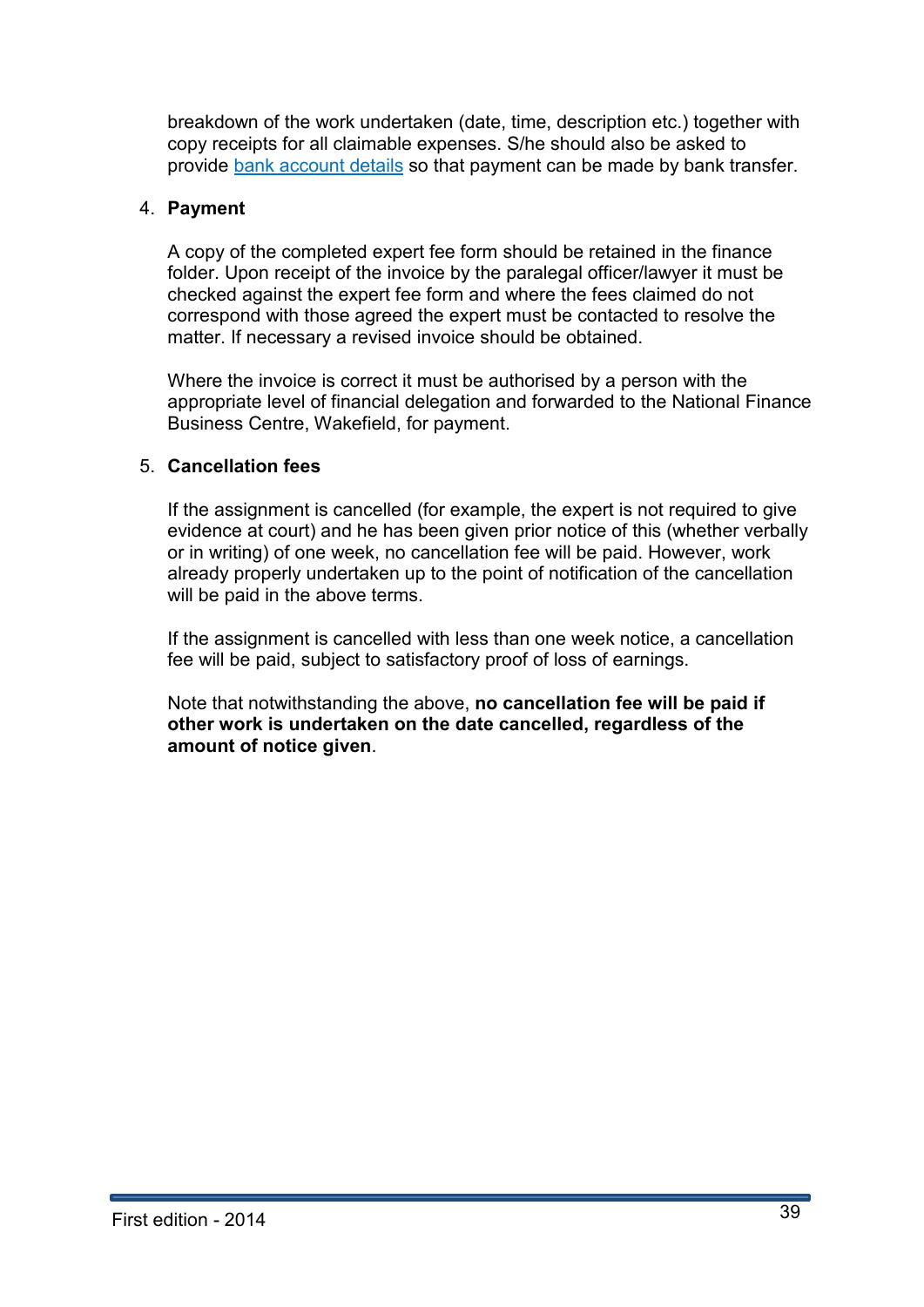### <span id="page-40-0"></span>**Annex A - Letter of Instruction Template**

**Name Address**

**Date**

**Our ref: Your ref:**

#### **Dear**

**R v** 

- **In Crown Court**
- 1. I refer to our recent *telephone conversation/correspondence* concerning your instruction as an expert for the Crown in the above named case.

#### **Assignment:**

2. [*Set out the terms of reference for the expert. Consider what other information you might want to include (e.g. Expert's Guidance Booklet, relevant CPR)]*

You are required to complete a self-certificate in every case where you are instructed as an expert witness for the prosecution. A copy of the *enclosed/attached* blank certificate must be completed and sent to [*insert name, address and contact details of person if not writer of letter*].

#### **Fees:**

- 3. The Crown Prosecution Service will be responsible for paying your fees in relation to the presentation of your evidence. This includes attending case conferences and court.
- 4. Please note that all work **must** be authorised by [*me or]* a member of CPS staff of appropriate authority **before** it is commenced. Please do **not** undertake any work requested by the police or independent counsel without first obtaining authority to do so from [*me or]* a member of CPS staff of appropriate authority.

*[Note - use the names and contact details of the CPS staff with authority if they are known]*

- 5. The CPS may, in its discretion, refuse payment for any work done that is not so authorised.
- 6. It has been estimated that the above assignment should take no more than *[insert number of hours].* Please let me know as soon as possible if this is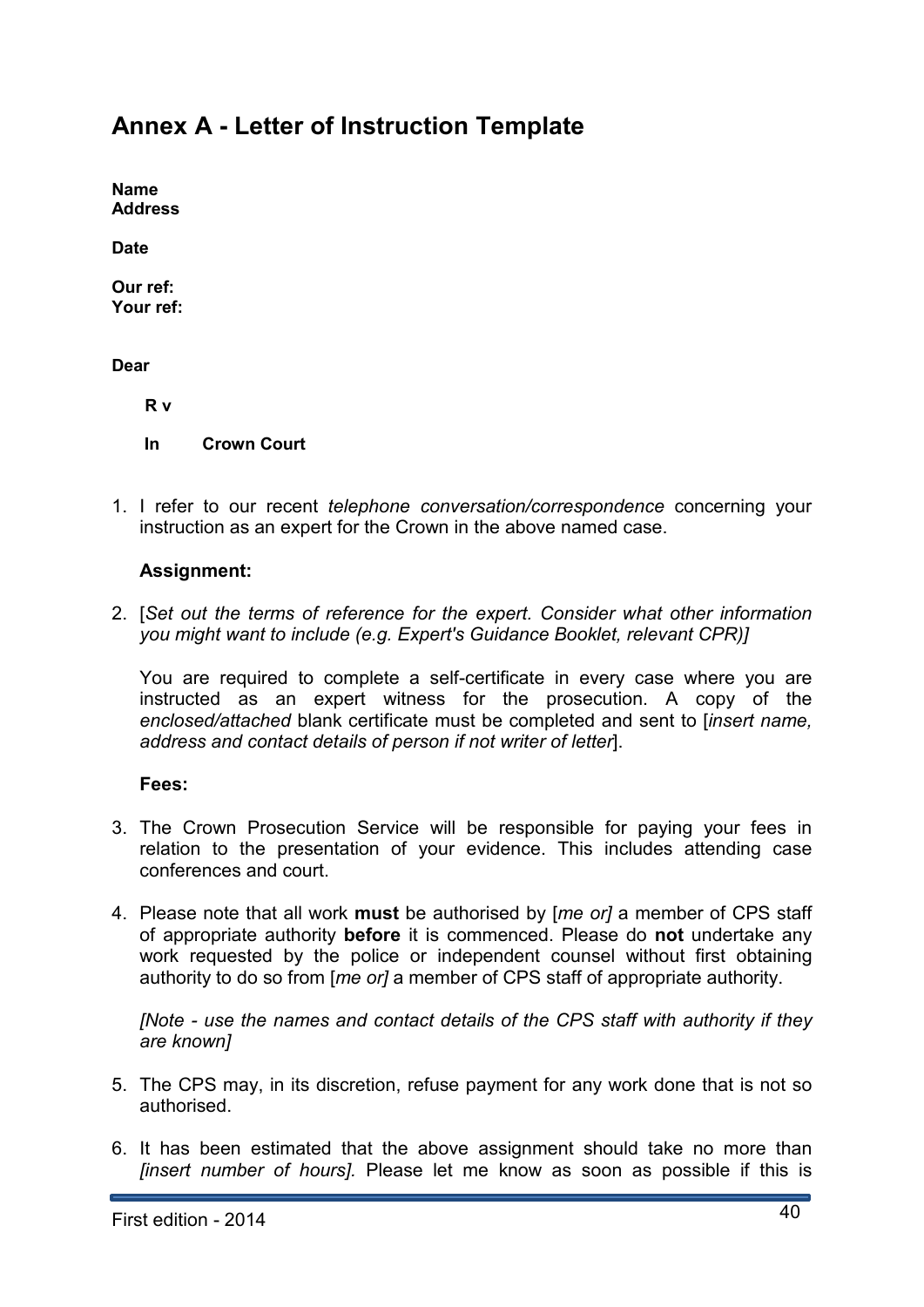insufficient. You will be paid at a rate of **£ XX** per hour for this work. Please note that you must notify the reviewing lawyer *[insert name and contact details of the reviewing lawyer]* if the level of work required to complete the assignment is likely to exceed the original estimate quoted above.

- 7. All necessary and authorised preparatory work will be paid at a rate of **£ XX** per hour.
- 8. If you are required to attend court you will be notified in good time of the date, time and the name and address of the court.
- 9. The fees for a full day (10:30am and 4.30pm) at court will be **£ XX**.
- 10.If the Court sits for only half a day (either for a morning or afternoon session only), you will be paid for a full day unless the court has given one week's notice that it will not sit for a full day If you are warned in advance that your attendance is required you will only be paid a half day's fee of **£XX**.
- 11.The daily court attendance fee covers all activity undertaken between 10am and 5pm (including preparation, conference time, giving evidence and travel time). Where there is a half day court session the relevant times are from 10am to 1.30pm or 1.30pm to 5pm. Any additional work required of you **outside these periods** will be paid at a rate of **£ £XX** per hour
- 12.A copy of current travel and subsistence rates (EFC 1A (09.08) is enclosed.
- 13.Your properly completed invoice should be sent to me at the above address within 28 days of the conclusion of your participation in the case. Please note that failure to submit timely invoices may result in payment being delayed or refused.
- 14.You will be paid within 14 working days of receipt by me of your invoice. This should be accompanied by a detailed record of the work undertaken together with copy receipts in respect of travel and subsistence should that be necessary. *You are responsible for your own PAYE, National Insurance and VAT liabilities*. Please also complete the attached form with details of your bank account as payment will be by bank transfer.

#### **Cancellation fees:**

- 15.If the assignment is cancelled (for example, if you are not required to give evidence at court) and I have given you one week's prior notice of this (whether verbally or in writing) no cancellation fee will be paid. However, work already properly undertaken up to the point of notification of the cancellation will be paid in the above terms.
- 16.If the assignment is cancelled with less than one week's notice, a cancellation fee may be paid, subject to satisfactory proof of loss of earnings.
- 17.Please note that, notwithstanding the above, no cancellation fee will paid if other work is undertaken on the date cancelled, regardless of the amount of notice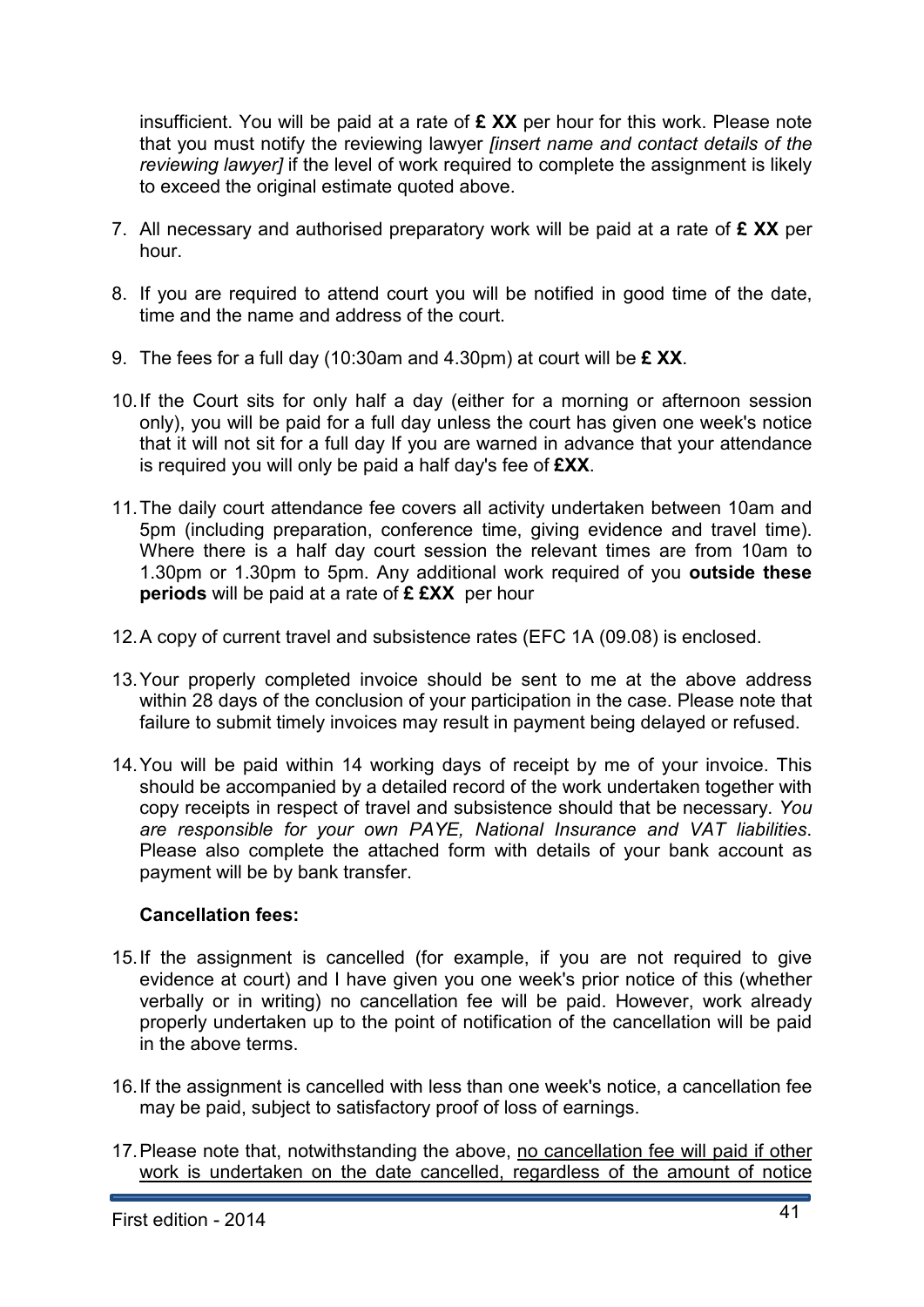#### given.

#### **Unavailability for court:**

18.If you are unable to attend court you should contact me [*or insert other contact details]* immediately. You should not make arrangements for any other person to give evidence in your place without the prior approval of myself or other CPS representative [*insert details].*

#### **Confidentiality:**

- 19.Any information you obtain in the course of your assignment is confidential and is not to be given by you to anyone outside the CPS, whether during the assignment or after it has been finished, unless given permission by this office to do so. You must also comply with current *UK* Data Protection Act legislation.
- 20.You must not use any information you obtain in the course of your assignment for any purpose other than as authorised by the CPS. The rights to all such information rest with us and permission to access and use this information can only be given by a CPS representative of appropriate authority.
- 21.You must keep safe any documents provided to you in the course of an assignment. You must make sure they are not copied, in whole or in part, and you must return them to me at the end of the case or your involvement in the case.

#### **Other proceedings:**

- 22.You must contact me immediately, if, having accepted the assignment, you are summonsed, charged, cautioned or convicted for any offence or if you become the subject of any professional disciplinary proceedings.
- 23.If there is any breach of above terms or conditions relating to confidentiality, criminal or civil proceeding may result.

#### **Insurance:**

24.You are advised to have your own professional indemnity insurance cover as the CPS will not be responsible for any claims made against it, or against you, on the grounds (for example) of negligence or unprofessional conduct on your part.

Should you have any queries please do not hesitate to contact me on the above number or [*contact details of anyone else*]

Yours sincerely,

**Name CPS**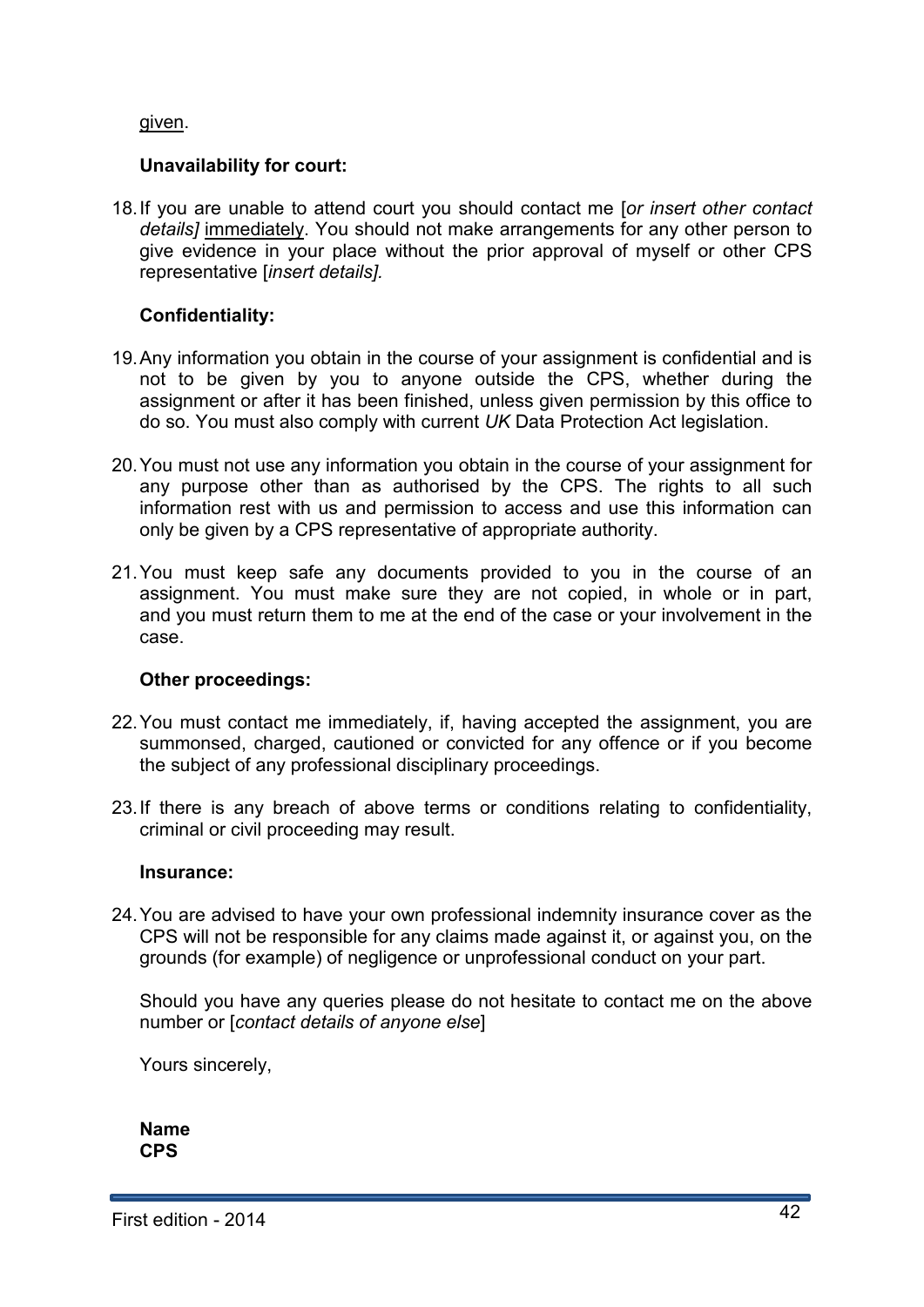# <span id="page-43-0"></span>**Part 2 - Specific Areas of Expertise**

# **DNA**

DNA (Deoxyribonucleic acid) is found in the mitochondria and nucleus of each cell. In the nucleus (which is what is analysed by the expert in the vast majority of criminal cases) the DNA is arranged into 23 pairs of chromosomes; half inherited from the mother and half from the father. Except in the case of identical twins, different combinations of DNA are inherited and therefore each person's DNA is unique.

However, it is important to remember that current techniques used in forensic science do not allow for each difference to be examined with a view to establishing a unique whole genome profile for use in the criminal justice system. A profile is obtained through analysis of particular and specific areas or loci of a DNA strand, which are known to be widely different. A standard process known as DNA-17 is used which involves analysis of 16 loci in a DNA strand, each producing between one and two results, which is given a numerical value known as an allele. If the DNA obtained from the crime sample is of good quality and of sufficient amount, then a full or complete profile with up to two alleles at each of the 16 loci will be produced. This profile can then be compared, in the first instance against profiles held on the National DNA Database, and ultimately against the profile of a known suspect or victim.

Prior to 24 July 2014, a standard profiling test known as SGM*Plus* ® was used which involved analysis of 10 loci in a DNA strand.

If the DNA is degraded or present in very small amounts, some alleles may not be detected and there will be a "partial profile". If there is less information in the profile, then this will weaken the ability to assess the match of the profile to the suspect or victim.

Profiling may reveal more than two alleles at one or more of the loci tested, indicating the presence of DNA from more than one person. This is what is known as a "mixed profile". Where one person has contributed more DNA than another, one is expressed as being the major profile and the other is the minor profile. These are often found in samples recovered in relation to sexual offences and may not present much difficulty where one is from the suspect and the other is from the complainant, depending on the issues in the case.

The fact that a unique profile will not have been obtained means that the relationship of that profile to the DNA of the suspect has to be expressed to investigators, prosecutors and, ultimately, the jury in terms of probabilities, known as the "match probability". This is the probability of obtaining a match if, in fact, the DNA did not come from the suspect but came from an unknown person, who is not related to the suspect, but has the same profile. If the profile is full, it is possible to express the match probability as 1 billion to one. If the profile is partial, the match probability will be higher, for example 1 in 1 million or 100,000. If a profile is mixed, then this will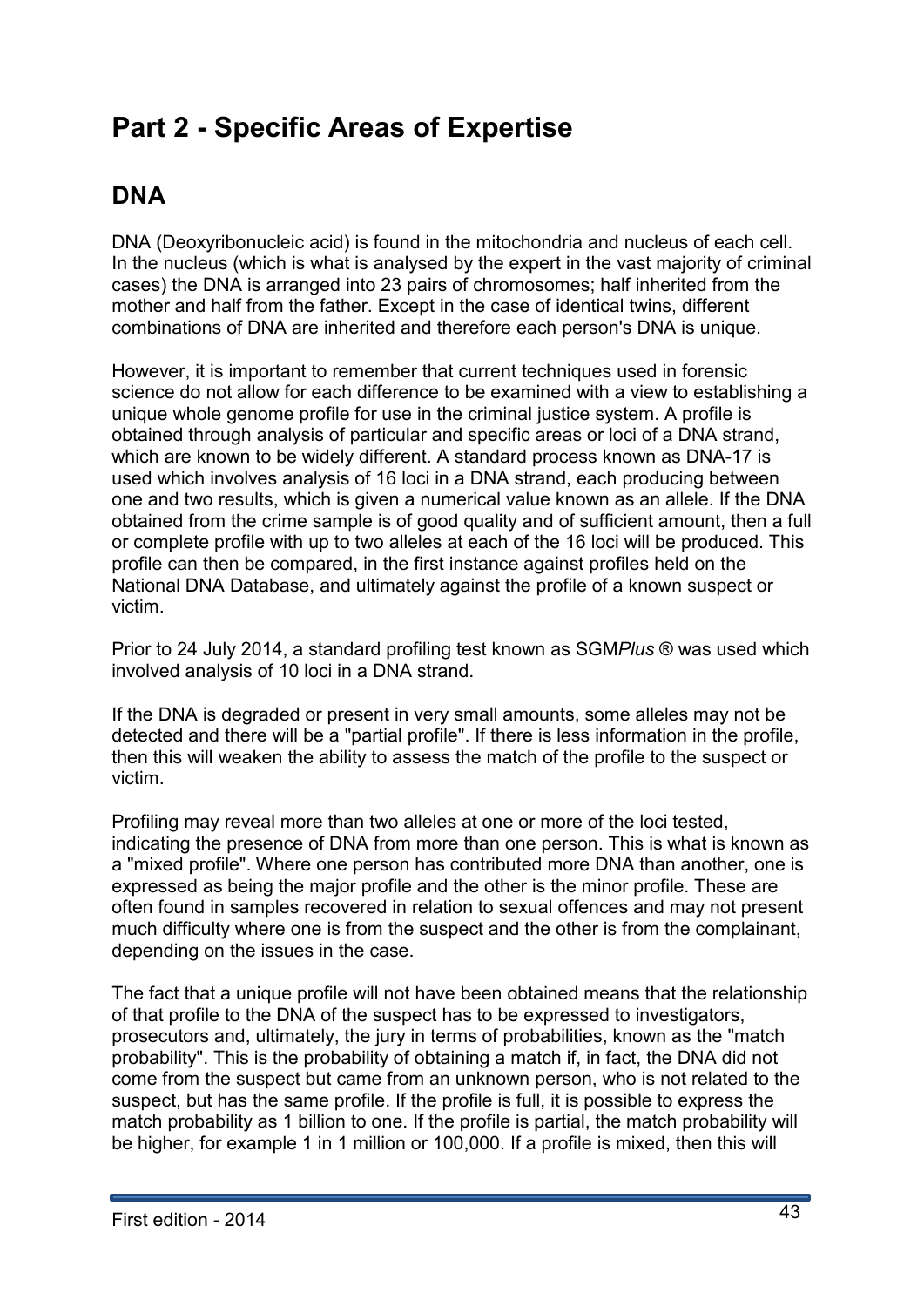have to be taken into account in the evaluation of the match probability.

### **National DNA Database (NDNAD)**

DNA helps police link offenders to crime scenes by matching DNA profiles that have been stored on the National DNA database (NDNAD) to DNA samples taken from crime scenes or suspects. It can also be used to eliminate suspects from enquiries.

The NDNAD was established in 1995, under the authority of the Police and Criminal Evidence Act 1984 (PACE 1984) as amended by the Criminal Justice and Police Act 1994.

Searches of the entire NDNAD are automatically carried out as soon as a DNA profile is added. The NDNAD has proved to be a very successful tool for the detection of crimes. Its effectiveness is likely to increase with more efficient processes for collecting samples.

There are three types of matches:

- Profile from suspect matched to crime scene profile.
- Crime scene profile sample matched to another crime scene sample.
- Suspect profile matched to suspect profile.

The first two types of matches are reported on match reports as soon as the match is obtained. Subject to subject match reports are not created but subject matches can be confirmed by the NDNAD enquiry centre.

Any resulting DNA match reports are usually accompanied by one or more caveats warning of limitations in the value of the match. It is important to take account of these caveats when deciding how best to proceed. These reports are sent to Forces to act upon the report.

The NDNAD Strategy Board has a policy which defines the use of samples and associated data. The NDNAD Strategy Board Policy for Access and Use of DNA Samples, Profiles and Associated Data can be obtained from the local police's Scientific Support Unit.

### **Use of DNA evidence**

Where the DNA profile taken from a crime scene matches that of a suspect, this tends to suggest that they came from the same person. However, prosecutors are advised to approach DNA evidence with caution, having regard to the following:

#### 1. **The need for supporting evidence**

Where the evidence submitted by the police turns on the existence of a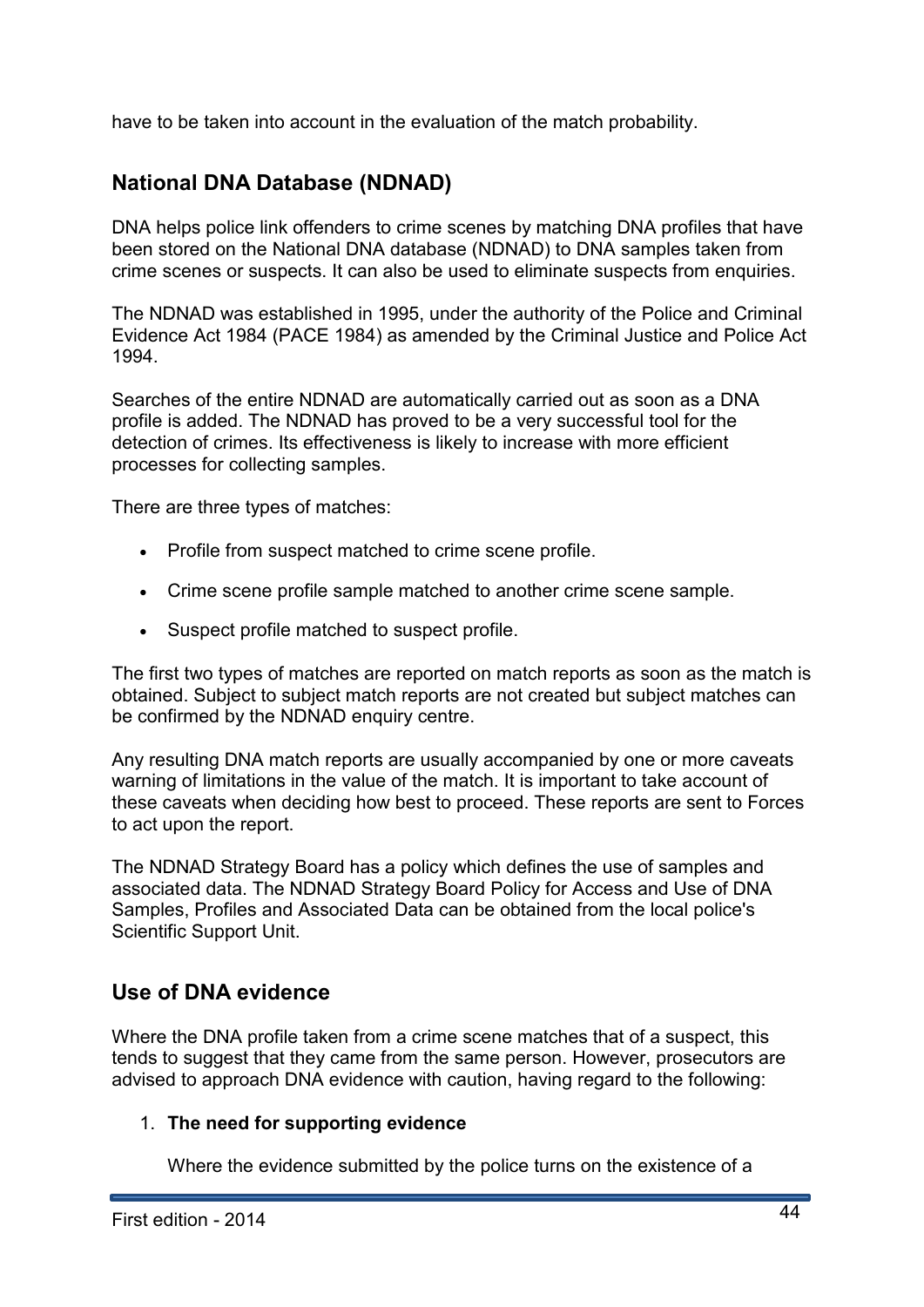positive DNA match between the crime scene sample and the suspect's profile, prosecutors are advised to consider the need for evidence that supports this identification of the suspect as the offender in the case.

#### 2. **Adventitious (or chance) match**

In *R v Lashley* [2000] EWCA Crim. 88, there was no dispute that the DNA (saliva) was left by the robber during the commission of a post office robbery. The issue was whether the DNA had been left by the defendant as opposed to another individual with the same DNA profile. A DNA match between the crime stain and the suspect is never conclusive but instead expressed as a match probability. In *Lashley*, there was statistical evidence that the DNA profile could have originated from 7-10 males in UK. There was no other evidence against the defendant, and, accordingly the conviction was held to be unsafe. The Court of Appeal indicated that, on the facts of this case, a no comment interview would not of itself be sufficient supporting evidence, as there was no compelling case for the defendant to answer. The case might be compelling if there was some other evidence to establish a connection between the defendant and the scene of the crime and the Court gave the example of a geographical link between the defendant and the scene of the crime, although this may not always be conclusive for reasons referred to below.

The risk of there being an adventitious match increases in cases where an incomplete or mixed profile is obtained from the crime scene. This is because the probability of the match increases so that it could be said that there are a higher number of persons in the UK from whom the profile could have emanated. It follows that geographical proximity may not be sufficient supporting evidence in these circumstances, where there is a greater risk of persons living and working in the locality matching by chance.

#### 3. **Moveable objects**

In other authorities on this point, it has not been disputed that DNA obtained from a crime scene matched that of the defendant (including where the match probability was 1: 1 billion). However the issue in these cases is that the offender claimed that the DNA had been deposited on a moveable object innocently and left at the scene by someone else. The authorities include *R v Grant* [2008] EWCA Crim.1890 (DNA on a balaclava found at the scene) and *R v Ogden* [2013] EWCA Crim. 1294 (DNA found on a scarf).

Whilst the courts indicated that a failure to account in interview would not be sufficient in terms of independent evidence establishing a nexus to the crime, the following might, namely: a connection to the crime scene; inconsistent explanations in interview for the presence of DNA at the crime scene; history of drug use and an admission that the suspect needed cash urgently; matching description. In *R v Darnley* [2012] EWCA Crim. 1148, it was held that where the suspect's DNA profile was one of three profiles found on a handkerchief at a burglary of a dwelling, his 21 previous convictions for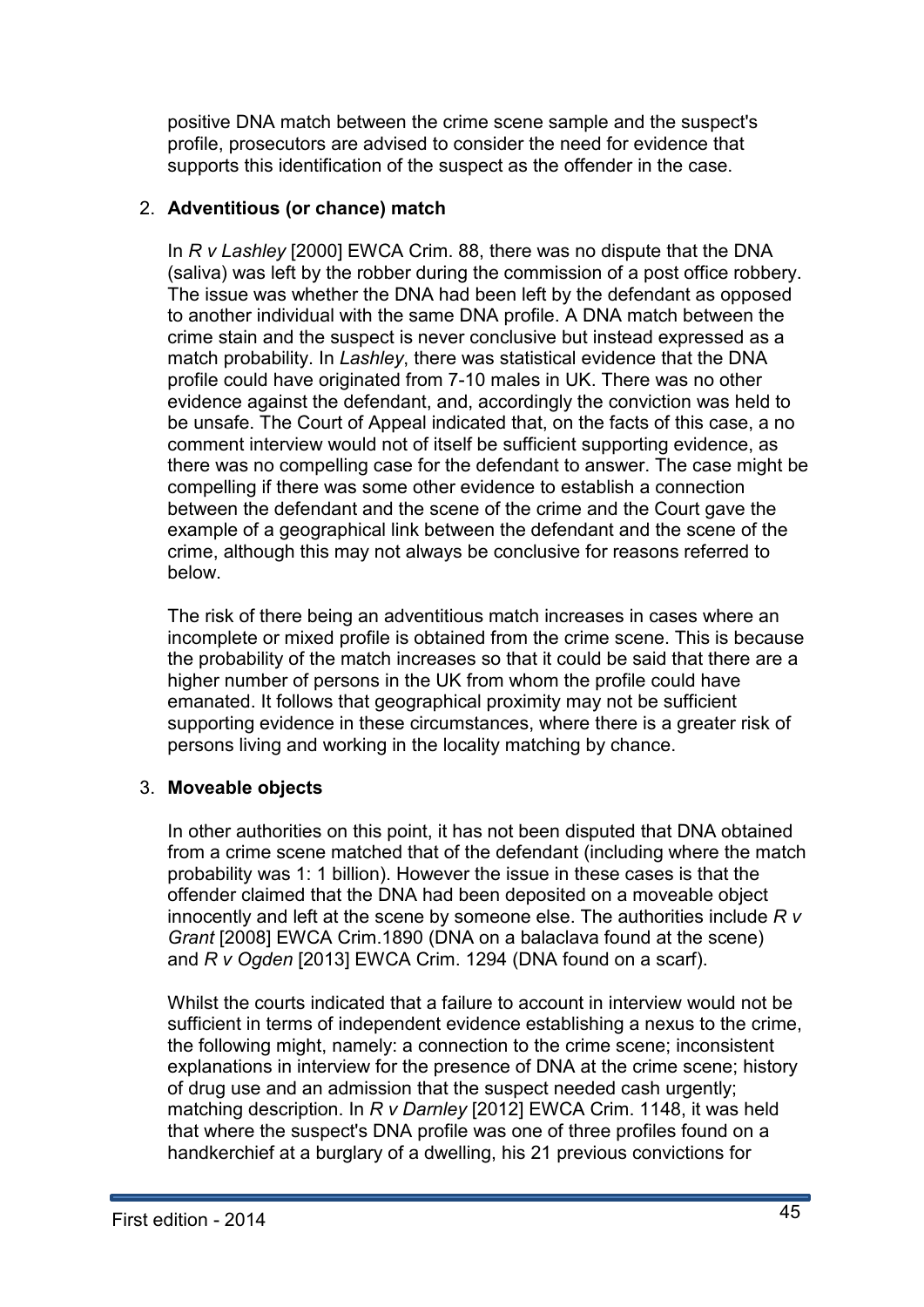domestic burglary could be admitted as supporting evidence, especially where there was other supporting evidence.

Prosecutors will also have regard to evidence which points away from it being the suspect's DNA, such as an alibi or a physical condition suffered by the accused which renders the commission of the offence impossible, or the lack of any geographical proximity between the offender and the crime scene.

Similar considerations should apply where the suspect puts forward an innocent explanation for his DNA being at the crime scene, such as a legitimate or innocent reason for access to the crime scene prior to the offence being committed.

#### 4. **Contamination/Sample handling errors**

In March 2012, the national media reported that the Crown Court case of *R v Adam Scott* (see: The Guardian; 13 September 2012) on a charge of rape, had been halted by the Crown when it was revealed that a DNA profile obtained from a crime scene sample at the rape had been contaminated by the re-use by the forensic science provider of a container which had contained evidence relating to an offence of affray perpetrated by Scott.

This type of incident is very rare in relation to the large number of cases involving DNA evidence, but it demonstrates the possibility of a person's DNA being linked to a crime due to a sample handling error or contamination event during processing. This may occur in the handling of samples by the same police force or forensic service provider, or by different forces or providers.

This presents another reason why prosecutors need to give careful consideration to the risks in charging without supporting evidence. The potential risk from of handling errors or contamination by forces or providers within the same locality handling samples from different offences also highlights why particular caution should be exercised when the only supporting evidence is the fact that the suspect lives within the same locality.

Prosecutors should consider the following factors:

- o The **lack** of geographical proximity of the incident and the suspect's place of residence or work should alert the police and prosecutors to the potential for sample handling, error or contamination.
- o For **high quality profiles**, geographical proximity may provide useful supporting evidence, but care should be taken to ensure that the risk of contamination has been taken into account, where there is no other supporting evidence.
- o For **low quality profiles**, there is a greater probability of several individuals within a specified geographical area matching the crime scene profile by chance.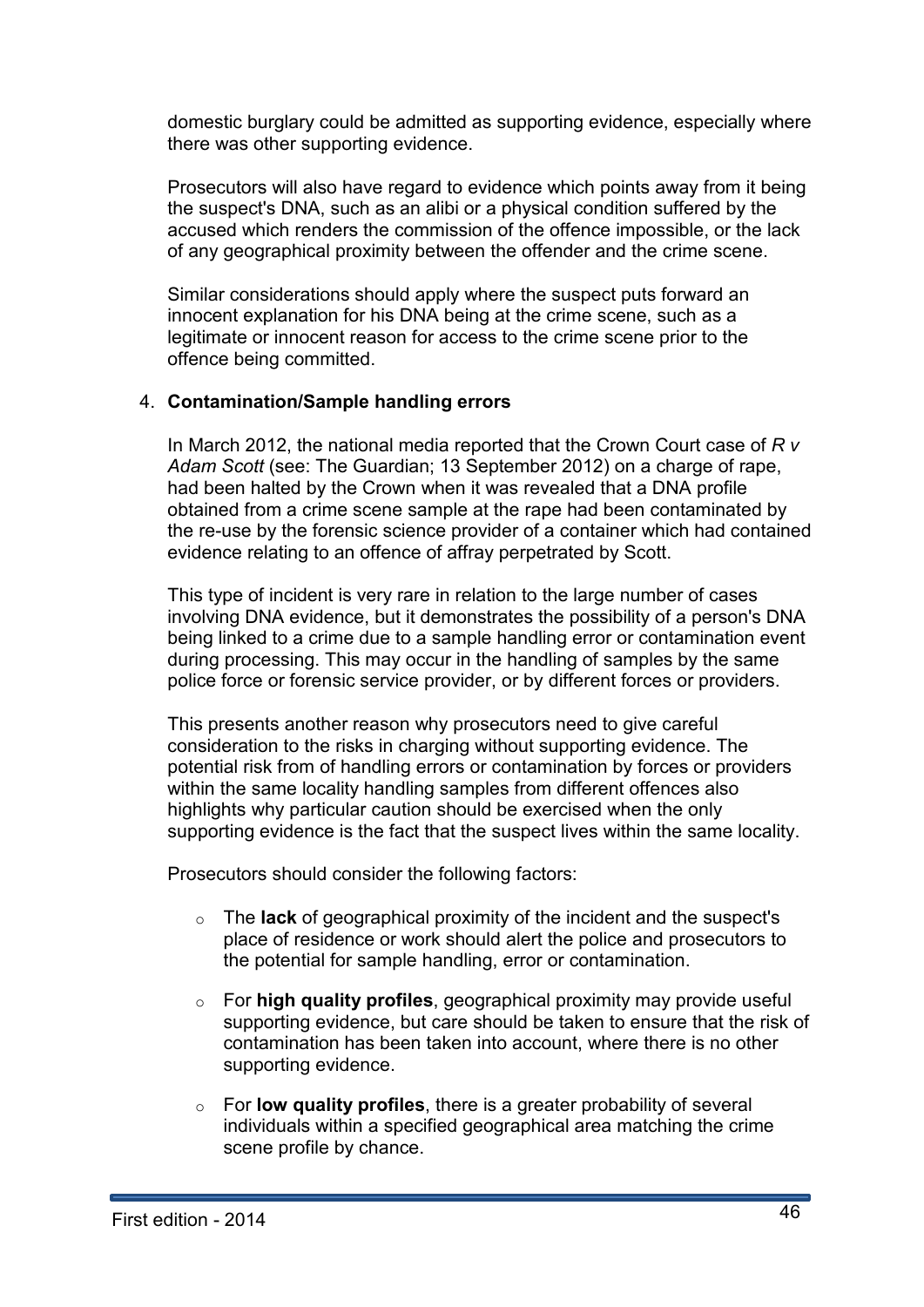#### 5. **The 'Prosecutor's Fallacy'**

The dangers of adopting the "prosecutor's fallacy" in approaching DNA evidence was ably highlighted in *R v Doheny; R v Adams* [1997] 1 Cr. App. R. 369 where the importance of supporting evidence is again highlighted. At paragraphs 373 -374, the Court Of Appeal held:

"'The Prosecutor's Fallacy'

"It is easy, if one eschews rigorous analysis, to draw the following conclusion:

- 1. Only one person in a million will have a DNA profile which matches that of the crime stain.
- 2. The defendant has a DNA profile which matches the crime stain.
- 3. Ergo there is a million to one probability that the defendant left the crime stain and is guilty of the crime.

4.

"Such reasoning has been commended to juries in a number of cases by prosecuting counsel, by judges and sometimes by expert witnesses. It is fallacious and it has earned the title of "The Prosecutor's Fallacy".

"Taking our example, the prosecutor's fallacy can be simply demonstrated. If one person in a million has a DNA profile which matches that obtained from the crime stain, then the suspect will be 1 of perhaps 26 men in the United Kingdom who share that characteristic. If no fact is known about the Defendant, other than that he was in the United Kingdom at the time of the crime the DNA evidence tells us no more than that there is a statistical probability that he was the criminal of 1 in 26.

"The significance of the DNA evidence will depend critically upon what else is known about the suspect. If he has a convincing alibi at the other end of England at the time of the crime, it will appear highly improbable that he can have been responsible for the crime, despite his matching DNA profile. If, however, he was near the scene of the crime when it was committed, or has been identified as a suspect because of other evidence which suggests that he may have been responsible for the crime, the DNA evidence becomes very significant. The possibility that two of the only 26 men in the United Kingdom with the matching DNA should have been in the vicinity of the crime will seem almost incredible and a comparatively slight nexus between the defendant and the crime, independent of the DNA, is likely to suffice to present an overall picture to the jury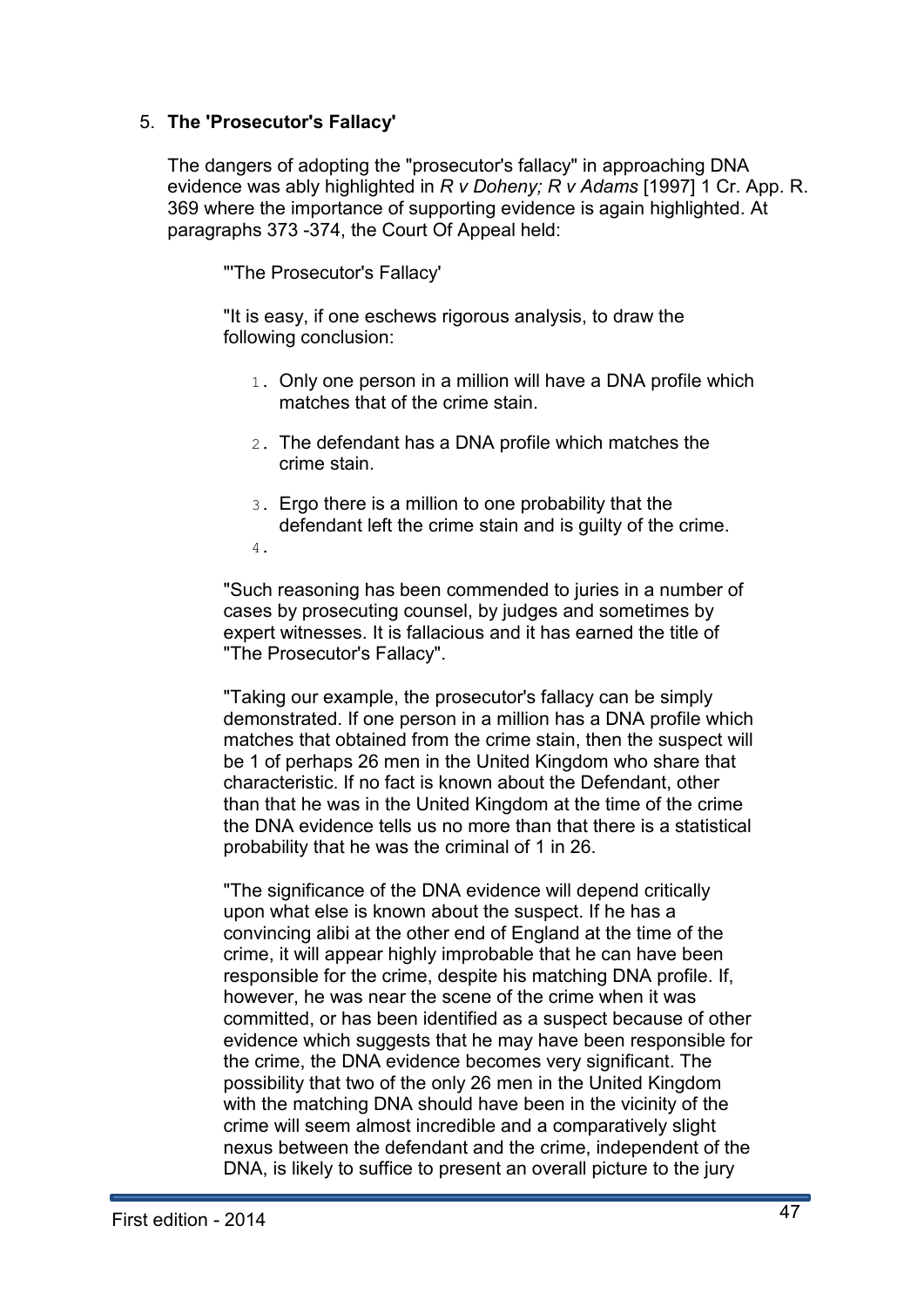that satisfies them of the defendant's guilt.

"The reality is that, provided there is no reason to doubt either the matching data or the statistical conclusion based upon it, the random occurrence ratio deduced from the DNA evidence, when combined with sufficient additional evidence to give it significance, is highly probative. As the art of analysis progresses, it is likely to become more so, and the stage may be reached when a match will be so comprehensive that it will be possible to construct a DNA profile that is unique and which proves the guilt of the defendant without any other evidence. So far as we are aware that stage has not yet been reached."

In *R v C* [2011] EWCA Crim. 1607, it was held that the mere fact that a judge had deployed the 'prosecutor's fallacy' in his summing up was not sufficient to render the subsequent conviction unsafe.

#### **Partial Profiles**

In *R v Bates* [2006] EWCA Crim.1395, it was held that there was no reason in principle why the evidence of a partial profile ought to be excluded, simply because a fuller profile might have shown the defendant not to be the offender. However, there may be cases where the probability of an adventitious or chance match occurring is so great that it ought to be excluded under section 78 PACE. Much would depend on what other evidence existed and the jury needed to be carefully directed in terms of the guidance to be given to them in how to evaluate such evidence.

### **Transfer**

DNA can be transferred from the body of one person to that of another or from a person onto an object. Primary transfer occurs when a part of the person's body containing DNA comes into direct contact with the other person or object, for example through the offender touching a door handle or part of the victim's body or coming into contact with a victim's bodily fluid. Secondary transfer occurs indirectly, for example when an offender picks up clothing containing the victim's DNA.

Where a number of differing accounts are suggested for how a victim's DNA has got onto a suspect's body, it is permissible for an expert to evaluate the likelihood of the varying explanations in order to assist the jury in deciding which account to accept - see *R v Weller* [2010] EWCA Crim. 1085.

#### **Presentation of DNA Evidence**

1. Streamlined Forensic Reporting (SFR) - The Director's Guidance on Charging envisages that a confirmation of a match report, together with supporting evidence is sufficient for charging and a first appearance at the Magistrates Court. Many areas are now delivering this information by way of SFR and a full evidential report will only be obtained if the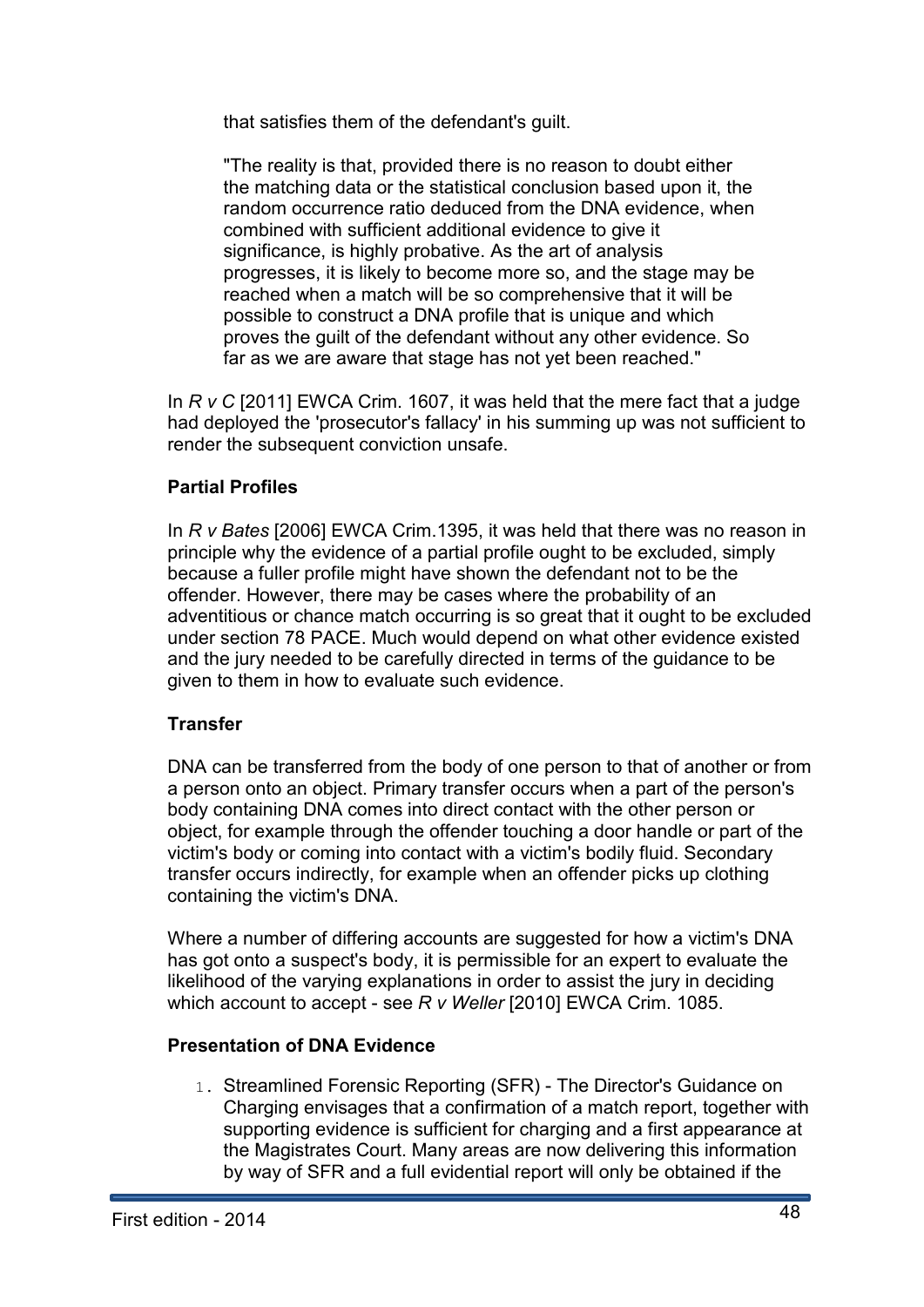case proceeds to trial and the DNA evidence is disputed. [Guidance on](file:///Users/jenniesmith/Library/Containers/com.apple.mail/Data/Library/Mail%20Downloads/CDE29D09-106B-4CFA-A66B-5961EDB98708//LDNRCTFS04/sites/strategy_policy/100022/Public/View%20Chapter.aspx%3FChapterID=374&SectionID=4464&ChapterName=Streamlined%20Forensic%20Reporting%20Guidance%20(Toolkit)&SectionName=Supporting%20Information%20and%20SFR%20Toolkit%20with%20forms&Protect=Official)  [SFR.](file:///Users/jenniesmith/Library/Containers/com.apple.mail/Data/Library/Mail%20Downloads/CDE29D09-106B-4CFA-A66B-5961EDB98708//LDNRCTFS04/sites/strategy_policy/100022/Public/View%20Chapter.aspx%3FChapterID=374&SectionID=4464&ChapterName=Streamlined%20Forensic%20Reporting%20Guidance%20(Toolkit)&SectionName=Supporting%20Information%20and%20SFR%20Toolkit%20with%20forms&Protect=Official)

- 2. In accordance, with the Criminal Procedure Rules, the parties should agree the issues in advance of the trial. For example, if the underlying science behind DNA is agreed, a summary should be agreed or a primer provided for the bench or jury. The issues in dispute should be identified and matters not in dispute agreed by way of admission or in a joint report. For example, if the issue is innocent transfer, the fact that the DNA on the hands of the defendant is that of the victim can be admitted and the evidence in front of the jury can be limited to the most likely method of transfer.
- 3. Disclosure the prosecution should serve details of how the calculations are carried out, such that the Defence can scrutinise the basis of those calculations. Details of databases relied upon should also be disclosed.
- 4. The expert should confine his evidence to the shared characteristics between the DNA profile obtained from the crime scene and the defendant, the match probability and, if qualified, whether the expert can state how many people sharing those matching characteristics are likely to be found within the country or smaller sub-group.
- 5. The expert should not be asked for his opinion on the likelihood that it was the defendant who left the crime stain as this is a matter for the jury.

#### **Samples containing very low amounts of DNA (previously referred to as 'Low Template DNA')**

In many cases, particularly where no identifiable bodily fluid is present, the amount of DNA present may be very low. This can result in random or stochastic effects occurring during profiling, such as allelic drop out/drop in where alleles apparently appear or disappear, thereby giving an incomplete or incorrect profile. (In these circumstances, the courts have countenanced the use of ultra-sensitive techniques to try and yield a profile.

In *R v Reed & Others* [2009] EWCA Crim. 2698, the Court of Appeal observed that there were dangers in undertaking analysis where the amount of DNA was too low. However, techniques can be used to obtain profiles capable of reliable interpretation if the quantity of DNA that can be analysed is above the stochastic threshold (defined as 200 picograms of DNA) - that is to say where the profile is unlikely to suffer from stochastic effects such as allelic drop out which prevent proper interpretation of the alleles.

There is no agreement among scientists as to the precise line where the stochastic threshold should be drawn, but it is generally accepted to be below 200 picograms. Below this level experts must consider the effects of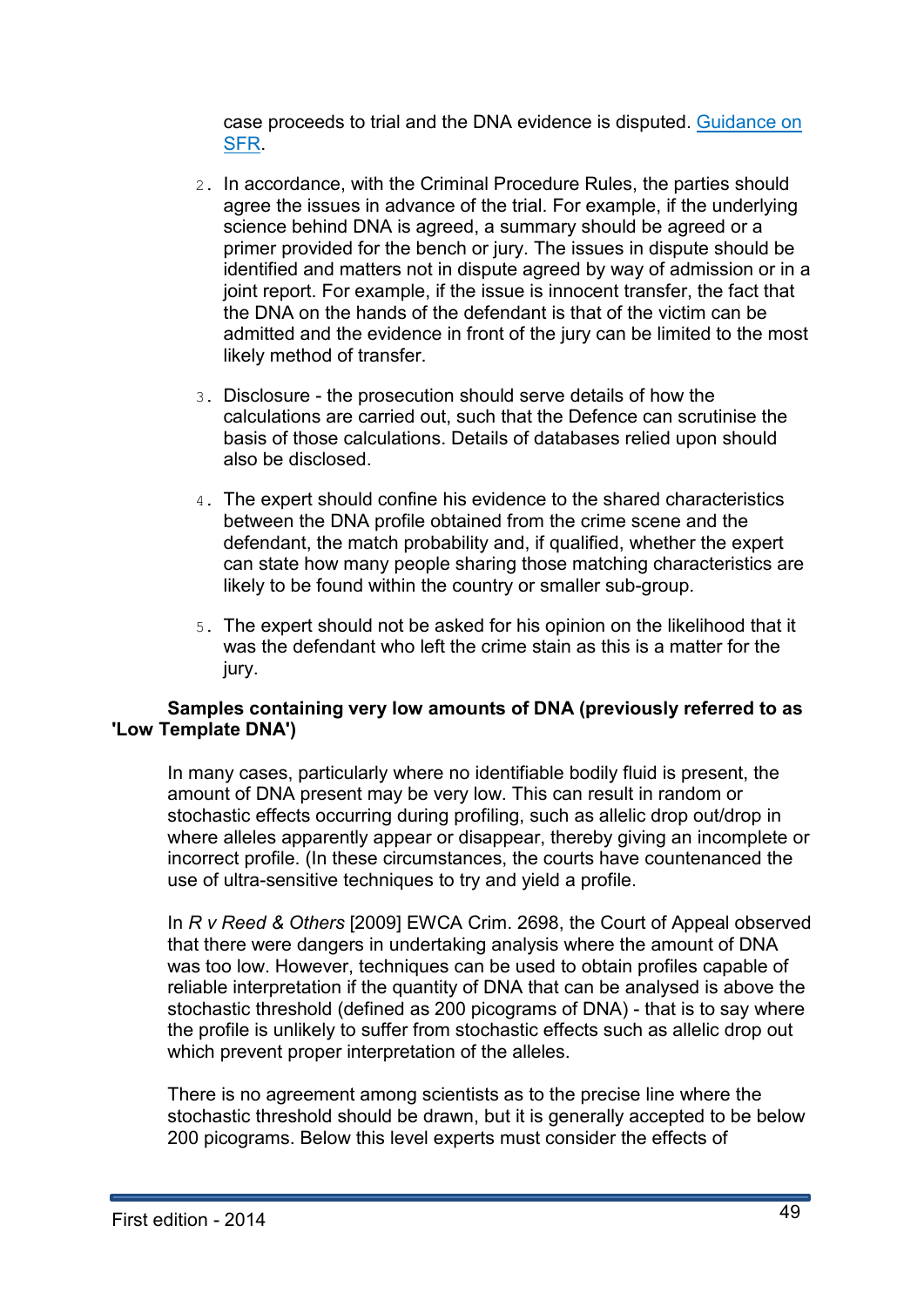stochastic variation when interpreting the results.

In *R v Broughton* [2010] EWCA Crim. 549, with reference to the Reed case, it was held that the court had not held that DNA evidence of an amount below the stochastic threshold was inadmissible, simply that a challenge could not be mounted in relation to amounts above the stochastic threshold. There were a number of Low Template DNA techniques available that were supported by a body of reliable scientific opinion and which had been validated and were considered reliable. That is not say that the risk of stochastic effects should not be addressed in the expert's report and, if appropriate, the process should be repeated a number of times. In accordance with CPR, the type of process used, as well as the degree to which the results could be relied upon, should be highlighted in the report and could, if appropriate, be the subject of an application to exclude, or be tested in cross examination.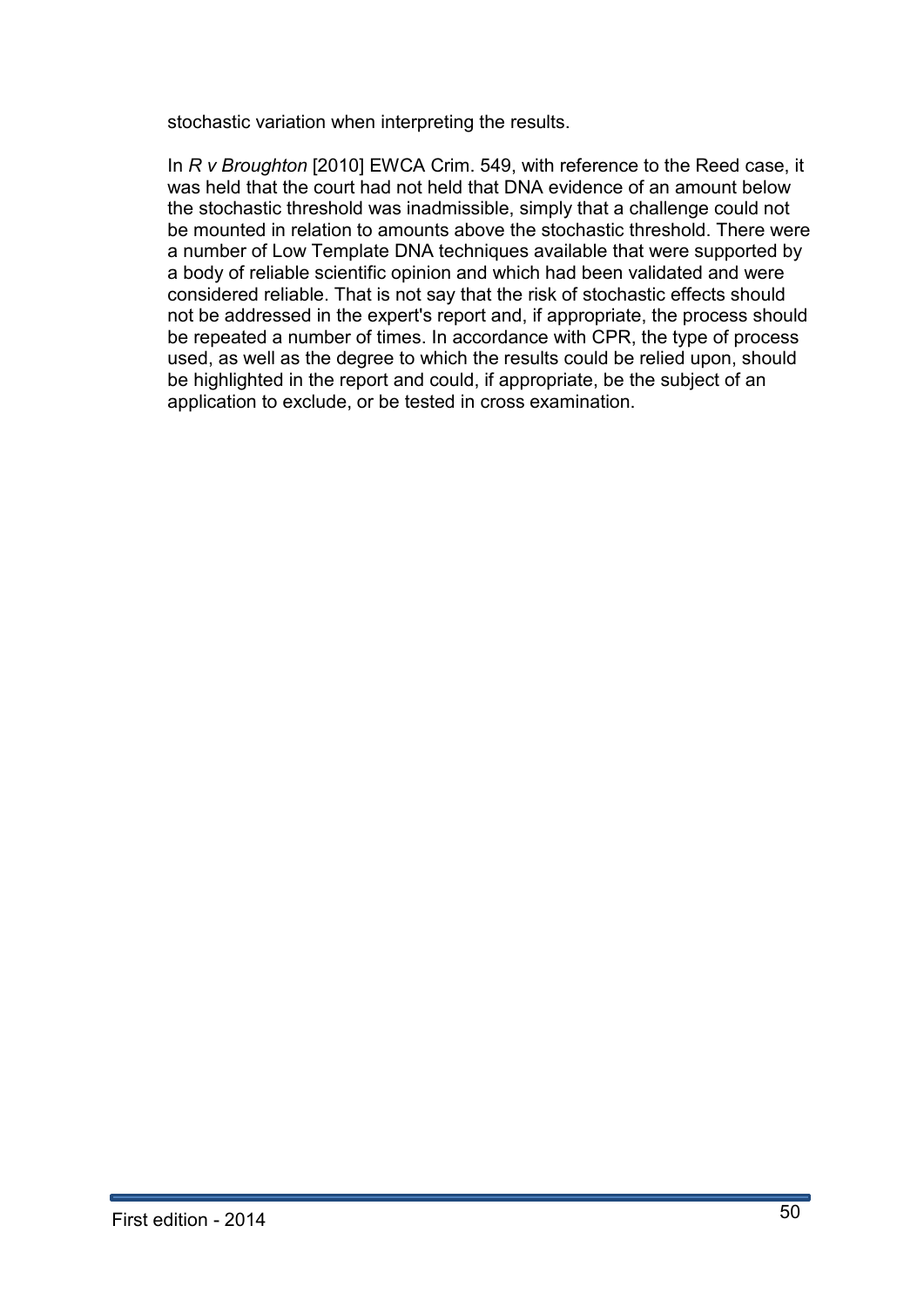# <span id="page-51-0"></span>**Ear Prints**

If crime scene examiners find an ear print at a scene, there is no national database against which it can be compared, but when a suspect is arrested, an ear print can be taken, anonymised and placed with other prints for comparison with the print found at the scene. The evidence of a suitably qualified expert is admissible in forming a conclusion as to whether to the prints match (*R v Dallagher* [2002] EWCA Crim. 1903). However, in determining the weight to be attached to this evidence, juries should be less confident in an identification based on the similarity of gross features such as the folds in the ear, unless it is precise. This is due, in part, to the flexibility of the ear and its susceptibility to change depending on the amount of pressure applied to the surface where the print was left. The position would be different where there was some small anatomical feature, such as a notch or crease in the ear structure that could be identified and matched (*R v Kempster (No. 2)* [2008] 2 Cr. App. R. 19).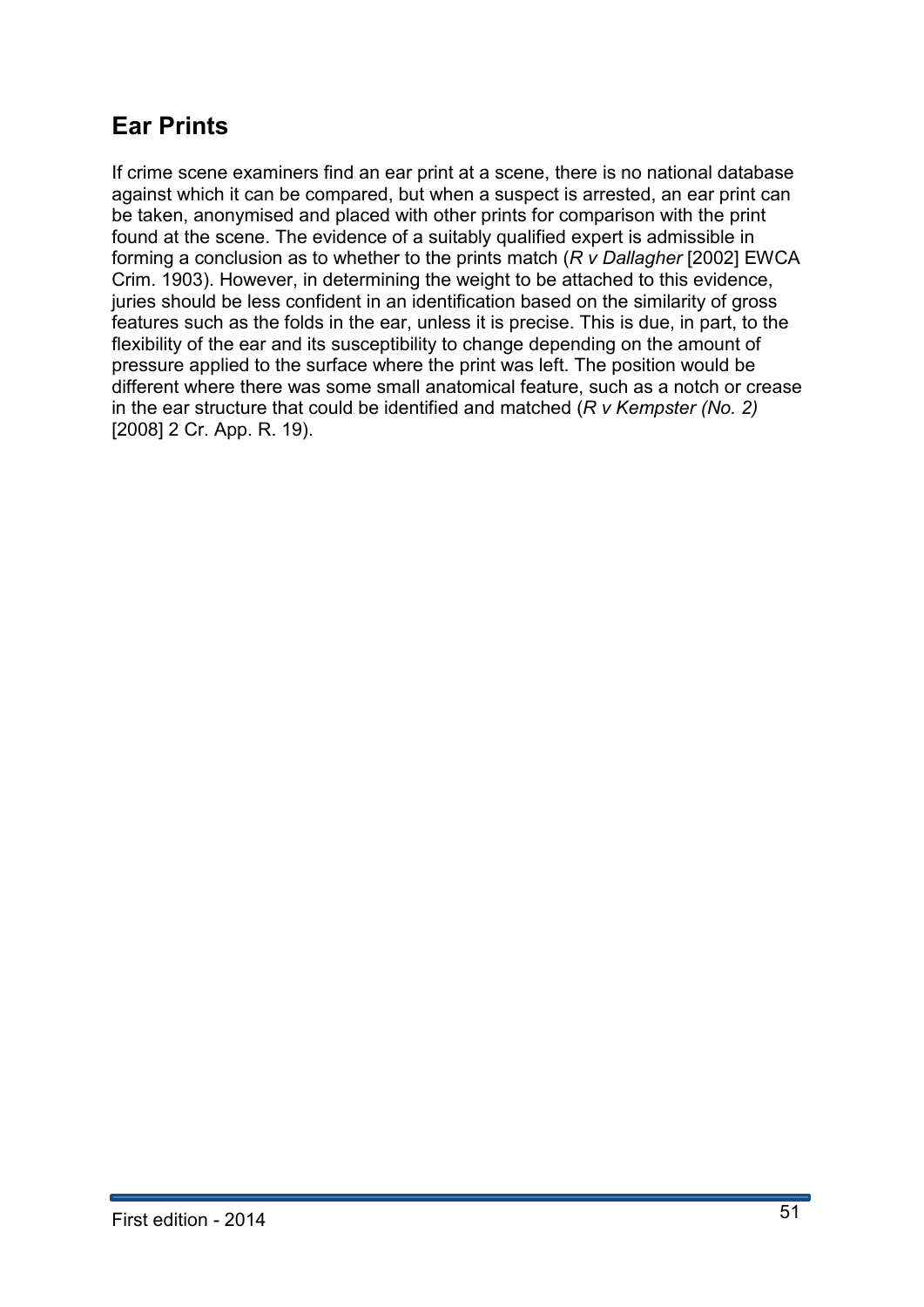# <span id="page-52-0"></span>**Facial Mapping and Video evidence**

Facial comparison or identification are the processes by which a forensic scientist will compare an unknown image of a face with a known image, from for example a custody record, without having met or any prior knowledge of the individual being compared. This is a new area of forensic science for which there is no universally accepted methodology, validation of the process of comparison or means of determining whether someone is competent. All opinions of facial identification should be treated with caution and the methodology used should have been the subject of peer review by another forensic scientist.

Facial mapping or imaging is admissible to demonstrate similarities in particular facial characteristics or combinations of such characteristics - see *R v Grey* [2003] EWCA Crim. 1001.

The first issue for prosecutors and investigators to consider is whether the opinion of an expert witness in this field is necessary. A bench or a jury may be able to form its own opinion as to the similarity between the face of an offender from CCTV and that of the suspect in a photograph obtained by the police on arrest. There may also be no need for facial mapping, where a witness purports to be able to recognise someone well-known to them from a visual image, even if that image is not suitable for enhancement.

Alternatively, the use of enhancement techniques facilitated by specialist equipment may render an image that can be used by a bench or jury in its deliberations. The party seeking to adduce evidence arising from enhancement must be in a position to prove how the enhancement technique works. In producing his report and giving evidence, the person enhancing the image must be able to produce the original image and the enhanced version, with an explanation of the process that is repeatable by another suitably qualified person.

If the image is such that a bench or jury cannot reach its own conclusion, then the opinion of an expert in facial mapping may be required. The legal position is that set out in *R v Atkins and Atkins* [2009] EWCA Crim. 1876. Having explained points of similarity between images, a suitably qualified expert can express his conclusions as to the significance of his findings by using a verbal scale arranged in sequence from "lends no support" to "lends powerful support". He should not express any conclusion as to the probability of occurrence of those facial features, as there is no statistical database recording the incidence of the features compared as they appear in the population at large. It should be stressed that expert evidence in these circumstances is an expression of subjective opinion and it is ultimately for the bench or jury to decide whether the images match.

Although there is authority (*R v Hookway* [1999] Crim. L. R. 750) which states that such evidence may, of itself, be sufficient in deciding whether there is a case to answer, prosecutors will be aware of their duty to be satisfied that there is a realistic prospect of conviction prior to taking the case to trial.

More caution is needed where prosecutors are faced with evidence where an expert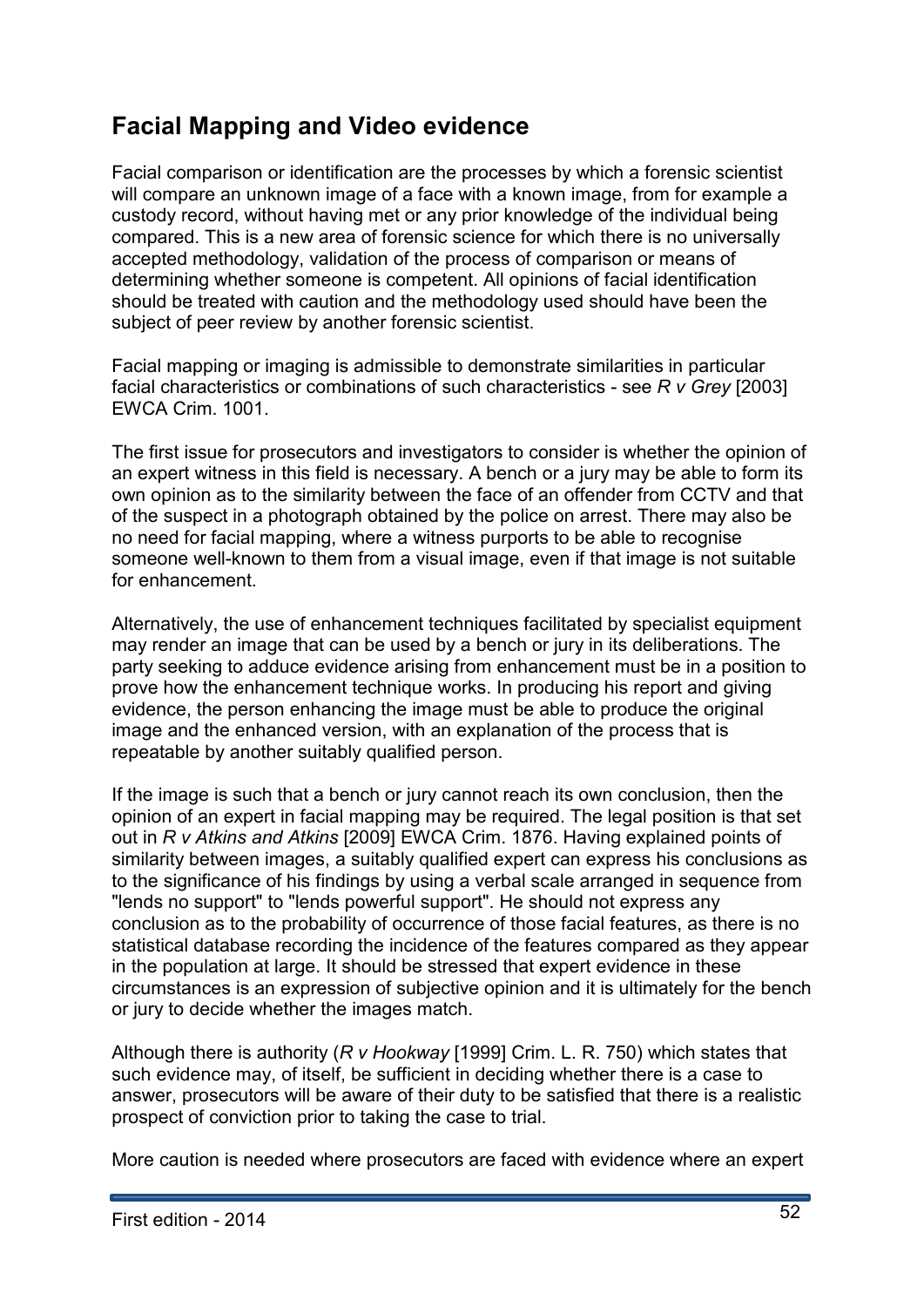purports to be able to compare other physical features or objects (such as car number plates, height estimations, colours and items of clothing) in different images with a view to offering an opinion as to any similarities. Concerns include:

- Whether the expert is in any better position than the bench or jury to form an opinion. For example: the defendant is the registered keeper of a green Volkswagen Golf. A CCTV image shows a small green car at the crime scene at the time of the offence. An expert states that it is a Volkswagen Golf. What is the expert's qualification in car design that enables him to be more of an expert in this field than the jury? The image expert will be able to describe certain features within an image and provide the bench or jury with additional knowledge as to whether they are artefacts within the image or actual features of the object. This does not make the witness an expert in the objects being compared;
- Whether the expert evidence advances the case. For example, the offender in the CCTV is wearing a bracelet that is the same as that worn by the offender on arrest. If there is nothing else in the CCTV of assistance to the case, then this will be of little help to the prosecution case when the object in question is a common one or a moveable one and could have been given away by the offender after the incident and prior to his arrest;
- The risk of cognitive bias means that those instructing experts should take care not to provide the expert with information that is not needed and which might unduly influence the expert in reaching his conclusions. For example: "Can the expert confirm if person 2 in the CCTV, who is believed to be the assailant, is holding a knife?" and
- Lack of validation and competence. The lack of validation studies, published scientific opinion, peer review of the expert's methods and formal training may not necessarily result in the exclusion of the expert's evidence but will be relevant to the weight to be attached to it.

Similar considerations to those that apply to facial comparison and its evaluation apply to comparisons by suitably qualified experts of similarities in walking gait see *R v Otway* [2011] EWCA Crim. 3.

In the case of *R v Luttrell* [2004] EWCA Crim. 1344, it was held that lip reading undertaken by a suitably qualified lip reader was a well-recognised skill and part of a reliable body of knowledge and opinion. Lip reading from a video was no more than an application of that skill.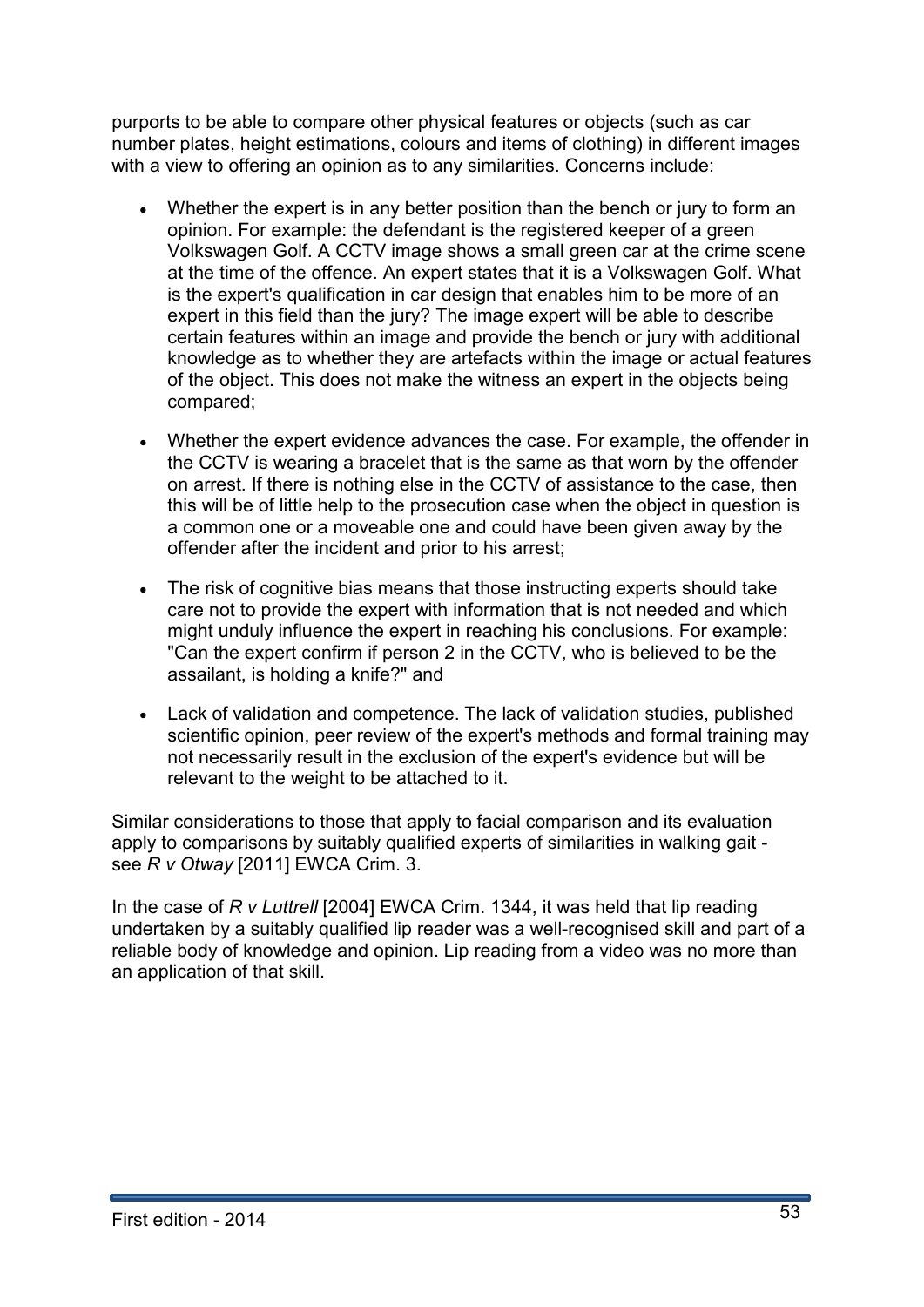# <span id="page-54-0"></span>**Fingerprints**

Every finger, palm or sole of a foot comprises an intricate system of ridges and furrows, known as friction ridge skin. The arrangement and appearance of features within friction ridge skin persist throughout life and are accepted as being unique to each individual, and are recognised as a reliable means of human identification. Fingerprint Examiners are trained to interpret arrangements of ridge features and to report their opinion as to the common origin or otherwise of any two areas of friction ridge.

The unique nature of a person's fingerprints means that a person may be identified by fingerprints alone, without the need for supporting evidence. The vast majority of police forces deliver fingerprint evidence in the first instance by way of Streamlined Forensic Reporting and the SFR 1 should (by itself or in conjunction with other evidence) establish the nature of the print, its location and the identity of the person who has provided it. Prosecutors should seek to agree the fact that it is the defendant's print by way of admission.

The fingerprint examination process consists of stages frequently referred to as Analysis, Comparison, Evaluation and Verification (ACE-V). The process is described sequentially for the purposes of this Guidance, but examiners will often go back and repeat parts of the process again in order to reach conclusions.

### **Analysis**

Each mark is analysed to establish the quality of detail visible within the mark and to determine its suitability for further examination taking into account variables such as the surface on which the impression was left, any distortion arising from pressure applied when the impression was deposited and the clarity, quality and quantity of detail visible in the print.

### **Comparison**

The examiner will systematically compare the ridge pattern and sequence of ridge characteristics in an impression from an unknown source with that of a known source impression. S/he will establish his opinion of the level of agreement or disagreement between the unique sequences of ridge characteristics visible in both impressions.

### **Evaluation**

During the evaluation stage the examiner will review all of his previous observations and come to his final opinion and conclusions about the outcome of the examination process. Conclusions will be based on one of the following terms:

- **Insufficient** The quality and/or quantity of detail visible within either or both impressions is lacking.
- **Identified** to an individual The examiner is satisfied that the level of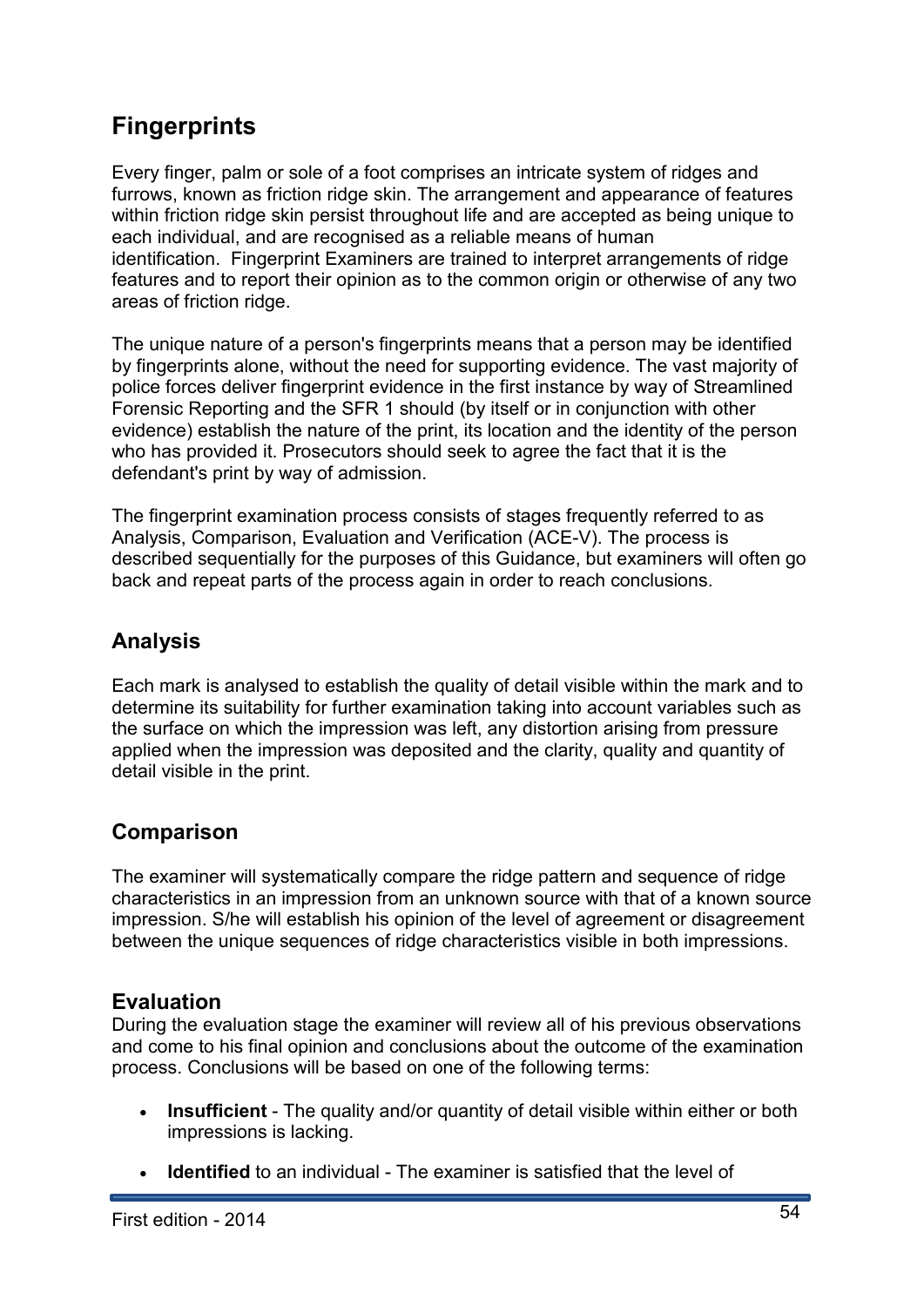agreement between both impressions is sufficient to determine that they were made by a common donor.

- **Excluded** The level of disagreement between the two impressions is so significant that the examiner is able to determine that both impressions could not have been made by the known donor.
- **Inconclusive** Although there may be some agreement evident, the extent of disagreement and/or the quality and quantity of detail visible in both or either impression is such that it is not possible to come to a definitive conclusion at this time.

### **Validation**

Another examiner or examiners should conduct a personal analysis, comparison and evaluation of the impressions under examination.

It should be stressed that identification is a matter for the opinion and expertise of fingerprint experts. It is not a statement of fact based and dependent upon the number of matching ridge characteristics. Prosecutors should have regard to the guidance set out by the Court of Appeal in *R v Buckley* (1999) 163 J.P. 561 which held at p.568:

"If there are fewer than eight similar ridge characteristics, it is highly unlikely that a judge will exercise his discretion to admit such evidence and, save in wholly exceptional circumstances, the prosecution should not seek to adduce such evidence. If there are eight or more similar ridge characteristics, a judge may or may not exercise his or her discretion in favour of admitting the evidence. How the discretion is exercised will depend on all the circumstances of the case, including in particular:

- i. the experience and expertise of the witness;
- ii. the number of similar ridge characteristics;
- iii. whether there are dissimilar characteristics;
- iv. the size of the print relied on, in that the same number of similar ridge characteristics may be more compelling in a fragment of print than in an entire print; and
- v. the quality and clarity of the print on the item relied on, which may involve, for example, consideration of possible injury to the person who left the print, as well as factors such as smearing or contamination.

In every case where fingerprint evidence is admitted, **it will generally be necessary, as in relation to all expert evidence, for the judge to**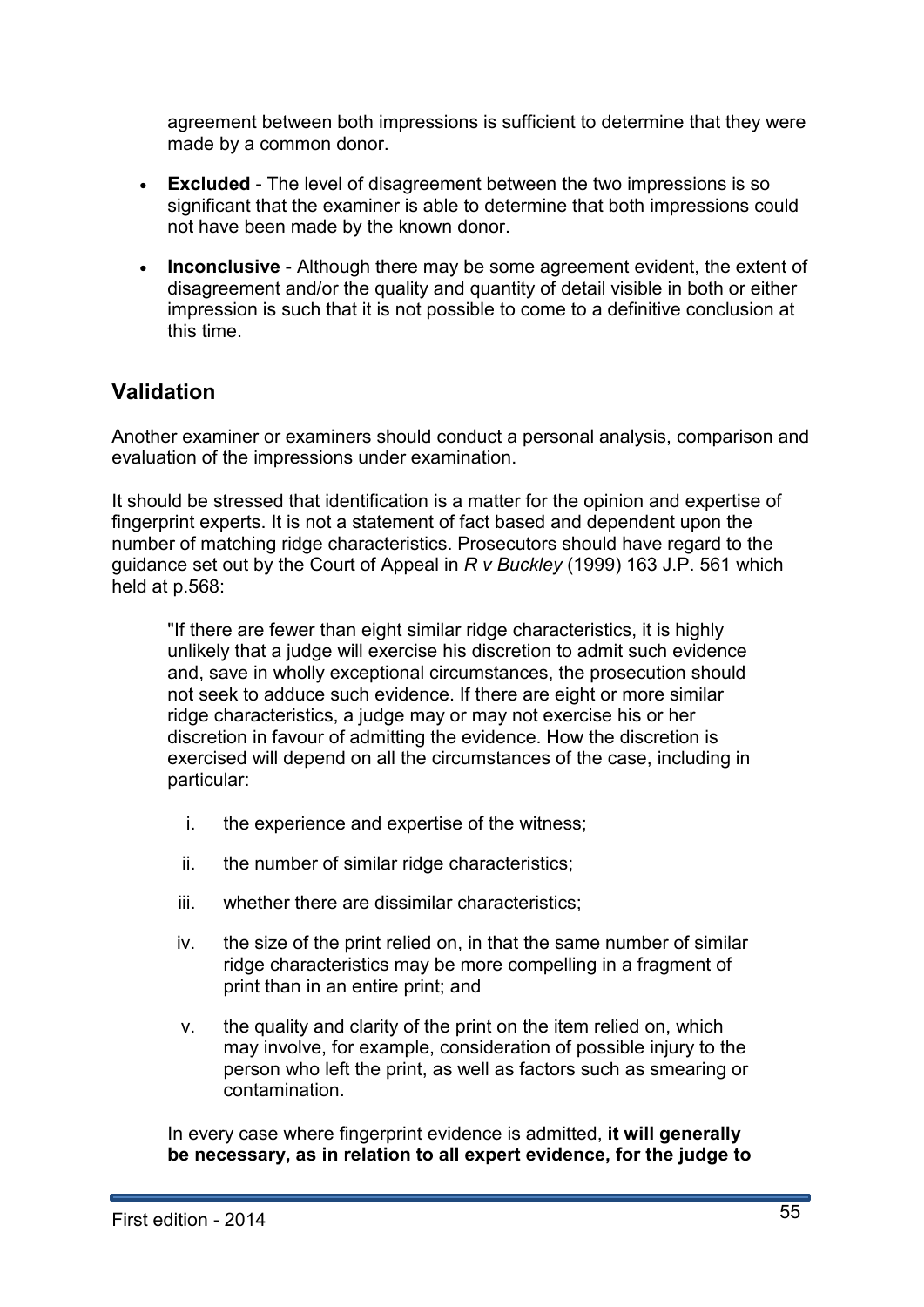**warn the jury that it is evidence opinion [sic] only, that the expert's opinion is not conclusive and that it is for the jury to determine whether guilt is proved in the light of all the evidence**."

### **Palm and foot print analysis**

Palm and foot print analysis should be approached in a similar manner, although it is noted that these will often be partial and it is a matter for the Magistrates or jury to determine whether the partial print is the palm or foot print of the defendant, having regard to the expert's opinion and the other evidence in the case, including any explanation from the defendant.

In *R v Smith (Peter)* [2011] 2 Cr. App. R. 16, the Court of Appeal reviewed practices in fingerprint evidence and noted the importance of fingerprint experts (including those verifying an original expert's findings) keeping detailed contemporaneous notes and presenting their evidence in a manner that enabled the jury to understand and determine the disputed issues.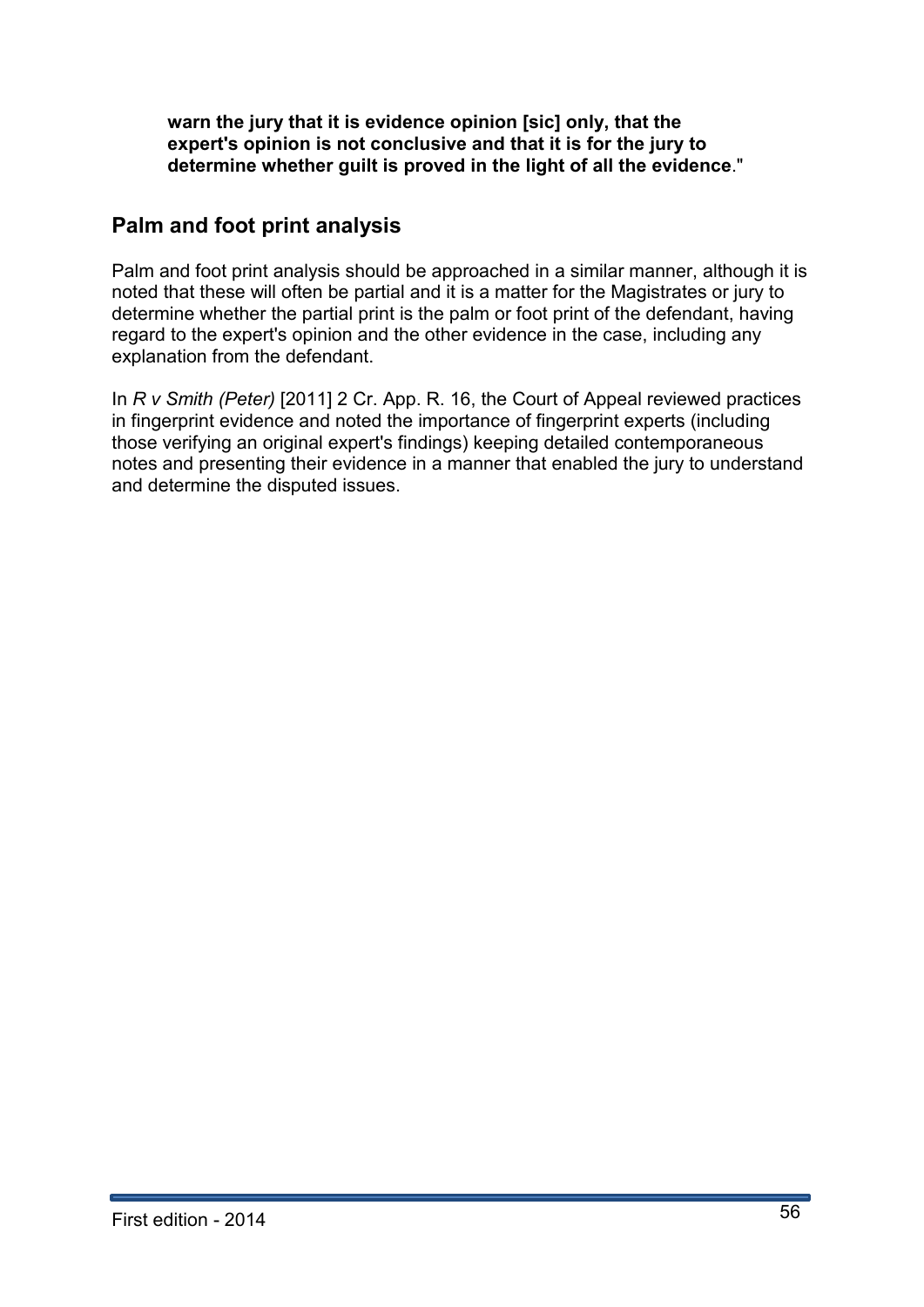# <span id="page-57-0"></span>**Footwear Impressions**

In relation to footwear marks left at crime scenes, comparison of footwear impressions by a suitably qualified footwear examiner is admissible. The examiner can compare the mark with footwear seized from a suspect, assessing the degree to which the pattern size, pattern configuration and mould detail matches as well as similarities in the degree of wear and damage. The expert will have regard to the surrounding circumstances such as the likely use of the suspect's footwear in the period between the date of the alleged offence and the seizure. For this reason, it is vital that any explanation given by the suspect as to recent use of the footwear is conveyed to the expert for his consideration.

The interpretation to be placed on any comparison was considered by the Court of Appeal in *R v T (footwear mark evidence)* [2011] EWCA 1296 in which it was held that:

- 1. Where an expert concludes that the suspect's footwear could have made the mark, he can use his experience to express a more definitive opinion as to the likelihood of the match;
- 2. In doing so, the expert should state that his opinion is subjective and based on his experience. He should not use the word "scientific" as it gives an impression of a degree of precision and objectivity that is not present given the current state of this area of expertise;
- 3. In accordance with CPR 33 and the principle of transparency, the expert should set out, in his report, the data that he relied upon that allowed him to express a more definite opinion, including any formulae and databases accessed for the purposes of obtaining information on issues such as likely wear; and
- 4. In relation to footwear evidence, there is no sufficiently reliable database to allow an expert to calculate a likelihood ratio (as used in DNA cases) that marks were made by a particular shoe or trainer. Reliable data as to the number of shoes or trainers of a particular size or sole pattern in circulation in a given geographical area are not available so as to allow for an accurate statistical likelihood to be reached.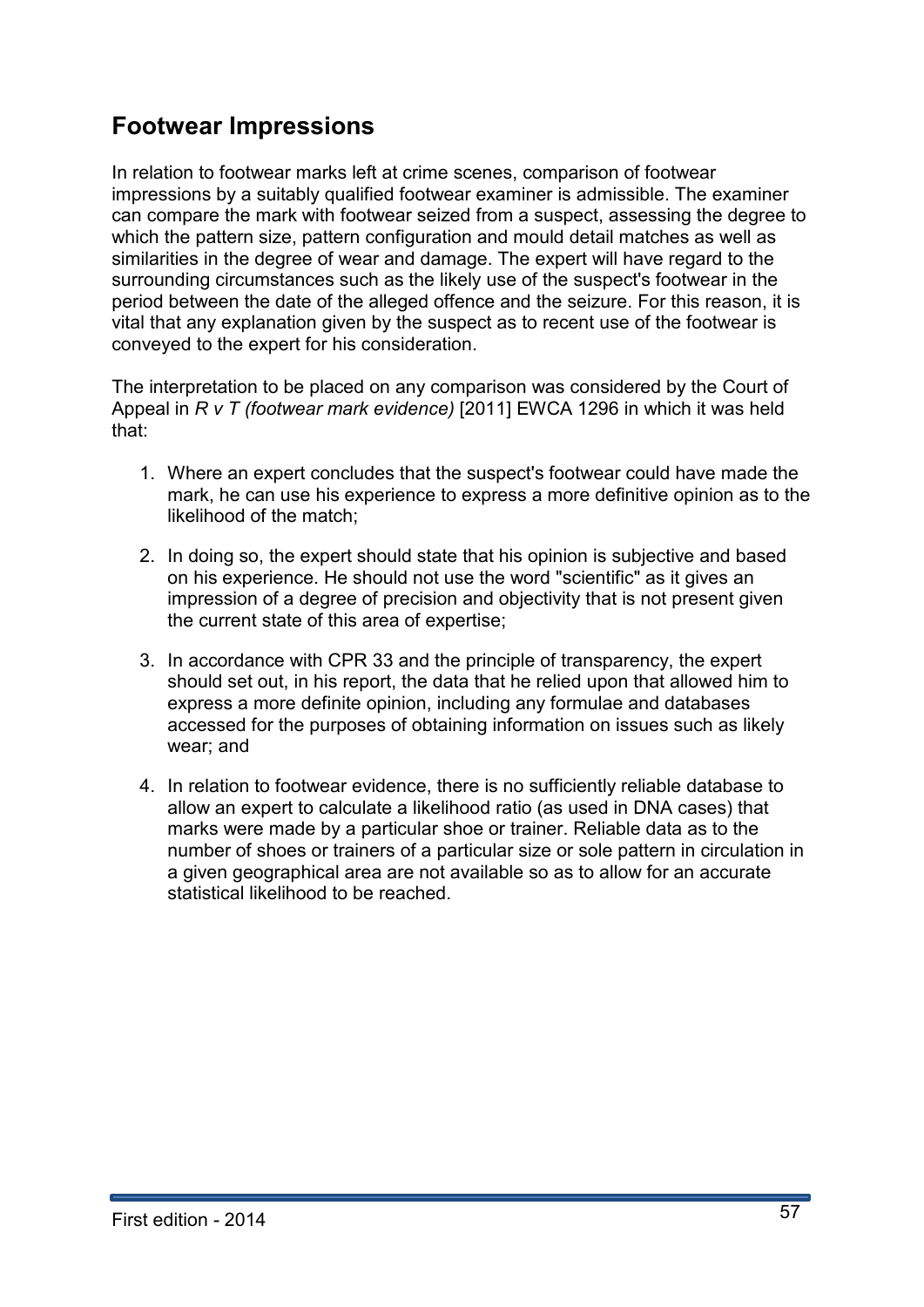# <span id="page-58-0"></span>**Forensic Anthropology**

Forensic Anthropology is the identification of the human or what remains of the human for medico-legal processes.

At the crime scene, experts can assist in the identification of human versus nonhuman remains and in the mapping and logging of remains. This is particularly important if the remains are a surface deposition or are otherwise modified, comingled, separated at the joints, burned or cremated. If the anthropologist is also archaeologically trained, they can undertake the forensic excavation of buried remains. Advice can also be provided on in situ decomposition processes, postmortem modification or remains altered by fossilisation and correct packaging and safe transportation.

At the mortuary, experts can assist the pathologist during the post-mortem examination to determine the identity of body parts, the re-assignation and/or reassociation of body parts; determination of features of biological identity, including sex, age, stature and ethnicity of remains. Experts can also assist in establishing features of personal identity which may include orthopaedic intervention, disease processes evident upon the remains and/or the skeleton, etc.

Other work includes: reconstruction of skeletal injuries to assist with information pertaining to ballistic, blunt, sharp and associated soft tissue trauma; the provision of information pertaining to body decomposition in relation to the time of death; identification of animal scavenging and influences of potential human intervention, e.g. dismemberment.

The Royal Anthropological Institute (RAI) has undertaken the role of professional body for forensic anthropologists and is in the process of developing a framework of certification of competence to practice in this field. A list of those who have obtained certification and details of the certification process can be found on the RAI website via the link<http://www.therai.org.uk/forensic-anthropology>

The RAI are working with the Forensic Science Regulator to develop a set of standards in the field of forensic anthropology.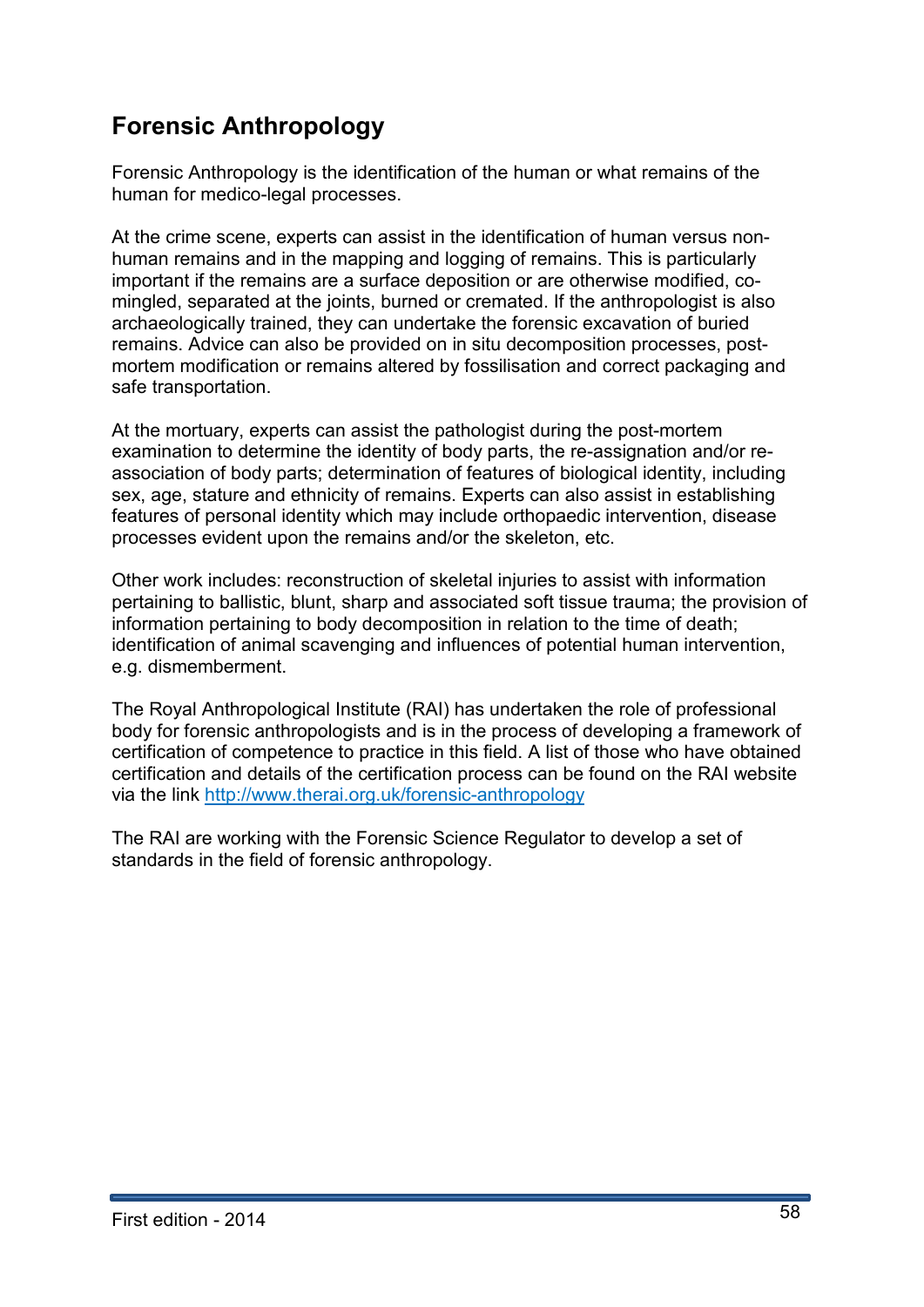# <span id="page-59-0"></span>**Forensic Archaeology**

Forensic archaeologists use archaeological skills to locate, excavate and record evidence at a crime scene.

This can result in the recovery and preservation of evidence including: evidence buried by an offender to hide their involvement in a crime; human remains and evidence from a grave, which may assist the police in reconstructing the events around a burial; as well as surface body disposals, where a body has been concealed under other rubbish or other debris.

Forensic archaeologists are not compelled to be members of a single professional body and some practitioners may be members of a number of professional organisations, some of which may measure competency to practise. Others may work for large enterprises and others may be sole practitioners. Also, forensic archaeologists may already have existing working relationships with police forces.

The commercial status of an expert will not affect the admissibility of an expert's evidence as long as he is suitably qualified as a forensic archaeologist and his evidence is based on a reliable body of knowledge or opinion. However, in order to provide a measure of assurance to the criminal justice system around this developing field of expertise, the Institute for Archaeologists (IfA) (in conjunction with the Forensic Science Regulator) has developed Standards and Guidance for Forensic Archaeologists, which prosecutors can use in order to gauge the competency of an expert in this field and the weight to be attached to his evidence.

[Standards and Guidance for Forensic Archaeologists](http://www.archaeologists.net/sites/default/files/node-files/Forensic2010-v1.pdf)

The IfA also maintains a list of its members and their locations which can be found at [http://www.archaeologists.net/ro.](http://www.archaeologists.net/ro)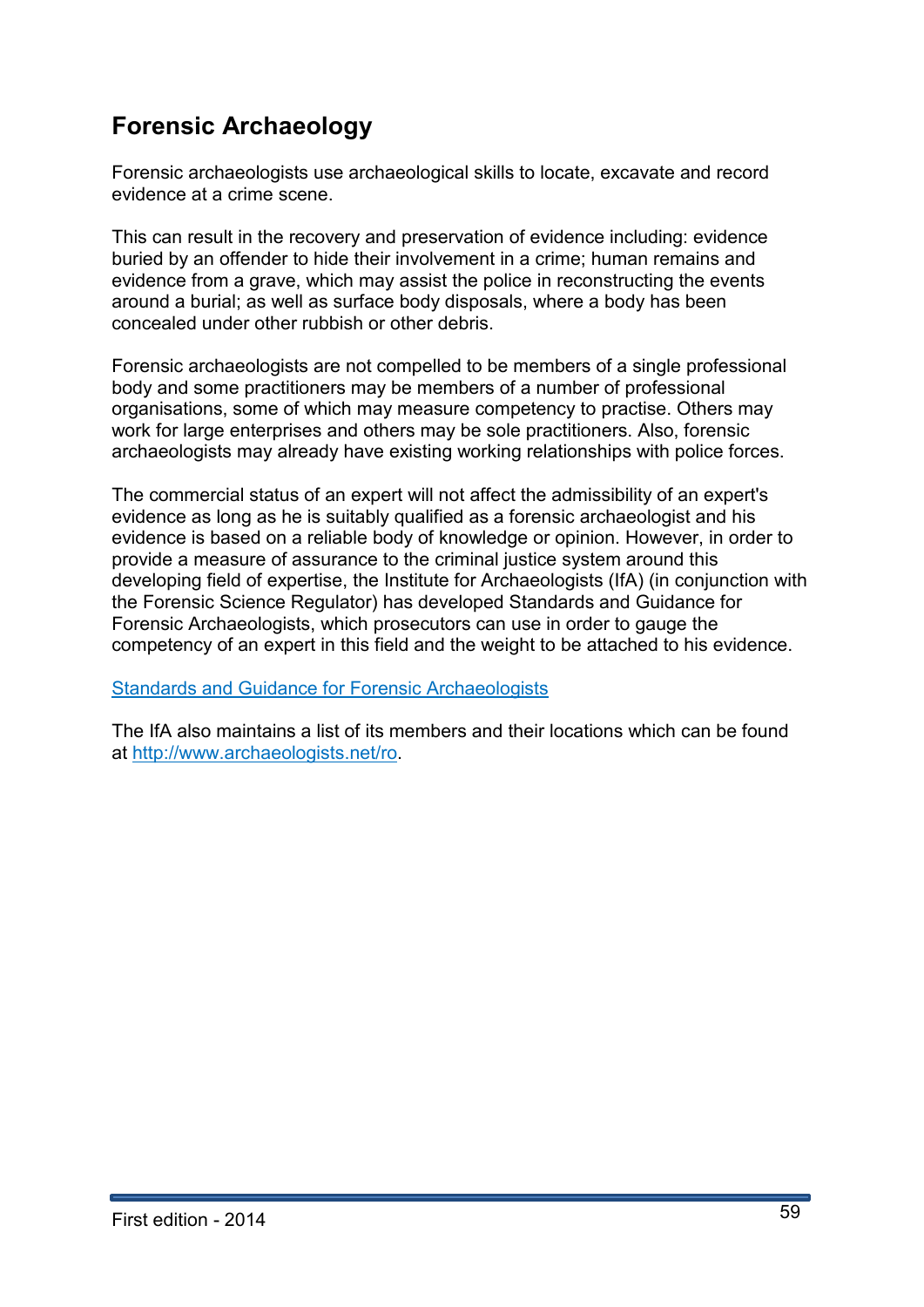# <span id="page-60-0"></span>**Forensic Pathology**

Forensic pathology is the discipline of pathology concerned with the investigation of deaths where there are medico-legal implications, for example homicide. The pathologist will be asked to determine the cause of death and will often draw on the work of other experts (for example, toxicologists) to reach his conclusions.

Forensic pathologists attending suspicious deaths and homicides, at the request of the police, must be on the Home Office Register and will work within regional group practices independent of the police and government. Within the group practice, they are self-employed or may work for a university or hospital trust. As such, they can be instructed by the Defence in a case where there is no conflict of interest, as can former registered forensic pathologists.

The provision of forensic pathology services in England and Wales is overseen by the Pathology Delivery Board (PDB). The PDB considers registration of pathologists against published criteria and is responsible for appraisals, revalidation and the handling of complaints from the public, other practitioners and the criminal justice system.

For more information, please see the link [https://www.gov.uk/forensic-pathology-role](https://www.gov.uk/forensic-pathology-role-within-the-home-office)[within-the-home-office.](https://www.gov.uk/forensic-pathology-role-within-the-home-office)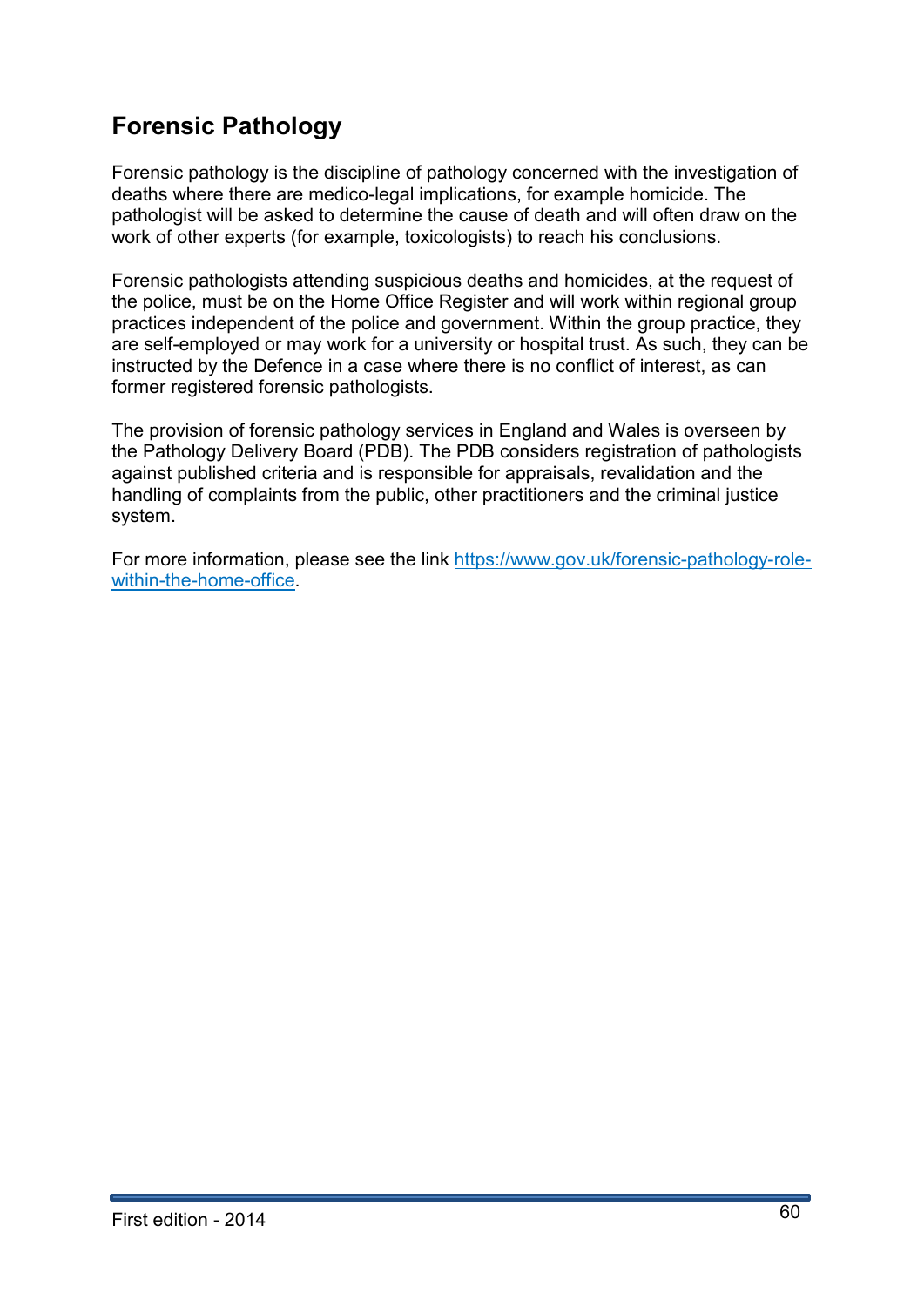# <span id="page-61-0"></span>**Handwriting**

Expert evidence as to authorship is admissible by a suitably qualified expert, in accordance with section 8 of the Criminal Procedure Act 1865. In addition to being satisfied as to the competence of the expert, the judge must be satisfied to the criminal standard of proof that the piece of handwriting taken from the defendant for the purposes of comparison is genuine. Thereafter, it is for the jury to determine the authorship of the document, having heard from the expert his conclusions and the reasons for them.

It is permissible for an expert to make comparisons between the defendant's handwriting and a photocopy of the disputed writing, where the original has been lost. However the weight to be attached to the conclusions to be drawn from that evidence will have to be judged in light of the information that will not be revealed by the copy, such as pressure marks, tracings and overwritten words that might indicate that the document was forged.

There is no reason in principle why a lay witness cannot give evidence as to the author of a handwritten document, but the weight to be attached to such evidence will depend on the extent to which the witness can be said to be familiar with the defendant's handwriting (see Archbold 14-84 to14-87).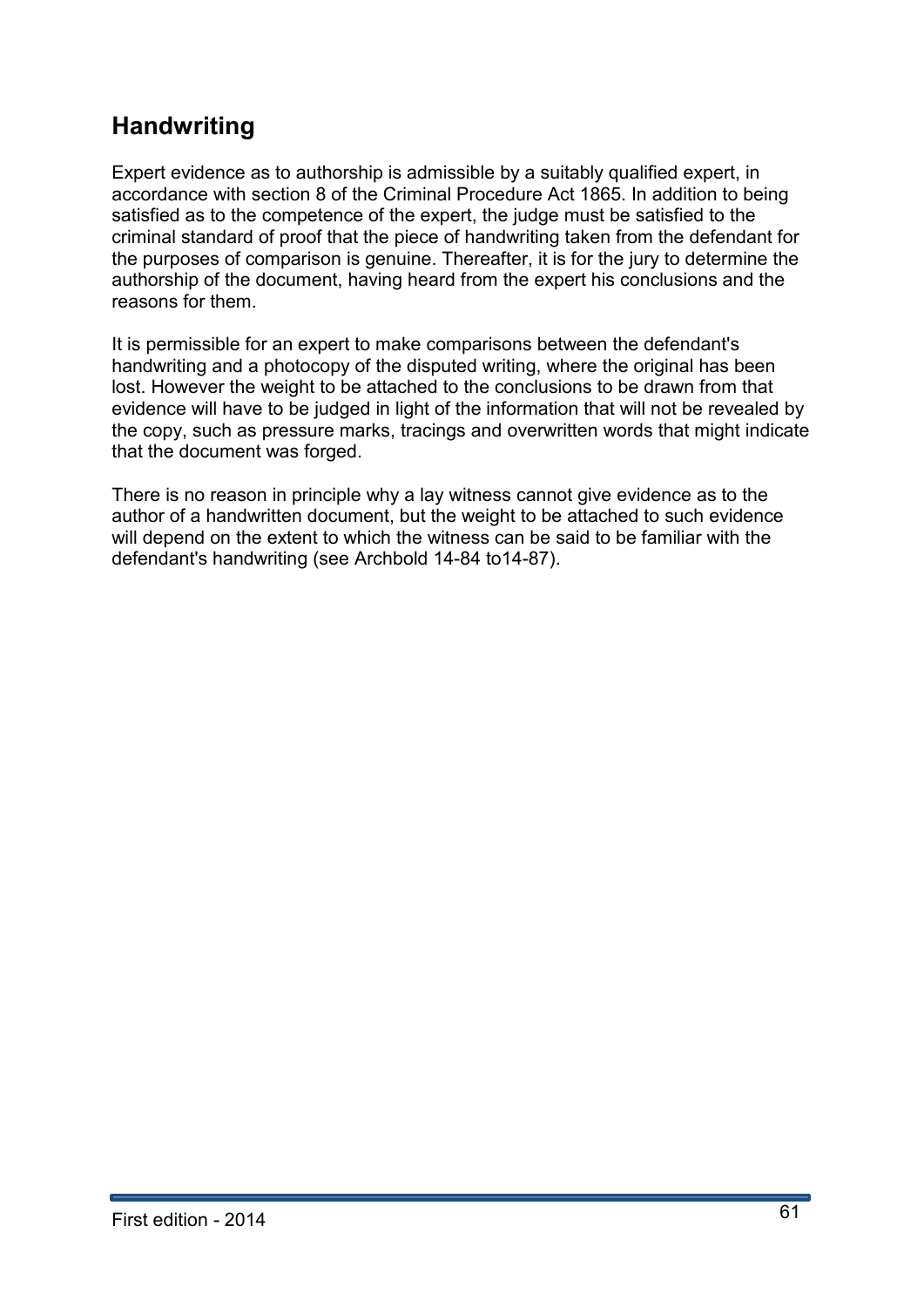# <span id="page-62-0"></span>**Hypnosis**

For reasons set out in more detail in Archbold 10-70, such evidence is likely to be ruled inadmissible on the ground that the evidence is unreliable. It is not a generally accepted technique, the results cannot be tested or peer reviewed and there is no known potential rate of error.

For further Guidance, see: Legal Guidance: [Hypnosis.](file:///Users/jenniesmith/Library/Containers/com.apple.mail/Data/Library/Mail%20Downloads/CDE29D09-106B-4CFA-A66B-5961EDB98708//LDNRCTFS04/sites/strategy_policy/100022/Public/View%20Chapter.aspx%3FChapterID=187&SectionID=4177&ChapterName=Hypnosis&SectionName=Headlines&Protect=Official%20-%20Sensitive)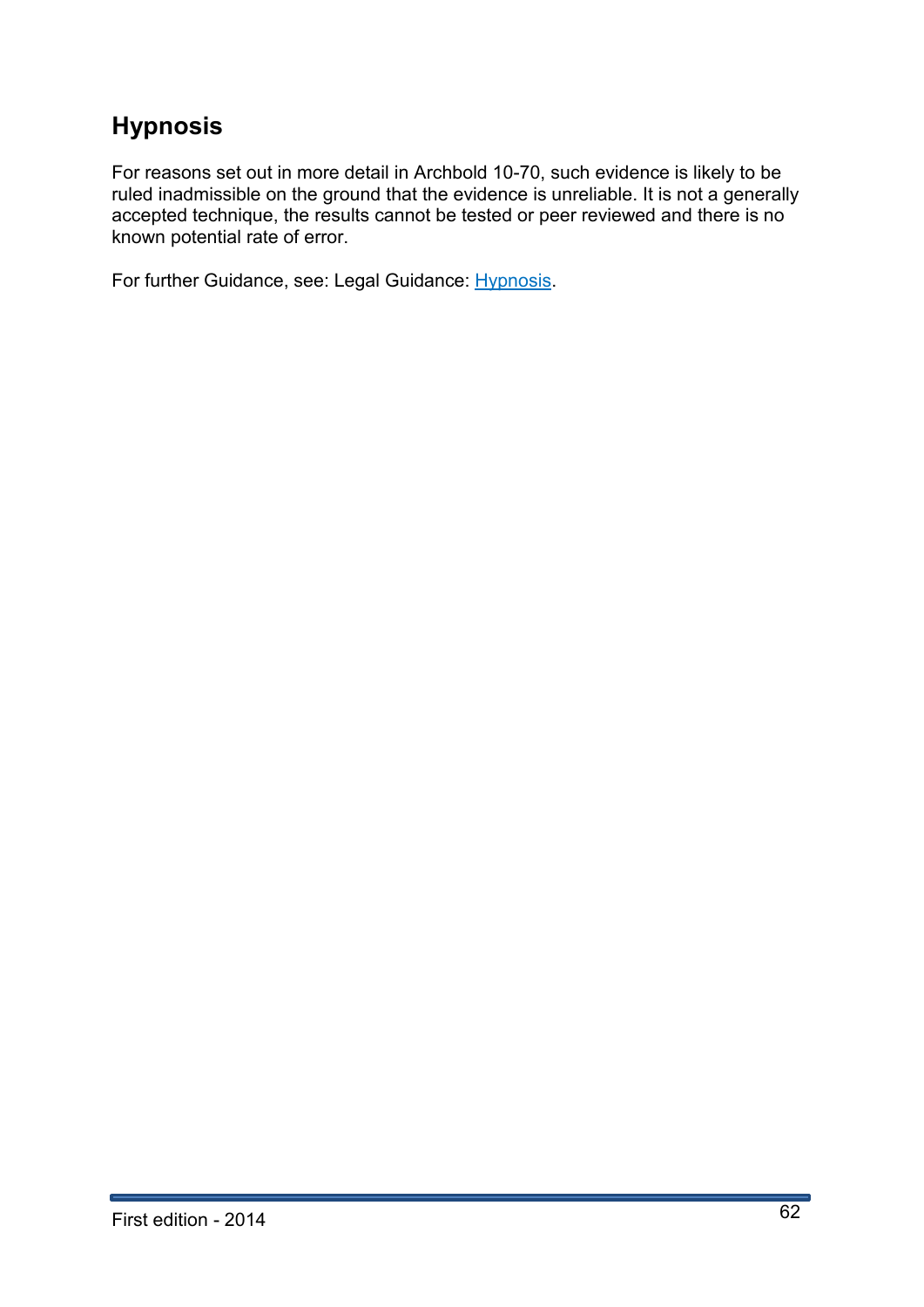# <span id="page-63-0"></span>**Medical**

"Medical evidence" means the evidence of medically qualified persons, including psychiatrists, which is admissible to furnish the court with information outside the knowledge of a judge, bench or jury.

Evidence given by a suitably qualified doctor that simply reports the injuries sustained by a victim to an assault is not evidence of opinion and is rarely likely to be disputed. Whether a particular injury amounts to grievous or actual bodily harm is a matter for the bench or jury to determine.

Prosecutors need to be aware that where a doctor expresses a view as to the cause or likely cause of an injury, this is opinion and is subject to CPR 33, unless an admission can be obtained from the Defence, or the medical evidence is not otherwise disputed.

Medical evidence is admissible to show that a witness suffers from some disease, defect or abnormality of mind which affects the reliability of his evidence. Before it is proper for a psychiatrist to give evidence as to a witness's reliability, the disease or mental illness must be established and it must substantially affect the witness' capacity to give reliable evidence. The opposing party must be given the opportunity to serve rebuttal evidence. If there is no mental illness and/or the witness is mentally capable of giving reliable evidence, then the reliability of his evidence is a matter for the jury to determine - see Archbold 8-288 - 8-291.

As with [Psychological Autopsies](#page-66-0) (below), psychiatric evidence is generally inadmissible to explain how an ordinary person, not suffering from mental illness, is likely to react to being involved in the circumstances surrounding the commission of an offence. However, where there is evidence that an offender was suffering from some form of medical condition, physical or mental, permanent or temporary, evidence as to the effect of that condition on the mental processes of the defendant is admissible in certain circumstances - see Archbold 4-395 - 4-397.

For the importance of medical evidence in Murder and manslaughter cases, please see the Legal Guidance [Homicide: Murder and Manslaughter.](file:///Users/jenniesmith/Library/Containers/com.apple.mail/Data/Library/Mail%20Downloads/CDE29D09-106B-4CFA-A66B-5961EDB98708//LDNRCTFS04/sites/strategy_policy/100022/Public/View%20Chapter.aspx%3FChapterID=171&SectionID=4351&ChapterName=Homicide:%20Murder%20and%20Manslaughter&SectionName=Headlines%20&Protect=No%20Protective%20Marking)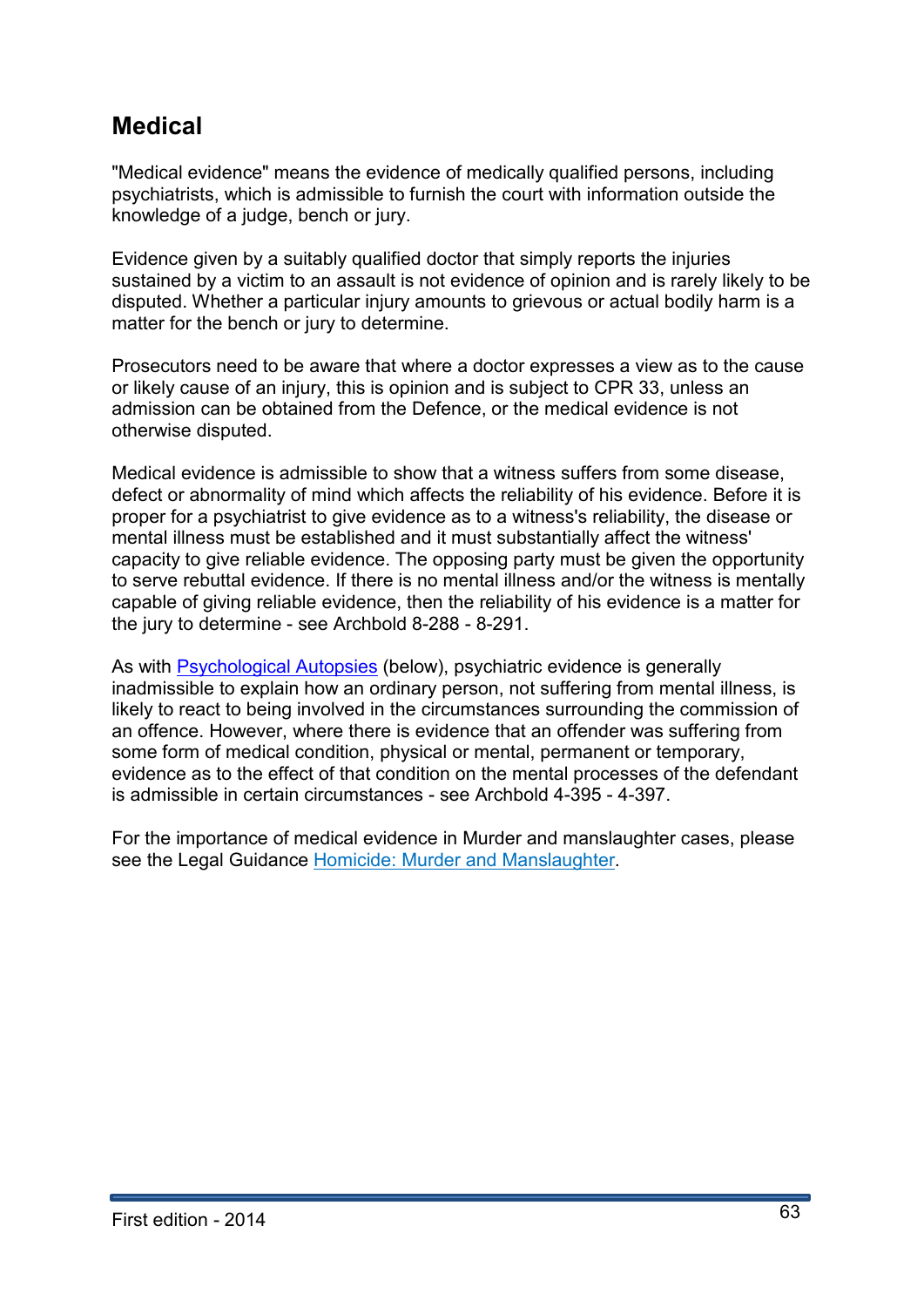# <span id="page-64-0"></span>**Non Accidental Head Injury (NAHI)**

Guidance on the Prosecution approach to be taken to this evidence can be found elsewhere in Legal Guidance: [Non Accidental Head Injuries.](file:///Users/jenniesmith/Library/Containers/com.apple.mail/Data/Library/Mail%20Downloads/CDE29D09-106B-4CFA-A66B-5961EDB98708//ldnrctfs04/sites/strategy_policy/100022/Public/View%20Chapter.aspx)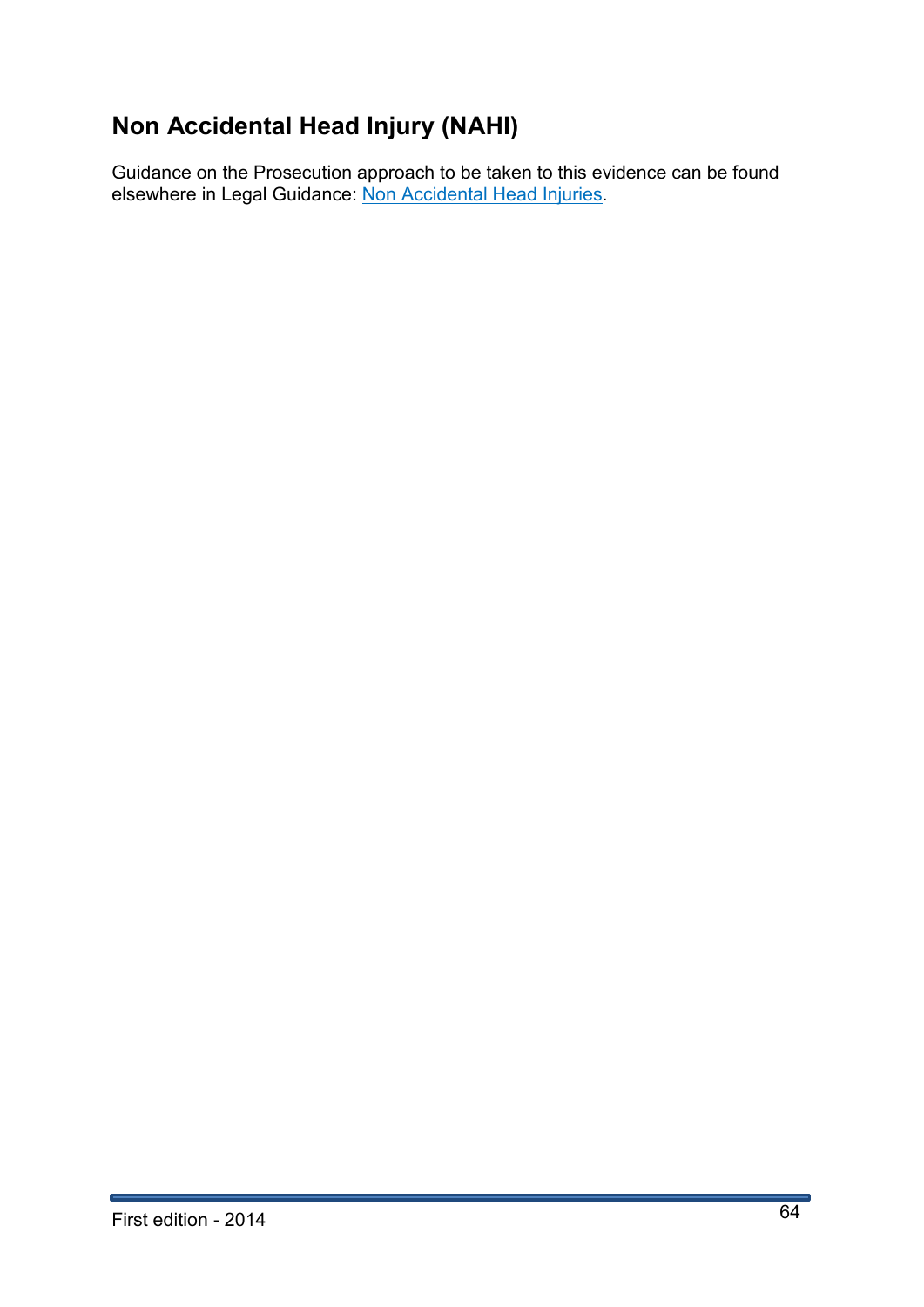# <span id="page-65-0"></span>**Parasomnia**

The instances in which the defendant will seek to rely on this as a Defence will be rare, but given the nature of the cases in which it is raised, prosecutors should be prepared to challenge it robustly. Further assistance is provided elsewhere in Legal Guidance Sexsomnia - [Sleepwalking as a defence in sexual offence cases.](file:///Users/jenniesmith/Library/Containers/com.apple.mail/Data/Library/Mail%20Downloads/CDE29D09-106B-4CFA-A66B-5961EDB98708//LDNRCTFS04/sites/strategy_policy/100022/Public/View%20Chapter.aspx%3FChapterID=240&SectionID=3115&ChapterName=Sexsomnia%20-%20Sleepwalking%20as%20a%20defence%20in%20Sexual%20Offence%20cases&SectionName=Headlines&Protect=No%20Protective%20Marking)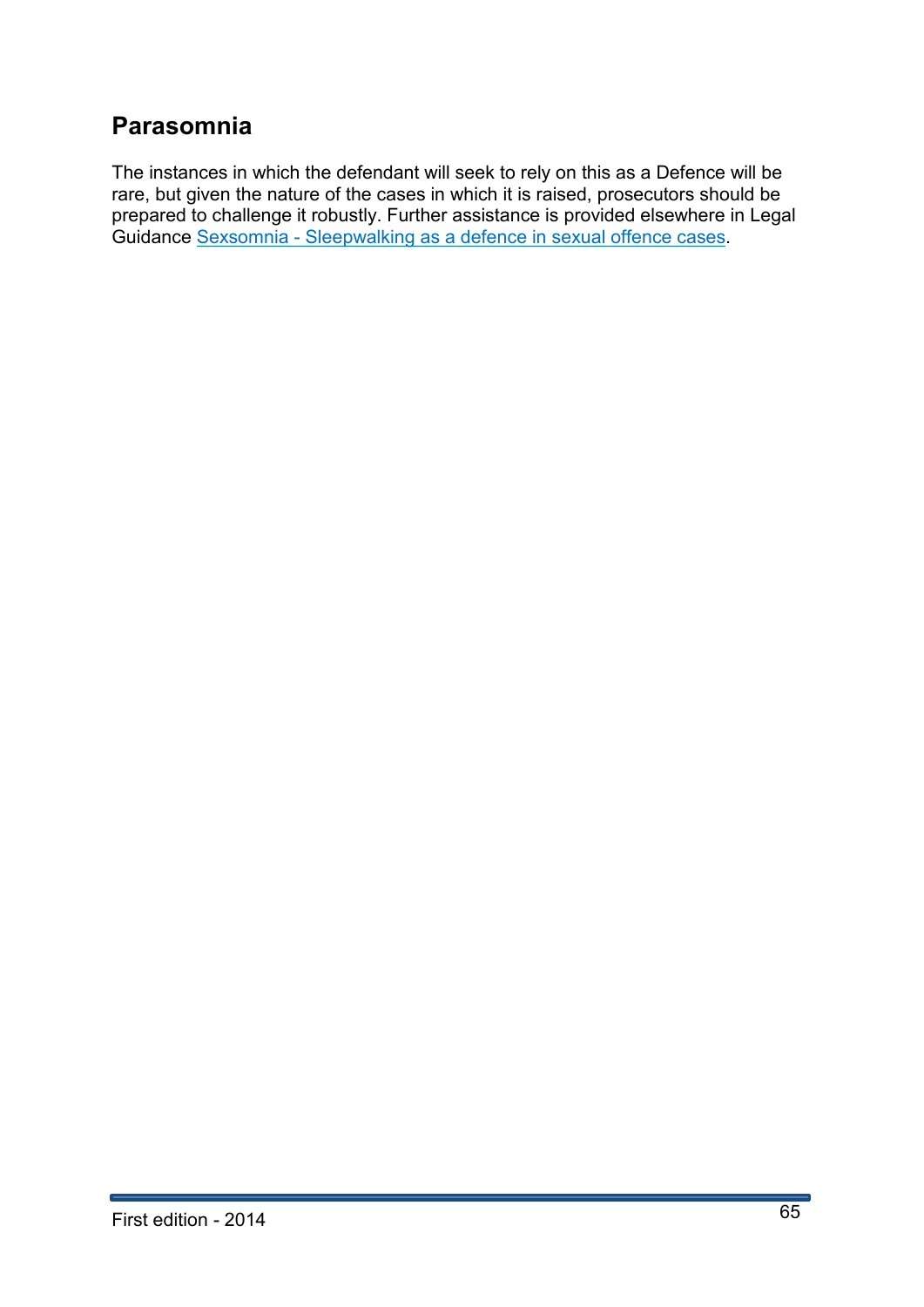# <span id="page-66-0"></span>**Psychological autopsies**

In *R v Turner* (1975) 60 Cr. App. R. 80, Lawton LJ stated:

"... the fact that an expert witness has impressive scientific qualifications does not by that fact alone make his opinion on matters of human nature and behaviour within the limits of normality any more helpful than that of the jurors themselves; there is a danger that they think it does ... Jurors do not need psychiatrists to tell them how ordinary folk who are not suffering from any mental illness are likely to react to the stresses and strains of life."

*R v Gilfoyle* [2001] 2 Cr. App. R. 5, the Defendant was charged with murdering his wife and his defence was that she had committed suicide. He sought to adduce evidence from an expert in "the systematic analysis of human behaviour" to assert that the behaviour of the deceased in the period leading up to her death indicated that she had taken her own life.

The Court of Appeal held that the existing academic standing of psychological autopsies was not sufficient to allow their admittance as expert evidence. The expert's conclusions were based on one-sided information, in particular from the appellant and his family, who had never given evidence; whereas family and friends of the deceased had not been spoken to and, of course, she had not been examined. Further, there were no criteria by reference to which the court could test the quality of the expert opinion: there is no data base comparing real and questionable suicides and there is no substantial body of academic writing approving the underlying methodology. The scientific literature indicated that there was a lack of a comprehensive assessment and evaluation of the nature and validity of those investigations (into real as opposed to questionable suicides) which had been carried out to date.

The conclusions reached were held to be unstructured and speculative and the court held that "unstructured and speculative conclusions are not the stuff of which admissible expert evidence is made."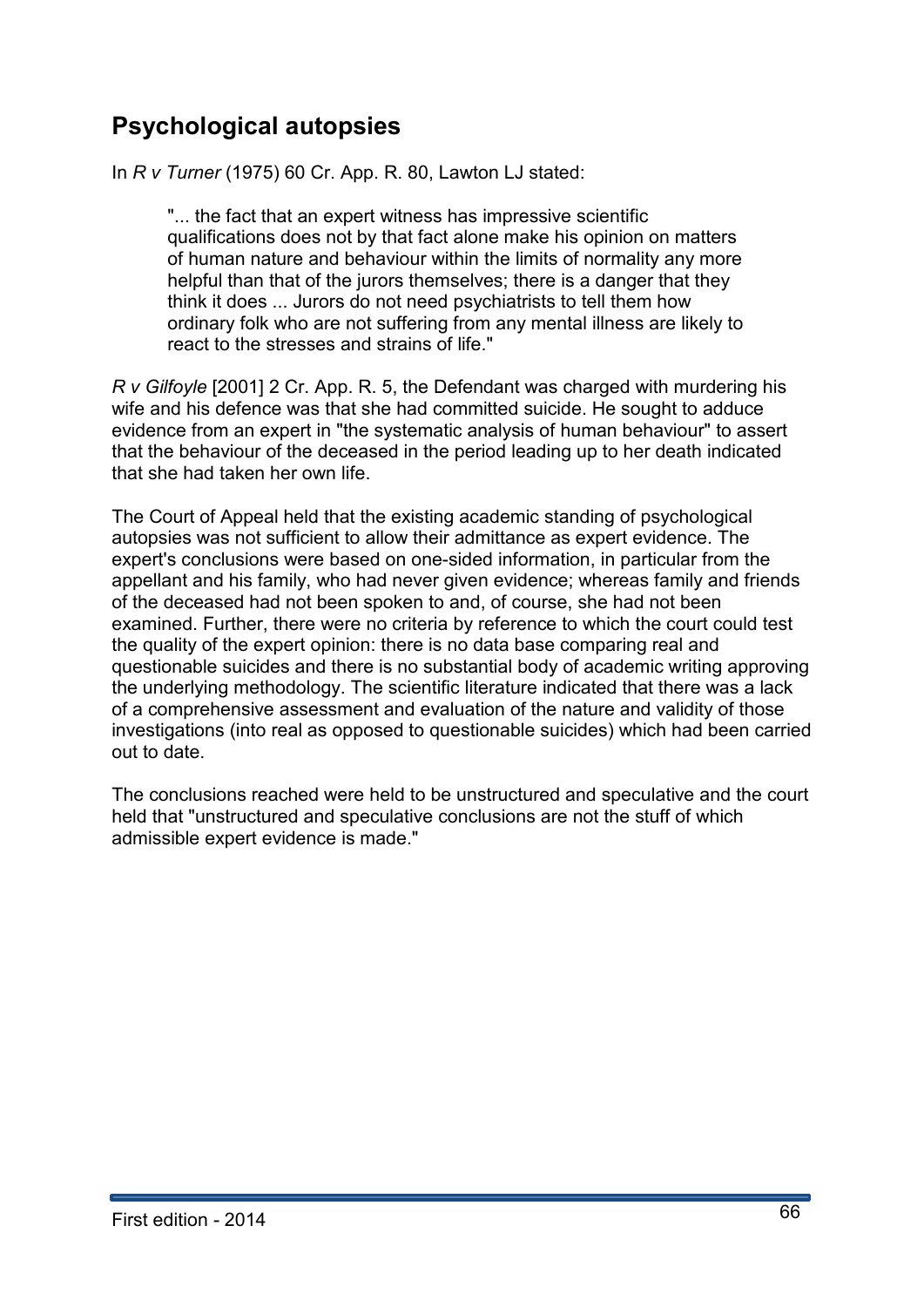# <span id="page-67-0"></span>**Sexually Transmitted Infections (STI)**

The nature and extent of the scientific or medical expert evidence to be obtained in these cases is set out in separate Legal Guidance Intentional or Reckless Sexual [Transmission of Infection.](file:///Users/jenniesmith/Library/Containers/com.apple.mail/Data/Library/Mail%20Downloads/CDE29D09-106B-4CFA-A66B-5961EDB98708//LDNRCTFS04/sites/strategy_policy/100022/Public/View%20Chapter.aspx%3FChapterID=174&SectionID=2747&ChapterName=Sexual%20Infection%20-%20Intentional%20or%20Reckless%20Transmission&SectionName=Headlines&Protect=Restricted)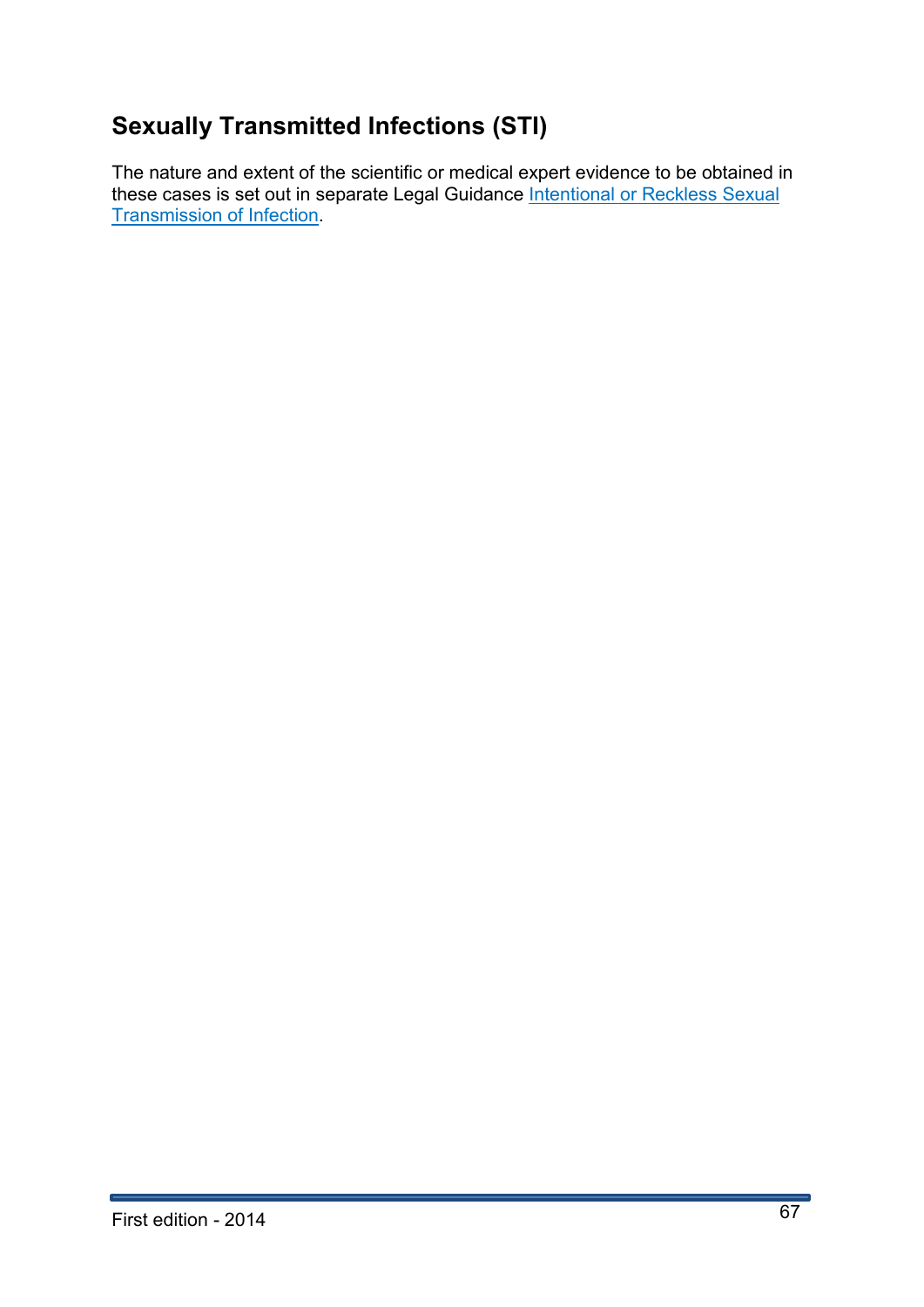# <span id="page-68-0"></span>**Voice Recognition**

Expert evidence as to the identity of a voice is admissible where required, but in *R v O'Doherty* [2003] 1 Cr. App. R. 161, the Court of Appeal in Northern Ireland stated:

- Voice identification should come from a suitably qualified expert in **acoustic analysis**: the examination of the differences in the acoustic properties of speech which took into account the individual's physical characteristics;
- **Auditory analysis** of a person's dialect or accent was insufficient, except where the purpose of the evidence was to identify who from a known group was speaking at a particular time; where there were rare characteristics to identify the speaker or where the issue in the case related to accent or dialect; and
- The jury should be provided with tape recordings to allow them to evaluate the expert evidence but they should be warned about the dangers of relying upon their untrained ears.

For voice recognition by lay people and the importance of the need for caution - see Archbold 14-71, 14-72 and 14-74.